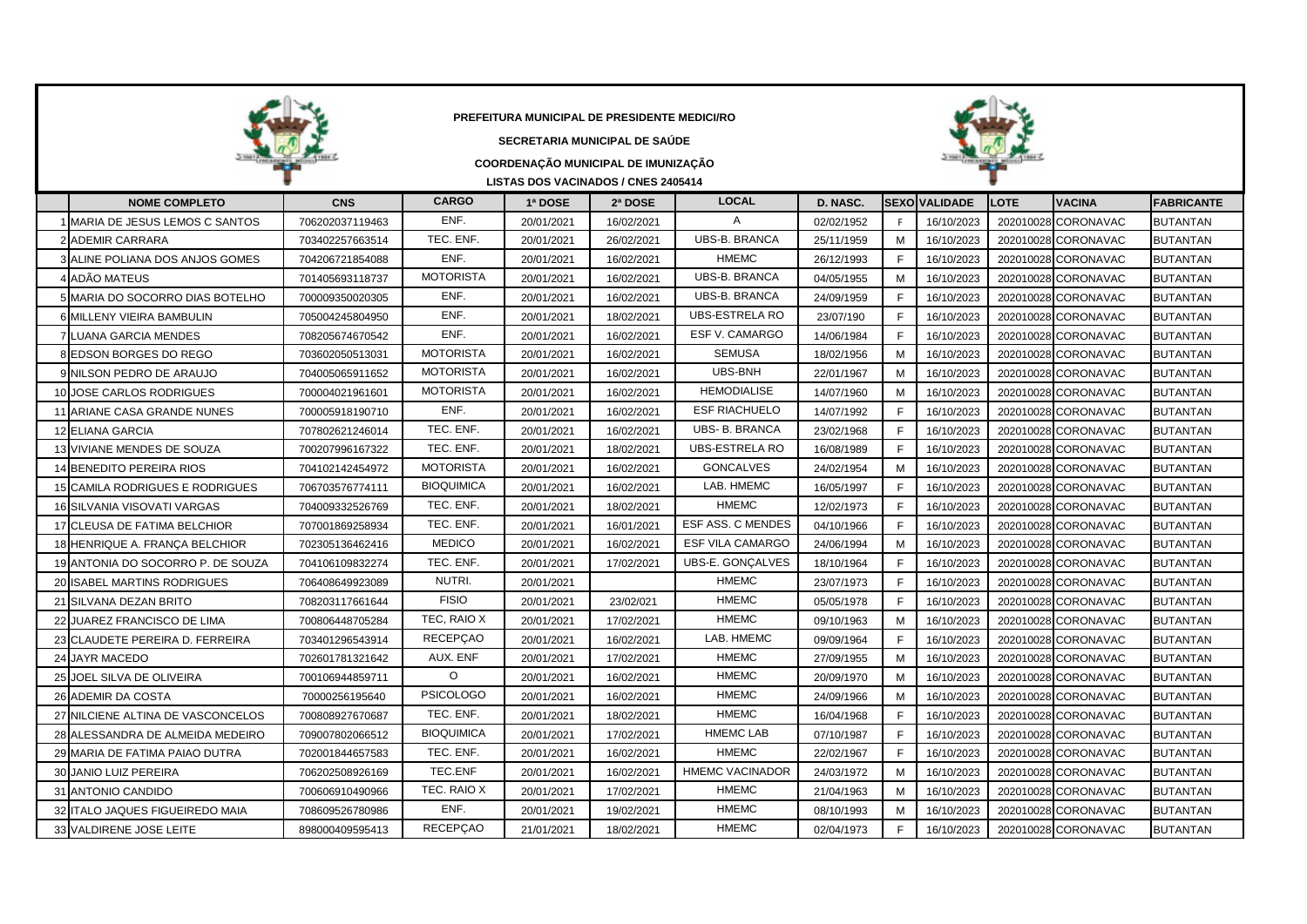|    | 34 QUITERIA BEZERRA DE OLIVEIRA   | 702703680040460  | RECEPÇAO              | 21/01/2021 | 17/02/2021 | U.B.S.M.F.BONFIM        | 20/03/1963 | F | 16/10/2023 | 202010028 CORONAVAC           | <b>BUTANTAN</b> |
|----|-----------------------------------|------------------|-----------------------|------------|------------|-------------------------|------------|---|------------|-------------------------------|-----------------|
|    | 35 MEIRES LEANDRO DE OLIVEIRA     | 700608443215460  | TEC.ENF               | 21/01/2021 | 18/02/2021 | <b>HMEMC</b>            | 26/10/1973 | F | 16/10/2023 | 202010028<br><b>CORONAVAC</b> | <b>BUTANTAN</b> |
|    | 36 LOURIVAL BEZERRA DA SILVA      | 702804149399364  | AUX. SER.SAUDE        | 21/01/2021 | 17/02/2021 | <b>HMEMC</b>            | 28/01/1969 | М | 16/10/2023 | 202010028 CORONAVAC           | <b>BUTANTAN</b> |
| 37 | ROSIMEIRE XAVIER DE O. FELICIO    | 702105785956993  | TEC.ENF.              | 21/01/2021 | 18/02/2021 | <b>HMEMC</b>            | 22/06/1972 | F | 16/10/2023 | 202010028 CORONAVAC           | <b>BUTANTAN</b> |
|    | 38 NADIA VALERIA MOREIRA SANTOS   | 705009455917357  | <b>PSICOLOGA</b>      | 21/01/2021 | 18/02/2021 | CAPS                    | 29/05/1988 | E | 16/10/2023 | 202010028 CORONAVAC           | <b>BUTANTAN</b> |
|    | 39 SILVANA DA SILVA CEZAR         | 700205491938427  | TEC. ENF.             | 21/01/2021 | 18/02/2021 | CAPS                    | 03/02/1978 | F | 16/10/2023 | 202010028 CORONAVAC           | <b>BUTANTAN</b> |
|    | 40 CLEODON DA COSTA CARVALHO      | 704200739825084  | ENF.                  | 21/01/2021 | 18/02/2021 | UBS - BNH               | 10/04/1954 | м | 16/10/2023 | <b>CORONAVAC</b><br>202010028 | <b>BUTANTAN</b> |
|    | LUANA A. MASSUCATO DOS SANTOS     | 706902105915030  | <b>BIOQUIMICA</b>     | 21/01/2021 | 18/02/2021 | <b>HMEMC</b>            | 12/03/1991 | F | 16/10/2023 | 202010028<br><b>CORONAVAC</b> | <b>BUTANTAN</b> |
|    | MARILENE DE LIMA WIONCZAK         | 702604235159246  | TEC. ENF.             | 21/01/2021 | 18/02/2021 | <b>UBS ERN.GONÇAL</b>   | 02/07/1998 | F | 16/10/2023 | 202010028<br><b>CORONAVAC</b> | <b>BUTANTAN</b> |
| 43 | ROVENIA RODRIGUES DE OLIVEIRA     | 706403168614785  | ENF.                  | 21/01/2021 | 18/02/2021 | UBS M. F. BONFIM        | 06/06/1975 | E | 16/10/2023 | <b>CORONAVAC</b><br>202010028 | <b>BUTANTAN</b> |
|    | ANAILDES AUTA GUIMARAES ROCHA     | 705806480984933  | AUX.SER.SAUDE         | 21/01/2021 | 17/02/2021 | UBS. M.F.BONFIM         | 17/11/1959 | E | 16/10/2023 | CORONAVAC<br>202010028        | <b>BUTANTAN</b> |
|    | 45 MIGUEL GONÇALVES               | 703202608300291  | <b>MOTORISTA</b>      | 21/01/2021 | 17/02/2021 | <b>UBS N. RIACHUELO</b> | 22/09/1969 | M | 16/10/2023 | 202010028<br><b>CORONAVAC</b> | <b>BUTANTAN</b> |
|    | 46 FRANCISCA GENESILDA GRANGEIRO  | 704003318107767  | TEC. ENF.             | 21/01/2021 |            | <b>UBS-RIACHUELO</b>    | 06/05/1970 | F | 16/10/2023 | 202010028<br><b>CORONAVAC</b> | <b>BUTANTAN</b> |
| 47 | LUIZ CARLOS MONTEIRO              | 704506382729313  | TEC. ENF.             | 21/01/2021 | 18/02/2021 | <b>HMEMC</b>            | 03/02/1961 | M | 16/10/2023 | CORONAVAC<br>202010028        | <b>BUTANTAN</b> |
|    | 48 JAIR DE SOUZA SILVESTRE        | 7004073644623500 | <b>MOTORISTA</b>      | 21/01/2021 | 18/02/2021 | UBS.ESTRELA RO          | 17/02/1978 | м | 16/10/2023 | CORONAVAC<br>202010028        | <b>BUTANTAN</b> |
|    | 49 ANDRESSA R. DA SILVA COSTA     | 700902923196895  | TEC.ENF.              | 21/01/2021 | 25/02/2021 | <b>HMEMC</b>            | 13/10/1995 | E | 16/10/2023 | 202010028 CORONAVAC           | <b>BUTANTAN</b> |
|    | 50 CARLOS ALBERTO DE SOUZA        | 706701563551516  | <b>MOTORISTA</b>      | 21/01/2021 | 18/02/2021 | <b>HMEMC</b>            | 30/12/1967 | м | 16/10/2023 | 202010028 CORONAVAC           | <b>BUTANTAN</b> |
|    | 51 CELMA APA. VALERIO MOREIRA     | 703203690263694  | TEC. ENF.             | 21/01/2021 | 18/02/2021 | <b>HMEMC</b>            | 31/03/1973 | F | 16/10/2023 | CORONAVAC<br>202010028        | <b>BUTANTAN</b> |
| 52 | JOSIANE SIQUEIRA DA SILVEIRA      | 708205632918740  | TEC. ENF.             | 21/01/2021 | 19/02/2021 | <b>HMEMC</b>            | 20/01/1985 | F | 16/10/2023 | 202010028<br><b>CORONAVAC</b> | <b>BUTANTAN</b> |
| 53 | VANESSA RODRIGUES FARIAS          | 708408317181770  | <b>MEDICA</b>         | 21/01/2021 | 18/02/2021 | UBS M. F. BONFIM        | 21/07/1981 | F | 16/10/2023 | 202010028<br><b>CORONAVAC</b> | <b>BUTANTAN</b> |
|    | ANCELMO TIBURTINO COZER           | 706502340280894  | TEC. ENF.             | 21/01/2021 | 19/02/2021 | <b>HMEMC</b>            | 11/08/1985 | M | 16/10/2023 | <b>CORONAVAC</b><br>202010028 | <b>BUTANTAN</b> |
|    | 55 MICHELI GONÇALVES BOMBALO      | 708900797622510  | TEC. ENF.             | 21/01/2021 | 22/02/2021 | <b>HMEMC</b>            | 07/10/1990 | F | 16/10/2023 | 202010028 CORONAVAC           | <b>BUTANTAN</b> |
|    | 56 ECLESIA ALVES DE FREITAS       | 708504352790570  | TEC. ENF.             | 21/01/2021 | 18/02/2021 | <b>HMEMC</b>            | 12/05/1991 | F | 16/10/2023 | 202010028 CORONAVAC           | <b>BUTANTAN</b> |
|    | 57 MARCILENE DA SILVA SOUZA       | 706005823822549  | ENF.                  | 21/01/2021 |            | <b>HMEMC</b>            | 07/03/1987 | F | 16/10/2023 | 202010028 CORONAVAC           | <b>BUTANTAN</b> |
|    | 58 DEUSIANA DE CARVALHO SILVA     | 703406275524710  | TEC. ENF.             | 21/01/2021 | 18/02/2021 | <b>HMEMC</b>            | 22/04/1967 | F | 16/10/2023 | 202010028 CORONAVAC           | <b>BUTANTAN</b> |
|    | 59 MARIA SALETE DA SILVA          | 709809040212199  | TEC. ENF.             | 21/01/2021 | 18/02/2021 | <b>HMEMC</b>            | 07/10/1968 | F | 16/10/2023 | 202010028 CORONAVAC           | <b>BUTANTAN</b> |
|    | 60 ANGELA APARECIDA DE LIMA       | 708402238604460  | TEC. ENF.             | 21/01/2021 | 18/02/2021 | <b>HMEMC</b>            | 10/06/1977 | E | 16/10/2023 | 202010028 CORONAVAC           | <b>BUTANTAN</b> |
|    | 61 WENDEL BRAGANCA DIAS           | 705802474851230  | <b>AUX SERV SAUDE</b> | 21/01/2021 | 18/02/2021 | <b>HMEMC</b>            | 11/02/1973 | M | 16/10/2023 | 202010028 CORONAVAC           | <b>BUTANTAN</b> |
|    | 62 ANA PAULA F. DE ANGELIS RUBIRA | 700507434880260  | <b>MEDICA</b>         | 21/01/2021 | 18/02/2021 | UBS M. F. BONFIM        | 29/09/1968 | F | 16/10/2023 | 202010028<br><b>CORONAVAC</b> | <b>BUTANTAN</b> |
|    | 63 DJALMA MELLO CORREIA           | 707001856631232  | TEC. ENF.             | 21/01/2021 | 17/02/2021 | UBS E. GONÇALVES        | 03/02/1958 | M | 16/10/2023 | 202010028<br><b>CORONAVAC</b> | <b>BUTANTAN</b> |
|    | 64 MARIO MARCOS DA S. COELHO JUN  | 700508331687256  | <b>MEDICO</b>         | 21/01/2021 | 16/02/2021 | <b>UBS B. BRANCA</b>    | 15/03/1997 | M | 16/10/2023 | <b>CORONAVAC</b><br>202010028 | <b>BUTANTAN</b> |
|    | ELICEIR OLIVEIRA SILVA            | 706406176209782  | TEC. ENF.             | 21/01/2021 | 18/02/2021 | <b>HMEMC</b>            | 12/11/1962 | F | 16/10/2023 | 202010028<br><b>CORONAVAC</b> | <b>BUTANTAN</b> |
|    | 66 CLARICE ADELINA FREITAS        | 709205287586635  | TEC. ENF.             | 21/01/2021 | 18/02/2021 | <b>HMEMC</b>            | 27/05/1972 | E | 16/10/2023 | <b>CORONAVAC</b><br>202010028 | <b>BUTANTAN</b> |
|    | 67 GREICE KELLY DUTRA CUSTODIO    | 704308520904690  | ENF.                  | 21/01/2021 | 17/02/2021 | UBS M. F. BONFIM        | 19/09/1989 | E | 16/10/2023 | CORONAVAC<br>202010028        | <b>BUTANTAN</b> |
|    | 68 KATIELI PEREIRA SERAFIM        | 705006676057250  | TEC. ENF.             | 21/01/2021 | 17/02/2021 | UBS M. F. BONFIM        | 30/12/1984 | E | 16/10/2023 | 202010028 CORONAVAC           | <b>BUTANTAN</b> |
|    | 69 GERSON ANCHIETA                | 704202210044486  | <b>VIGILANTE</b>      | 21/01/2021 | 18/02/2021 | <b>HMEMC</b>            | 25/08/1962 | M | 16/10/2023 | CORONAVAC<br>202010028        | <b>BUTANTAN</b> |
|    | 70 ALLANE D.DA ROCHA E SILVA      | 704705722758435  | TEC. ENF.             | 21/01/2021 | 18/02/2021 | <b>HMEMC</b>            | 06/06/1993 | F | 16/10/2023 | CORONAVAC<br>202010028        | <b>BUTANTAN</b> |
|    | 71 MARINETE BATISTA FERREIRA      | 705006247966755  | AUX.SER.SAUDE         | 21/01/2021 | 18/02/2021 | <b>HMEMC</b>            | 11/01/1961 | F | 16/10/2023 | 202010028 CORONAVAC           | <b>BUTANTAN</b> |
|    | 72 JHENEFE COSTALONGA MARQUES     | 700506563254659  | TEC. ENF.             | 21/01/2021 | 18/02/2021 | <b>HMEMC</b>            | 30/05/1992 | F | 16/10/2023 | 202010028 CORONAVAC           | <b>BUTANTAN</b> |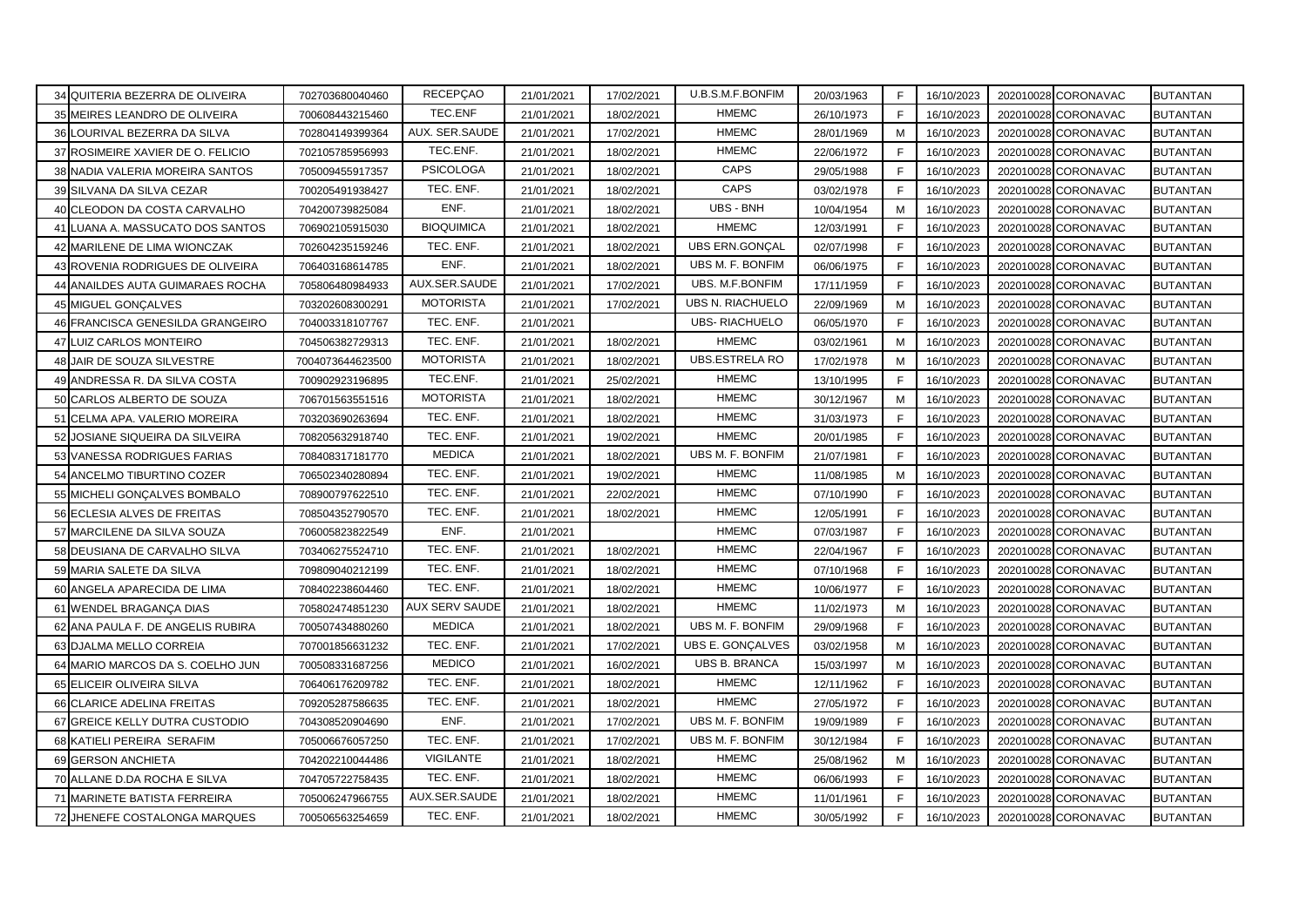|    | 73 LIMARIO JACKSON M. AZEVEDO      | 709009865568517 | <b>MEDICO</b>     | 21/01/2021 | 18/02/2021 | UBS M. F. BONFIM | 16/11/1978 | M | 16/10/2023 | 202010028 CORONAVAC           | <b>BUTANTAN</b> |
|----|------------------------------------|-----------------|-------------------|------------|------------|------------------|------------|---|------------|-------------------------------|-----------------|
|    | 74 IVAIR MINORU IKEZIRI            | 700000975199301 | <b>MEDICO</b>     | 21/01/2021 | 18/02/2021 | <b>UBS-BNH</b>   | 07/04/1954 | М | 16/10/2023 | 202010028<br><b>CORONAVAC</b> | <b>BUTANTAN</b> |
|    | 75 VALDIR OLIVEIRA DA SILVA        | 704104186628676 | MANUTENÇÃO        | 22/01/2021 | 19/02/2021 | HMEMC- ALA COVID | 09/11/1969 | М | 16/10/2023 | 202010028 CORONAVAC           | <b>BUTANTAN</b> |
|    | 76 NIVALDO NUNES DE OLIVIERA       | 706008388185741 | MANUTENÇÃO        | 22/01/2021 | 19/02/2021 | HMEMC- ALA COVID | 09/10/1962 | M | 16/10/2023 | 202010028 CORONAVAC           | <b>BUTANTAN</b> |
|    | 77 MARTA DAS DORES S. IZIDRO       | 700309918163439 | <b>LIMPEZA</b>    | 22/01/2021 | 19/02/2021 | <b>HMEMC</b>     | 09/04/1981 | E | 16/10/2023 | 202010028 CORONAVAC           | <b>BUTANTAN</b> |
|    | 78 MARIA APARECIDA TOZI            | 706404676600682 | <b>LIMPEZA</b>    | 22/01/2021 | 19/02/2021 | HMEMC- ALA COVID | 09/12/1961 | F | 16/10/2023 | 202010028 CORONAVAC           | <b>BUTANTAN</b> |
|    | 79 LUDIMILA CELESTINO FERREIRA     | 700006582822807 | TEC ENF.          | 22/01/2021 |            | <b>HMEMC</b>     | 28/06/1982 | F | 16/10/2023 | 202010028 CORONAVAC           | <b>BUTANTAN</b> |
|    | ADAUTO FLOR DE OLIVEIRA            | 709200240298930 | <b>MANUT</b>      | 22/01/2021 | 19/02/2021 | <b>HMEMC</b>     | 21/07/1988 | M | 16/10/2023 | 202010028<br><b>CORONAVAC</b> | <b>BUTANTAN</b> |
|    | ALFREDO DE ALMEIDA G. NETO         | 708206107322947 | AUX.SER.SAUDE     | 22/01/2021 | 19/02/2021 | <b>HMEMC</b>     | 22/11/1964 | M | 16/10/2023 | 202010028<br><b>CORONAVAC</b> | <b>BUTANTAN</b> |
|    | <b>GERSON MARTINS DE OLIVIERA</b>  | 700406972914044 | <b>MOTORISTA</b>  | 22/01/2021 | 19/02/2021 | <b>HMEMC</b>     | 07/06/1966 | M | 16/10/2023 | <b>CORONAVAC</b><br>202010028 | <b>BUTANTAN</b> |
|    | 83 SONIA MARIA DE OLIVEIRA LENTZ   | 700105925046416 | TEC. ENF.         | 22/01/2021 | 19/02/2021 | <b>HMEMC</b>     | 29/08/1977 | E | 16/10/2023 | 202010028 CORONAVAC           | <b>BUTANTAN</b> |
|    | 84 HERIKLE LIMA GODOY              | 706203083576562 | <b>ENF</b>        | 22/01/2021 | 22/02/2021 | <b>HMEMC</b>     | 26/06/1969 | M | 16/10/2023 | 202010028 CORONAVAC           | <b>BUTANTAN</b> |
| 85 | GEOVANI RODRIGUES DAMASCENO        | 702901246920679 | <b>MOTORISTA</b>  | 22/01/2021 |            | <b>HMEMC</b>     | 03/12/1988 | м | 16/10/2023 | 202010028<br><b>CORONAVAC</b> | <b>BUTANTAN</b> |
|    | 86 ODETE CARRARA                   | 704209775009982 | AUX.SER.SAUDE     | 22/01/2021 | 19/02/2021 | <b>HMEMC</b>     | 23/05/1955 | F | 16/10/2023 | CORONAVAC<br>202010028        | <b>BUTANTAN</b> |
|    | 87 KAROLINE VERONEZE OLIVEIRA      | 705402499600391 | <b>DENTISTA</b>   | 22/01/2021 | 18/02/2021 | HMEMC- ALA COVID | 07/09/1990 | F | 16/10/2023 | 202010028 CORONAVAC           | <b>BUTANTAN</b> |
|    | 88 NILMA P. VERONESE DOS SANTOS    | 702409363641530 | TEC. ENF.         | 22/01/2021 | 26/02/2021 | <b>HMEMC</b>     | 16/06/1974 | E | 16/10/2023 | 202010028 CORONAVAC           | <b>BUTANTAN</b> |
|    | 89 IVAN SCHACON DE AZEVEDO         | 700007226029905 | <b>MEDICO</b>     | 22/01/2021 | 02/03/2021 | <b>HMEMC</b>     | 11/09/1972 | м | 16/10/2023 | 202010028 CORONAVAC           | <b>BUTANTAN</b> |
|    | 90 JOAO NUNES DO VALE              | 700800953059    | AUX.SER.SAUDE     | 22/01/2021 | 18/02/2021 | <b>HMEMC</b>     | 18/10/1962 | M | 16/10/2023 | CORONAVAC<br>202010028        | <b>BUTANTAN</b> |
| 91 | FERNANDA GAEL FERNANDES            | 709607644170173 | TEC. ENF.         | 22/01/2021 | 18/02/2021 | <b>UBS-BNH</b>   | 07/12/1979 | F | 16/10/2023 | <b>CORONAVAC</b><br>202010028 | <b>BUTANTAN</b> |
|    | KEZIA ROSA ONORIO                  | 700000600213107 | TEC.ENF.          | 22/01/2021 | 18/02/2021 | <b>HMEMC</b>     | 17/06/1986 | F | 16/10/2023 | 202010028<br><b>CORONAVAC</b> | <b>BUTANTAN</b> |
| 93 | ANA CAROLINA LOPES DA SILVA        | 700109951741219 | TEC. RAIO X       | 22/01/2021 | 23/02/2021 | <b>HMEMC</b>     | 17/03/1995 | F | 16/10/2023 | <b>CORONAVAC</b><br>202010028 | <b>BUTANTAN</b> |
| 94 | ANA MICHELE O. SENA DA SILVA       | 702901571056877 | TEC. ENF.         | 22/01/2021 | 25/02/2021 | <b>HMEMC</b>     | 11/09/1992 | F | 16/10/2023 | 202010028 CORONAVAC           | <b>BUTANTAN</b> |
|    | 95 SERGIO DAROS                    | 709003885977611 | TEC. ENF.         | 22/01/2021 | 19/02/2021 | <b>HMEMC</b>     | 20/04/1972 | M | 16/10/2023 | 202010028 CORONAVAC           | <b>BUTANTAN</b> |
|    | 96 WILSON LUIZ DE ALMEIDA E. SANTO | 70000489632380  | <b>MOTORISTA</b>  | 22/01/2021 | 17/02/2021 | <b>HMEMC</b>     | 21/04/1970 | M | 16/10/2023 | 202010028 CORONAVAC           | <b>BUTANTAN</b> |
|    | 97 DAPHINE KARINA TARGA DE SOUZA   | 708408214452860 | ENF.              | 22/01/2021 | 17/02/2021 | <b>HMEMC</b>     | 22/07/1996 | F | 16/10/2023 | 202010028 CORONAVAC           | <b>BUTANTAN</b> |
|    | 98 APARECIDA R. DOS SANTOS         | 702304145436219 | TEC. ENF.         | 22/01/2021 | 23/02/2021 | <b>HMEMC</b>     | 22/01/1975 | F | 16/10/2023 | 202010028 CORONAVAC           | <b>BUTANTAN</b> |
|    | 99 MARIA DAS GRAÇAS DE JESUS       | 704308520992190 | LIMPEZA           | 22/01/2021 | 19/02/2021 | HMEMC- ALA COVID | 06/04/1977 | E | 16/10/2023 | 202010028 CORONAVAC           | <b>BUTANTAN</b> |
|    | 100 ANGELITA CESARIO DE CAMARGO    | 700005139589405 | AX NUTRIÇÃO       | 25/01/2021 | 22/02/2021 | <b>HMEMC</b>     | 03/03/1970 | E | 16/10/2023 | 202010028 CORONAVAC           | <b>BUTANTAN</b> |
|    | 101 MARINEIS ALVES TOLEDO          | 700004726453003 | OPERACIONAL       | 25/01/2021 |            | <b>HMEMC</b>     | 17/04/1976 | F | 16/10/2023 | 202010028 CORONAVAC           | <b>BUTANTAN</b> |
|    | 102 HILDA PEREIRA                  | 709201207029838 | OPERACIONAL       | 25/01/2021 | 01/03/2021 | <b>HMEMC</b>     | 12/01/1970 | F | 16/10/2023 | 202010028<br><b>CORONAVAC</b> | <b>BUTANTAN</b> |
|    | 103 MARIA IZABEL DA SILVA          | 702409019598020 | <b>AUX NUTRIC</b> | 25/01/2021 | 24/02/2021 | <b>HMEMC</b>     | 11/04/1968 | F | 16/10/2023 | <b>CORONAVAC</b><br>202010028 | <b>BUTANTAN</b> |
|    | 104 CICERA MARTINS DOS ANJOS       | 700203982111121 | <b>AUX NUTRIC</b> | 25/01/2021 | 22/01/201  | <b>HMEMC</b>     | 11/04/1957 | F | 16/10/2023 | <b>CORONAVAC</b><br>202010028 | <b>BUTANTAN</b> |
|    | 105 NILTON RAMALHO DE CARVALHO     | 708001897120923 | <b>MOTORISTA</b>  | 25/01/2021 | 19/02/2021 | <b>SEMUSA</b>    | 01/11/1963 | M | 16/10/2023 | CORONAVAC<br>202010028        | <b>BUTANTAN</b> |
|    | 106 CHARLES SEIZI MODRO            | 898000124458108 | <b>MEDICO</b>     | 25/01/2021 | 02/03/2021 | UBS. M.F.BONFIM  | 02/02/1971 | M | 16/10/2023 | 202010028 CORONAVAC           | <b>BUTANTAN</b> |
|    | 107 MARCELO VENTURA MARTINS        | 700809465263882 | <b>ODONTO</b>     | 25/01/2021 | 22/02/2021 | CEO              | 29/12/1967 | M | 16/10/2023 | 202010028 CORONAVAC           | <b>BUTANTAN</b> |
|    | 108 RAQUEL CONDACK                 | 700104957680519 | TEC. ENF.         | 25/01/2021 | 02/03/2021 | <b>HMEMC</b>     | 28/04/1975 | E | 16/10/2023 | CORONAVAC<br>202010028        | <b>BUTANTAN</b> |
|    | 109 CLARICE F. DO NASCIMENTO       | 709207252319535 | LIMPEZA           | 25/01/2021 | 23/02/2021 | <b>HMEMC</b>     | 15/12/1967 | F | 16/10/2023 | CORONAVAC<br>202010028        | <b>BUTANTAN</b> |
|    | 110 DEBORAH KATIANE D. DE S. LIMA  | 700406938660744 | <b>ENF</b>        | 25/01/2021 | 23/02/2021 | <b>HMEMC</b>     | 01/04/1979 | F | 16/10/2023 | 202010028 CORONAVAC           | <b>BUTANTAN</b> |
|    | 111 NUBIA PRADO SENA               | 705805425680331 | <b>ENF</b>        | 25/01/2021 | 02/03/2021 | <b>HMEMC</b>     | 24/01/1991 | F | 16/10/2023 | 202010028 CORONAVAC           | <b>BUTANTAN</b> |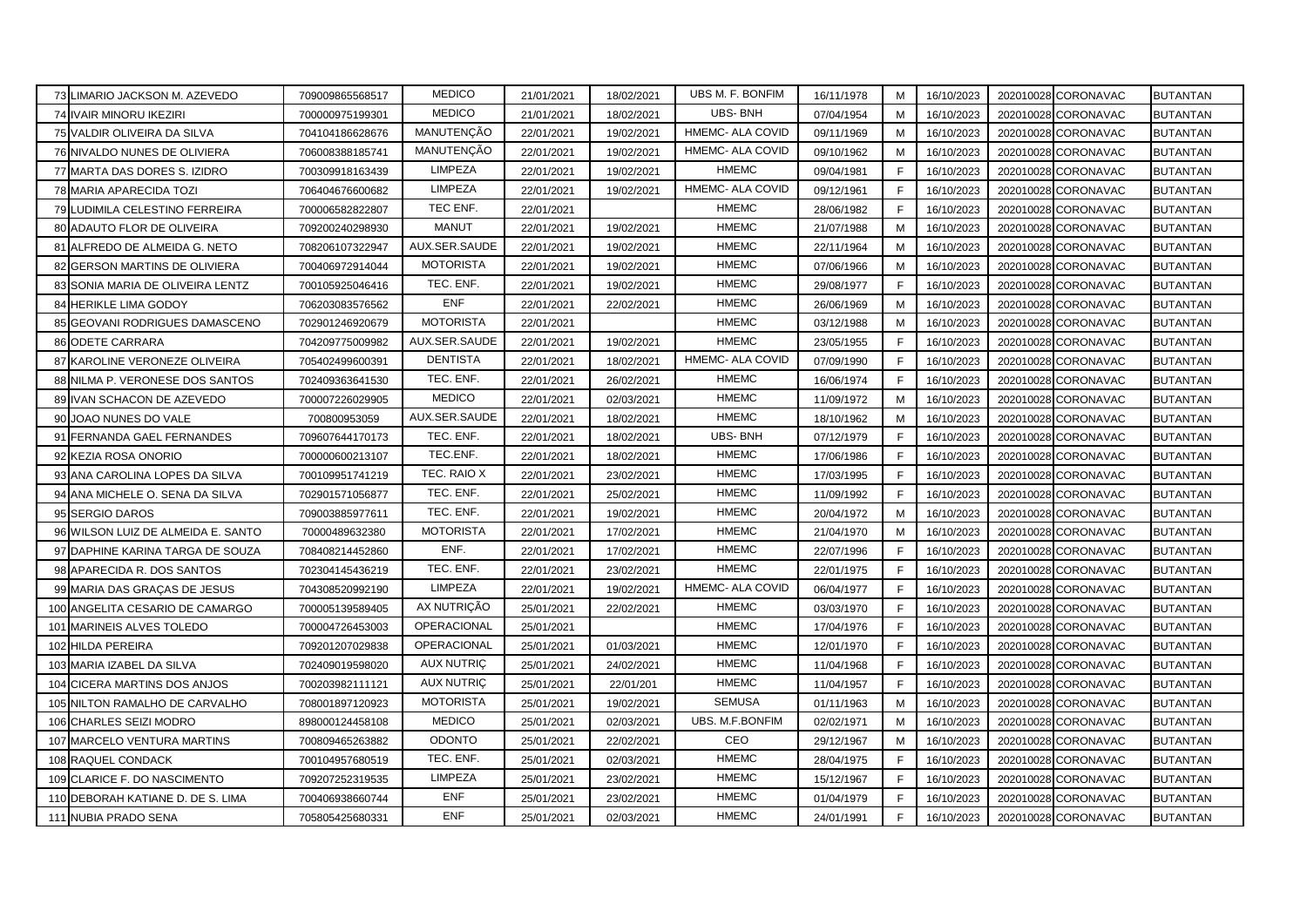|     | 112 REGINA PEDRONI DA SILVA       | 706202502085960 | <b>AUX NUTRIC</b>   | 25/01/2021 | 22/02/2021 | <b>HMEMC</b>           | 25/06/1961 | F            | 16/10/2023 | 202010028 CORONAVAC | <b>BUTANTAN</b> |
|-----|-----------------------------------|-----------------|---------------------|------------|------------|------------------------|------------|--------------|------------|---------------------|-----------------|
|     | 113 CICERO LOURIVAL DA SILVA      | 707108385456520 | <b>VIGILANTE</b>    | 26/01/2021 | 23/02/2021 | <b>HMEMC</b>           | 18/06/1957 | M            | 16/10/2023 | 202010028 CORONAVAC | <b>BUTANTAN</b> |
|     | 114 JOSE ALVES PEREIRA            | 703407227336315 | <b>MOTORISTA</b>    | 26/01/2021 | 22/02/021  | <b>HMEMC</b>           | 08/09/1967 | M            | 16/10/2023 | 202010028 CORONAVAC | <b>BUTANTAN</b> |
|     | 115 MARIA DE FATIMA GALVÃO        | 706206598813869 | <b>AUX NUTRIÇ</b>   | 26/01/2021 | 24/02/2021 | <b>HMEMC</b>           | 23/07/1976 | F            | 16/10/2023 | 202010028 CORONAVAC | <b>BUTANTAN</b> |
|     | 116 ANGELICA ALINE A. DE OLIVEIRA | 702604242976246 | <b>TEC.RAIO X</b>   | 26/01/2021 | 22/02/2021 | <b>HMEMC</b>           | 23/06/1996 | F            | 16/10/2023 | 202010028 CORONAVAC | <b>BUTANTAN</b> |
|     | 117 IVANETE ROSA DA S. ALMEIDA    | 708600561172387 | <b>AUX NUTRIÇ</b>   | 26/01/2021 | 23/02/2021 | <b>HMEMC</b>           | 01/11/1983 | F            | 16/10/2023 | 202010028 CORONAVAC | <b>BUTANTAN</b> |
|     | 118 APARICIO QUINTUS PEREIRA LIMA | 704109274181880 | <b>MEDICO</b>       | 26/01/2021 | 24/02/2021 | UBS. M.F.BONFIM        | 10/04/1965 | M            | 16/10/2023 | 202010028 CORONAVAC | <b>BUTANTAN</b> |
|     | 119 VALDECINA ROMUALDA RAMOS      | 700504154756052 | <b>AUX S SAL</b>    | 26/01/2021 | 24/02/2021 | <b>HMEMC</b>           | 20/06/1963 | F            | 16/10/2023 | 202010028 CORONAVAC | <b>BUTANTAN</b> |
|     | 120 SILVANA MARIA RIBEIRO SANTOS  | 898000425569324 | <b>NUTRIÇÃO</b>     | 26/01/2021 | 24/02/2021 | <b>HMEMC</b>           | 24/08/1969 | F            | 16/10/2023 | 202010028 CORONAVAC | <b>BUTANTAN</b> |
| 121 | JOSE ROBERTO PEREIRA SANTOS       | 702502200496040 | <b>NUTRIÇÃO</b>     | 26/01/2021 | 23/02/2021 | <b>HMEMC</b>           | 03/11/1970 | M            | 16/10/2023 | 202010028 CORONAVAC | <b>BUTANTAN</b> |
|     | 122 DEUSANIR V. DOS ANJOS CARRARA | 705002243692657 | TEC. ENF.           | 26/01/2021 | 23/02/2021 | <b>HMEMC</b>           | 15/07/1964 | F            | 16/10/2023 | 202010028 CORONAVAC | <b>BUTANTAN</b> |
|     | 123 NICKSON VASCONCELOS OLIVEIRA  | 700207950350124 | <b>VIGILANTE</b>    | 26/01/2021 | 22/02/2021 | <b>HMEMC</b>           | 28/05/1988 | M            | 16/10/2023 | 202010028 CORONAVAC | <b>BUTANTAN</b> |
|     | 124 DARCI TEIXEIRA DE CAMARGO     | 705803437095836 | MANUT.              | 27/01/2021 | 22/02/2021 | <b>HMEMC</b>           | 01/08/1969 | м            | 16/10/2023 | 202010028 CORONAVAC | <b>BUTANTAN</b> |
|     | 125 ANTONIO CRISONEIDE DA SILVA   | 703301272279010 | ACS                 | 27/01/2021 | 19/02/2021 | VIG. SANITARIA         | 11/04/1974 | M            | 16/10/2023 | 202010028 CORONAVAC | <b>BUTANTAN</b> |
|     | 126 JOSE EUDES C. DE RAMALHO      | 709204222217235 | <b>MOTORISTA</b>    | 27/01/2021 | 24/02/2021 | VIG. SANITARIA         | 17/10/1964 | M            | 16/10/2023 | 202010028 CORONAVAC | <b>BUTANTAN</b> |
|     | 127 JURANDIR AMADEU VERONEZZI     | 704802576949444 | <b>TECNICO</b>      | 27/01/2021 | 24/02/2021 | VIG. SANITARIA         | 28/03/1959 | M            | 16/10/2023 | 202010028 CORONAVAC | <b>BUTANTAN</b> |
|     | 128 DENIS GLEYDSON DOS S. VIANA   | 708409717981465 | VIGILANTE           | 27/01/2021 | 25/02/2021 | <b>HMEMC</b>           | 16/10/1985 | M            | 16/10/2023 | 202010028 CORONAVAC | <b>BUTANTAN</b> |
|     | 129 CICERA CLEMENTINO GRANGEIRO   | 700104933218114 | <b>LIMPEZA</b>      | 27/01/2021 | 02/03/2021 | <b>HMEMC</b>           | 14/10/1974 | F            | 16/10/2023 | 202010028 CORONAVAC | <b>BUTANTAN</b> |
|     | 130 JOEL BATISTA FERREIRA         | 706802213168128 | <b>MOTORISTA</b>    | 27/01/2021 | 22/02/2021 | UBS E. RONDONIA        | 06/09/1967 | M            | 16/10/2023 | 202010028 CORONAVAC | <b>BUTANTAN</b> |
| 131 | CARLINHOS DE JESUS CORREIA        | 700002907373603 | <b>MOTORISTA</b>    | 27/01/2021 | 23/02/2021 | <b>ENDEMIAS</b>        | 25/07/1965 | M            | 16/10/2023 | 202010028 CORONAVAC | <b>BUTANTAN</b> |
|     | 132 EDSON GOMES ALMEIDA           | 700000608596154 | <b>MOTORISTA</b>    | 27/01/2021 | 22/02/2021 | ESF-V. CAMARGO         | 11/09/1968 | M            | 16/10/2023 | 202010028 CORONAVAC | <b>BUTANTAN</b> |
|     | 133 MAURICIO BARBOSA SOBRINHO     | 705201446327373 | <b>MOTORISTA</b>    | 27/01/2021 | 24/02/2021 | <b>SEMUSA</b>          | 20/10/1970 | M            | 16/10/2023 | 202010028 CORONAVAC | <b>BUTANTAN</b> |
| 134 | JOSILENY ALVES CATRINQUE          | 708400292861164 | <b>LIMPEZA</b>      | 27/01/2021 | 24/02/2021 | <b>HMEMC</b>           | 11/06/1977 | F            | 16/10/2023 | 202010028 CORONAVAC | <b>BUTANTAN</b> |
|     | 135 MARIA DO SOCORRO C. REIS      | 706904188931235 | <b>LIMPEZA</b>      | 27/01/2021 | 24/02/2021 | <b>HMEMC</b>           | 21/05/1960 | F            | 16/10/2023 | 202010028 CORONAVAC | <b>BUTANTAN</b> |
|     | 136 ORIGENES JOSE GOMES JUNIOR    | 700008460360401 | <b>ODONTO</b>       | 27/01/2021 | 05/03/2021 | UBS.E. RONDONIA        | 30/12/1970 | М            | 16/10/2023 | 202010028 CORONAVAC | <b>BUTANTAN</b> |
|     | 137 CRISTINA DE JESUS ANTUNES     | 700205965569230 | <b>ODONTO</b>       | 27/01/2021 | 24/02/2021 | UBS-ASSENTAMENTO       | 02/02/1982 | F            | 16/10/2023 | 202010028 CORONAVAC | <b>BUTANTAN</b> |
|     | 138 VANIA RAQUEL RODRIGUES        | 701407658778531 | TEC. ENF.           | 27/01/2021 |            | ESF- V. CAMARGO        | 07/04/1980 | F            | 16/10/2023 | 202010028 CORONAVAC | <b>BUTANTAN</b> |
|     | 139 SANDRA MARCIA MASSUCATO       | 702700142436660 | <b>FISCAL</b>       | 27/01/2021 |            | VIG. SANITARIA         | 16/02/1976 | F            | 16/10/2023 | 202010028 CORONAVAC | <b>BUTANTAN</b> |
|     | 140 MARCIA HELENA PEREIRA MATEUS  | 705000452370359 | <b>ODONTO</b>       | 27/01/2021 | 25/02/2021 | ESF-V. CAMARGO         | 17/09/1969 | F            | 16/10/2023 | 202010028 CORONAVAC | <b>BUTANTAN</b> |
|     | 141 ALINE FERNANDES RIBEIRO       | 704806088023848 | <b>FARMACEUTICA</b> | 27/01/2021 | 26/02/2021 | <b>FARMACIA BASICA</b> | 20/04/1992 | F            | 16/10/2023 | 202010028 CORONAVAC | <b>BUTANTAN</b> |
|     | 142 MARINELIA FERREIRA CARVALHO   | 705408493238092 | <b>BUCAL</b>        | 27/01/2021 | 22/02/2021 | CEO                    | 30/07/1958 | F            | 16/10/2023 | 202010028 CORONAVAC | <b>BUTANTAN</b> |
|     | 143 ESTER COELHO JAQUES           | 700006678306109 | TEC. ENF.           | 27/01/2021 | 22/02/2021 | UBS-E. RONDONIA        | 18/08/1975 | F            | 16/10/2023 | 202010028 CORONAVAC | <b>BUTANTAN</b> |
|     | 144 NILZA MATHIAS GOMES           | 700504153731552 | <b>NUTRIÇÃO</b>     | 27/01/2021 |            | <b>HMEMC</b>           | 31/10/1966 | F            | 16/10/2023 | 202010028 CORONAVAC | <b>BUTANTAN</b> |
|     | 145 ELIAS SANTOS SOARES           | 704007380381765 | VIGILANTE           | 27/01/2021 | 24/02/2021 | <b>HMEMC</b>           | 20/06/1950 | M            | 16/10/2023 | 202010028 CORONAVAC | <b>BUTANTAN</b> |
|     | 146 GEOVANIA ANDRADE DOS SANTOS   | 704809093671049 | <b>LIMPEZA</b>      | 27/01/2021 | 26/02/2021 | <b>HMEMC</b>           | 20/07/1971 | $\mathsf{F}$ | 16/10/2023 | 202010028 CORONAVAC | <b>BUTANTAN</b> |
|     | 147 MARIA LAYDE CUSTODIO DE LIMA  | 705003404592455 | LIMPEZA             | 27/01/2021 | 22/02/2021 | <b>HMEMC</b>           | 03/09/1959 | E            | 16/10/2023 | 202010028 CORONAVAC | <b>BUTANTAN</b> |
|     | 148 ROSENI PEREIRA DA SILVA       | 705001283532459 | <b>LIMPEZA</b>      | 27/01/2021 |            | <b>HMEMC</b>           | 06/09/1972 | F            | 16/10/2023 | 202010028 CORONAVAC | <b>BUTANTAN</b> |
|     | 149 EDENILSON ANTONIO DE MELO     | 701002837461795 | <b>FISCAL</b>       | 28/01/2021 | 24/02/2021 | VIG. SANITARIA         | 13/08/1966 | M            | 16/10/2023 | 202010028 CORONAVAC | <b>BUTANTAN</b> |
|     | 150 ROSILENE AP.DO NASCIMENTO M   | 708002341588727 | TEC. ENF.           | 28/01/2021 | 01/03/2021 | <b>HMEMC</b>           | 19/08/1983 | F            | 16/10/2023 | 202010028 CORONAVAC | <b>BUTANTAN</b> |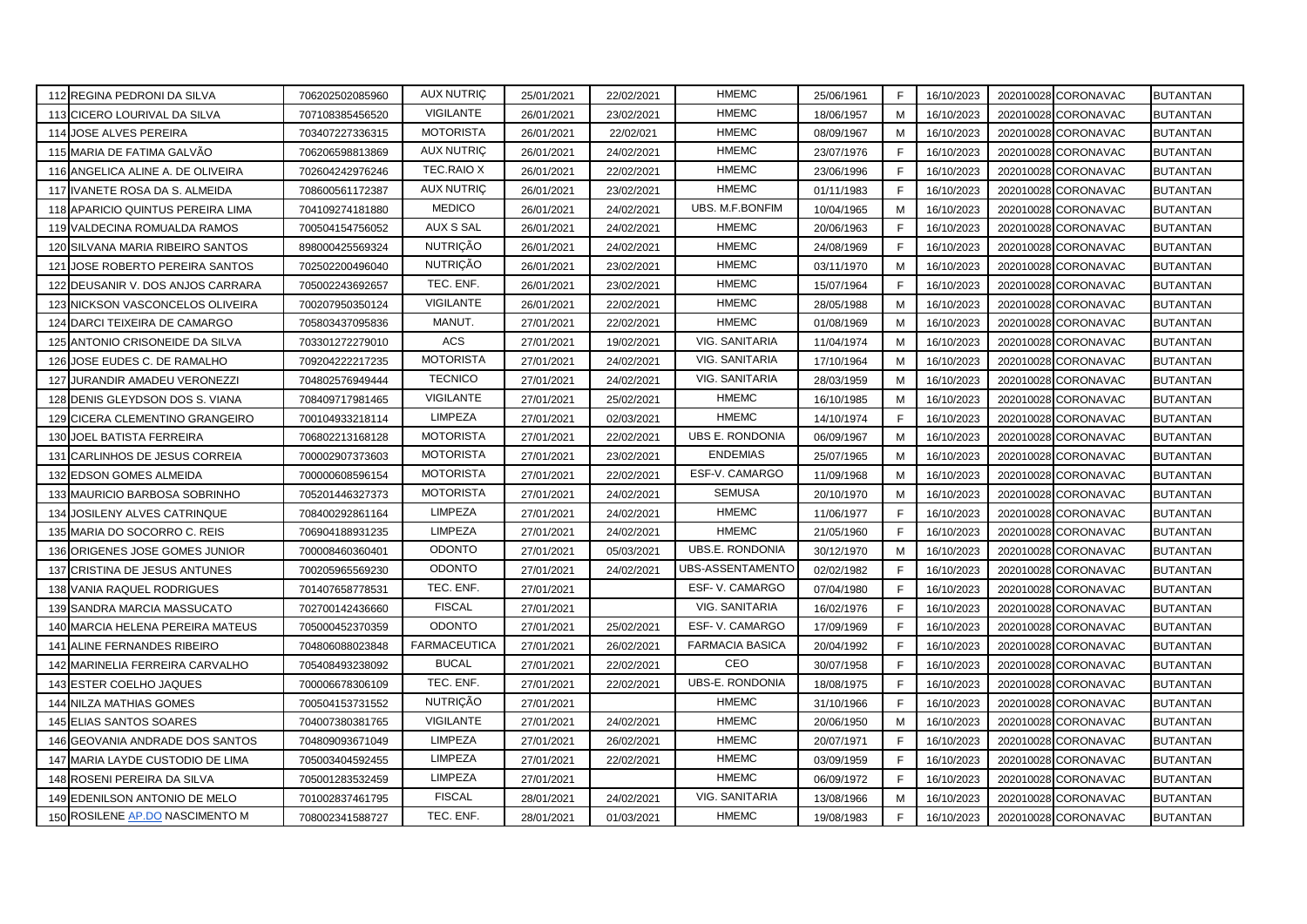|     | 151 PAULO FABIO FERREIRA DOS SANT    | 702603725231643 | <b>FISCAL</b>       | 28/01/2021 | 24/02/2021 | VIG. SANITARIA    | 27/04/1968 | M  | 16/10/2023 | 202010028 CORONAVAC |                  | <b>BUTANTAN</b> |
|-----|--------------------------------------|-----------------|---------------------|------------|------------|-------------------|------------|----|------------|---------------------|------------------|-----------------|
|     | 152 ROSA FERNANDES DA MATA           | 898000750058945 | <b>LIMPEZA</b>      | 28/01/2021 | 25/02/2021 | <b>HMEMC</b>      | 25/01/1966 | F  | 16/10/2023 | 202010028           | CORONAVAC        | <b>BUTANTAN</b> |
|     | 153 VALCENY PEREIRA DA SILVA         | 702304108494812 | <b>LIMPEZA</b>      | 28/01/2021 | 26/02/2021 | <b>HMEMC</b>      | 03/03/1965 | F  | 16/10/2023 | 202010028           | CORONAVAC        | <b>BUTANTAN</b> |
|     | 154 MARILISE AVILA SARALDI           | 707603255760093 | <b>DENTISTA</b>     | 28/01/2021 | 01/032021  | UBS E.GONÇALVES   | 19/02/1964 | F. | 16/10/2023 | 202010028           | CORONAVAC        | <b>BUTANTAN</b> |
|     | 155 ROSANGELA T. XIMENDES DA SILVA   | 700802436378689 | ENF.                | 29/01/2021 | 26/02/2021 | <b>HMEMC</b>      | 29/10/1965 | E  | 16/10/2023 | 202010028           | CORONAVAC        | <b>BUTANTAN</b> |
|     | 156 GRIMOALDO BARRETO BOTELHO        | 705805488990230 | <b>FISCAL</b>       | 29/01/2021 | 26/02/2021 | VIG. SANITARIA    | 29/03/1958 | M  | 16/10/2023 | 202010028 CORONAVAC |                  | <b>BUTANTAN</b> |
|     | 157 GRIZALDO BARRETO BOTELHO         | 700900987455997 | <b>FISCAL</b>       | 29/01/2021 | 26/022021  | VIG. SANITARIA    | 02/06/1955 | M  | 16/10/2023 | 202010028           | CORONAVAC        | <b>BUTANTAN</b> |
|     | 158 MARIA JOSE LOPES DA SILVA        | 700202952252923 | LIMPEZA             | 29/01/2021 | 24/02/2021 | VIG. SANITARIA    | 23/10/1970 | F  | 16/10/2023 | 202010028           | CORONAVAC        | <b>BUTANTAN</b> |
|     | 159 MARCO AURELIO G. RODRIGUES       | 705407462054495 | <b>TEC.RAIO X</b>   | 01/02/2021 | 08/03/2021 | <b>HMEMC</b>      | 25/04/1973 | M  | 16/10/2023 | 202010028           | <b>CORONAVAC</b> | <b>BUTANTAN</b> |
| 160 | LUCIA ALVES DE SOUZA                 | 708404224045164 | TEC. ENF.           | 01/02/2021 | 01/03/2021 | <b>HMEMC</b>      | 11/10/1982 | F  | 16/10/2023 | 202010028           | CORONAVAC        | <b>BUTANTAN</b> |
|     | 161 DENAIR APARECIDA C. DE OLIVEIRA  | 702400013215326 | <b>LIMPEZA</b>      | 01/02/2021 | 01/03/2021 | <b>HMEMC</b>      | 06/08/1972 | F  | 16/10/2023 | 202010028           | CORONAVAC        | <b>BUTANTAN</b> |
|     | 162 SERGIO H. DE CASTRO LUIZ         | 704201799996986 | <b>VETERINARIO</b>  | 01/02/2021 | 26/02/0201 | VIG. SANITARIA    | 04/02/1979 | M  | 16/10/2023 | 202010028           | <b>CORONAVAC</b> | <b>BUTANTAN</b> |
|     | 163 PAULO GONÇALVES SIMPLICIO        | 701835214552071 | <b>MEDICO</b>       | 01/02/2021 | 01/03/2021 | <b>HMEMC</b>      | 29/06/1964 | м  | 16/10/2023 | 202010028           | <b>CORONAVAC</b> | <b>BUTANTAN</b> |
|     | 164 MONTANO PAULO DE BENEDETTO       | 706005310503947 | <b>MEDICO</b>       | 01/02/2021 | 01/03/2021 | <b>HMEMC</b>      | 28/06/1959 | M  | 16/10/2023 | 202010028           | CORONAVAC        | <b>BUTANTAN</b> |
|     | 165 WANIA FERNANDES ARRUDA           | 700508138904852 | <b>FISIO</b>        | 01/02/2021 | 22/02/2021 | UBS M. F. BONFIM  | 02/06/1972 | F. | 16/10/2023 | 202010028           | CORONAVAC        | <b>BUTANTAN</b> |
|     | 166 CLAUDICE ANCHIETA                | 702607264298642 | TEC. ENF.           | 01/02/2021 | 01/03/201  | ESF V. CAMARGO    | 23/03/1977 | E  | 16/10/2023 | 202010028           | <b>CORONAVAC</b> | <b>BUTANTAN</b> |
|     | 167 VILSON CORREIA DE MELO           | 702609790432149 | VIGILANTE           | 01/02/2021 | 01/03/2021 | ESF V. CAMARGO    | 12/02/1979 | М  | 16/10/2023 | 202010028 CORONAVAC |                  | <b>BUTANTAN</b> |
|     | 168 MARIA ZULEIDE SILVA MATUSZAK     | 704106184576878 | <b>BIOQUIMICA</b>   | 01/02/2021 | 01/03/2021 | <b>HMEMC</b>      | 14/08/1964 | F  | 16/10/2023 | 202010028           | CORONAVAC        | <b>BUTANTAN</b> |
|     | 169 SHIRLEI PARRA DE MELO            | 700002793837802 | <b>AUX SERV SA</b>  | 01/02/2021 | 01/03/2021 | <b>ENDEMIAS</b>   | 02/09/1961 | F  | 16/10/2023 | 202010028           | <b>CORONAVAC</b> | <b>BUTANTAN</b> |
|     | 170 CELSO DOS SANTOS                 | 700004940715005 | <b>MEDICO</b>       | 02/02/2021 | 04/03/2021 | UBS E.DE RONDONIA | 01/07/1976 | M  | 16/10/2023 | 202010028           | <b>CORONAVAC</b> | <b>BUTANTAN</b> |
| 171 | JOSE OSVALDO DA SILVA                | 705006412028655 | MANUTENÇÃO          | 02/02/2021 | 01/03/2021 | <b>HMEMC</b>      | 01/03/1968 | M  | 16/10/2023 | 202010028           | <b>CORONAVAC</b> | <b>BUTANTAN</b> |
|     | 172 MYRIAN MATEUS DE O. SILVA        | 703205615933892 | <b>LIMPEZA</b>      | 02/02/2021 | 01/03/2021 | <b>HMEMC</b>      | 02/12/1980 | E  | 16/10/2023 | 202010028           | CORONAVAC        | <b>BUTANTAN</b> |
|     | 173 MARINO GINO SANTANA              | 704700518913040 | <b>MOTORISTA</b>    | 02/02/2021 | 26/02/2021 | <b>SEMUSA</b>     | 03/03/1953 | M  | 16/10/2023 | 202010028           | <b>CORONAVAC</b> | <b>BUTANTAN</b> |
|     | 174 MARIA DE FATIMA MANETE XISTOS    | 706705598944518 | <b>LIMPEZA</b>      | 03/02/2021 | 02/03/2021 | UBS M. F. BONFIM  | 13/08/1969 | F  | 16/10/2023 | 202010028           | CORONAVAC        | <b>BUTANTAN</b> |
|     | 175 KÁTIA KELLEN MASSAROTO SILVA     | 706308770495875 | ENF.                | 03/02/2021 | 02/03/2021 | <b>PRESIDIO</b>   | 05/08/1985 | F. | 16/10/2023 | 202010028           | CORONAVAC        | <b>BUTANTAN</b> |
|     | 176 ROSANA BARBOSA SILVA             | 700208460834827 | TEC. ENF.           | 03/02/2021 | 02/03/2021 | <b>PRESIDIO</b>   | 12/04/1987 | F. | 16/10/2023 | 202010028           | CORONAVAC        | <b>BUTANTAN</b> |
|     | 177 ELLEN VANIA VIDAL ALMEIDA        | 705004608515158 | AUX.S.SAUDE         | 03/02/2021 | 23/02/2021 | CEO               | 08/11/1970 | F. | 16/10/2023 | 202010028           | <b>CORONAVAC</b> | <b>BUTANTAN</b> |
|     | 178 IRINEU VIEIRA RODRIGUES          | 700901915986695 | C/ CADAV.           | 03/02/2021 | 03/03/2021 | <b>FUNERÁRIA</b>  | 10/07/1977 | M  | 16/10/2023 | 202010028 CORONAVAC |                  | <b>BUTANTAN</b> |
|     | 179 VALCINEIA DE SOUZA NUNES         | 708508598091680 | TEC. ENF.           | 03/02/2021 | 02/03/2021 | <b>HMEMC</b>      | 31/03/1971 | F  | 16/10/2023 | 202010028           | <b>CORONAVAC</b> | <b>BUTANTAN</b> |
|     | 180 ABEL VITORINO RIBEIRO DE ALMEIDA | 707600217417694 | <b>MOTORISTA</b>    | 03/02/2021 | 01/03/2021 | ASSENTAMENTO      | 29/03/1963 | M  | 16/10/2023 | 202010028           | <b>CORONAVAC</b> | <b>BUTANTAN</b> |
|     | 181 JOSE GOMES TEIXEIRA              | 708500316988877 | TEC. ENF.           | 03/02/2021 | 01/03/2021 | <b>PRESIDIO</b>   | 20/02/1964 | M  | 27/10/2023 | 202010040           | <b>CORONAVAC</b> | <b>BUTANTAN</b> |
|     | 182 SEBASTIÃO MARTINS PRADO          | 700206438123423 | AUX.SER.SAUDE       | 03/02/2021 | 01/03/2021 | <b>HMEMC</b>      | 05/04/1962 | M  | 27/10/2023 | 202010040           | <b>CORONAVAC</b> | <b>BUTANTAN</b> |
|     | 183 MARIA RAIMUNDA DE AGUIAR MACAL   | 708203181711444 | AUX.SER.SAUDE       | 03/02/2021 | 01/03/2021 | <b>HMEMC</b>      | 20/10/1962 | E  | 27/10/2023 | 202010040           | CORONAVAC        | <b>BUTANTAN</b> |
|     | 184 MARLI VIEIRA AGRIPINO            | 702508357622034 | <b>LIMPEZA</b>      | 03/02/2021 |            | <b>HMEMC</b>      | 10/07/1985 | F  | 27/10/2023 | 202010040           | <b>CORONAVAC</b> | <b>BUTANTAN</b> |
| 185 | LICIANE BATISTA GALVÃO               | 702400525748129 | <b>FARMACEUTICA</b> | 03/02/2021 | 01/03/2021 | <b>HMEMC</b>      | 13/07/1985 | F  | 27/10/2023 | 202010040           | <b>CORONAVAC</b> | <b>BUTANTAN</b> |
|     | 186 MARIA GOMES VERONEZZI            | 700000376723100 | TEC. ENF.           | 03/02/2021 | 01/03/2021 | <b>SEMUSA</b>     | 17/04/1959 | E  | 27/10/2023 | 202010040           | CORONAVAC        | <b>BUTANTAN</b> |
|     | 187 SEVERINO EZEQUIEL DA S. LOPES    | 700605921396965 | ED.FISICO           | 03/02/2021 | 03/03/2021 | <b>ALA COVID</b>  | 25/06/1969 | M  | 27/10/2023 | 202010040           | CORONAVAC        | <b>BUTANTAN</b> |
|     | 188 MATEUS FERNANDES CÂNDIDO         | 707007823362637 | <b>MOTORISTA</b>    | 03/02/2021 |            | <b>SEMUSA</b>     | 04/06/1977 | м  | 27/10/2023 | 202010040           | <b>CORONAVAC</b> | <b>BUTANTAN</b> |
|     | 189 SIRLEI DA ROCHA CRUZ             | 700006949274305 | OPERACIONAL         | 04/02/2021 | 04/03/2021 | <b>HMEMC</b>      | 29/09/1978 | F. | 27/10/2023 | 202010040 CORONAVAC |                  | <b>BUTANTAN</b> |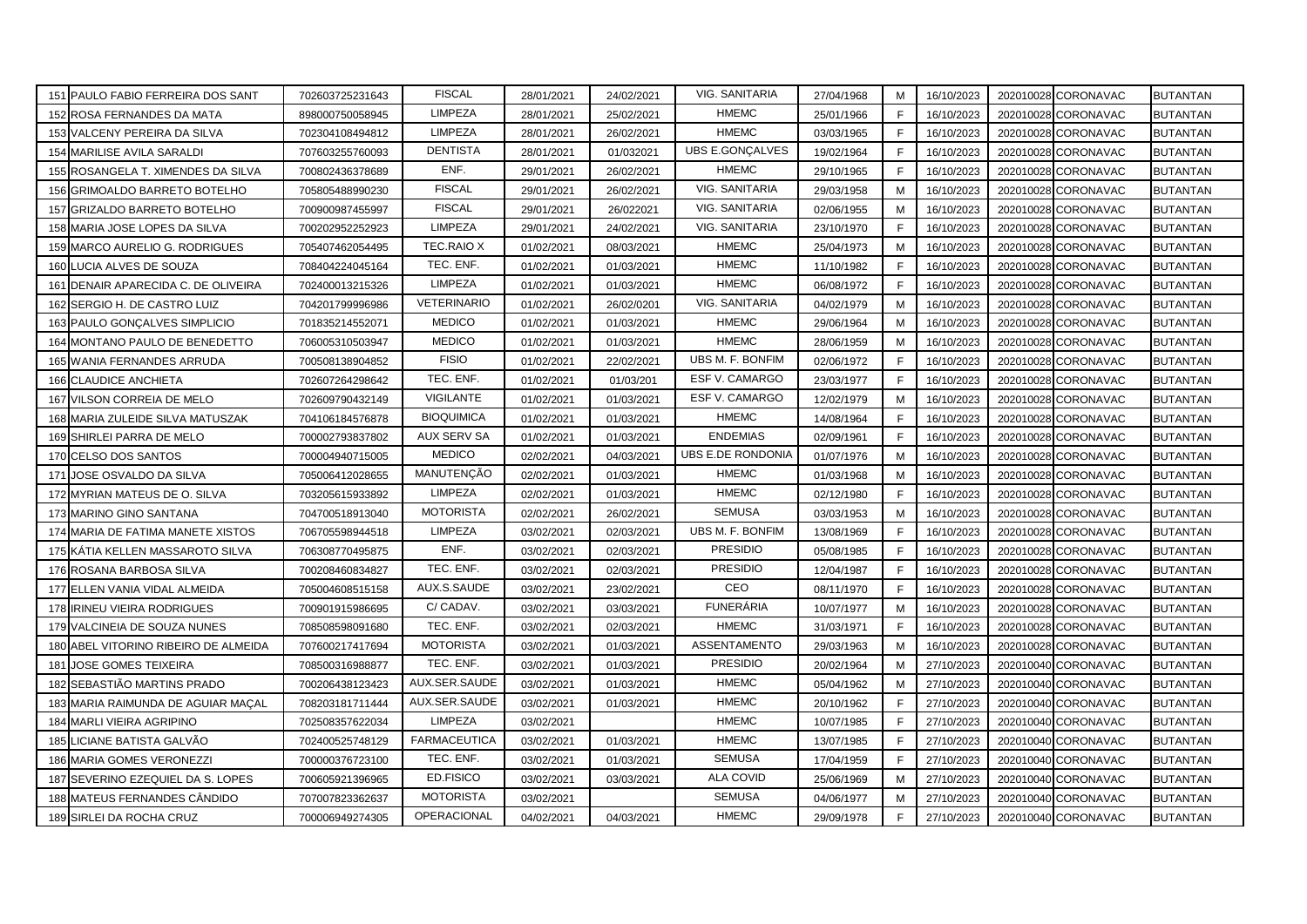| 190 VALDIR WIONCZAK               | 702001845080883 | <b>MOTORISTA</b> | 04/02/2021 | 04/04/2021 | <b>HMEMC</b>            | 29/01/1973 | M           | 27/10/2023 |          | 202010040 CORONAVAC | <b>BUTANTAN</b> |
|-----------------------------------|-----------------|------------------|------------|------------|-------------------------|------------|-------------|------------|----------|---------------------|-----------------|
| 191 ALCINERE MARIA DA SILVA       | 700404943923640 | TEC. ENF.        | 04/02/2021 |            | <b>HMEMC</b>            | 26/03/1977 | F           | 27/10/2023 |          | 202010040 CORONAVAC | <b>BUTANTAN</b> |
| 192 CRISTIANO DIAS DA SILVA       | 700008691236900 | <b>MOTORISTA</b> | 04/02/2021 | 04/03/2021 | <b>UBS. N.RIACHUELO</b> | 05/10/1991 | M           | 27/10/2023 |          | 202010040 CORONAVAC | <b>BUTANTAN</b> |
| 193 ROSA BAUER REVESSI            | 700404943288643 | <b>IDOSO</b>     | 05/02/2021 |            |                         | 18/04/1934 | F.          | 14/04/2021 | 4120Z005 | ASTRAZENECA         | <b>FIO CRUZ</b> |
| 194 JOAO PEREIRA DE ALMEIDA       | 705402460666790 | <b>IDOSO</b>     | 05/02/2021 |            |                         | 14/09/1931 | F           | 14/04/2021 | 4120Z005 | ASTRAZENECA         | <b>FIO CRUZ</b> |
| 195 JOVENIL LEITE DA SILVA        | 705806490267533 | <b>IDOSO</b>     | 05/02/2021 |            |                         | 12/08/1939 | M           | 14/04/2021 | 4120Z005 | ASTRAZENECA         | <b>FIO CRUZ</b> |
| 196 NELSI FERNANDO SOMAVILLA      | 704100133850370 | <b>IDOSO</b>     | 05/02/2021 |            |                         | 03/05/1938 | F           | 14/04/2021 | 4120Z005 | ASTRAZENECA         | <b>FIO CRUZ</b> |
| 197 MARILENE CELESTINO B. AMARO   | 706500371117592 | <b>FISIOTER</b>  | 05/02/2021 |            | UBS.M.F.BONFIM          | 14/03/1987 | F           | 14/04/2021 | 4120Z005 | ASTRAZENECA         | <b>FIO CRUZ</b> |
| 198 DELUCI DAROS                  | 103404290841118 | TEC. ENF.        | 05/02/2021 |            | UBS.M.F.BONFIM          | 13/06/1974 | F           | 14/04/2021 | 4120Z005 | ASTRAZENECA         | <b>FIO CRUZ</b> |
| 199 SOCRATES RIBEIRO NOGUEIRA     | 708800154369210 | <b>IDOSO</b>     | 05/02/2021 |            |                         | 30/11/1926 | M           | 14/04/2021 | 4120Z005 | ASTRAZENECA         | <b>FIO CRUZ</b> |
| 200 ORMINDO BERNARDINO DOS SANTO  | 703604025485838 | <b>IDOSO</b>     | 05/02/2021 |            |                         | 01/04/1927 | M           | 14/04/2021 | 4120Z005 | ASTRAZENECA         | <b>FIO CRUZ</b> |
| 201 NAZARA LUIZ DE CARVALHO       | 700001872119608 | <b>IDOSO</b>     | 05/02/2021 |            |                         | 10/01/1938 | F           | 14/04/2021 | 4120Z005 | ASTRAZENECA         | <b>FIO CRUZ</b> |
| 202 ETELVINA ANA GENELHUD         | 701809225473376 | <b>IDOSO</b>     | 05/02/2021 |            |                         | 17/02/1927 | F           | 14/04/2021 | 4120Z005 | ASTRAZENECA         | <b>FIO CRUZ</b> |
| 203 MARIANA CANDIDA COLOMBO       | 700403952284344 | <b>IDOSO</b>     | 05/02/2021 |            |                         | 06/08/1930 | F           | 14/04/2021 | 4120Z005 | ASTRAZENECA         | <b>FIO CRUZ</b> |
| 204 JOSE ANTUNES FILHO            | 700501469565560 | <b>IDOSO</b>     | 05/02/2021 |            |                         | 01/01/1930 | M           | 14/04/2021 | 4120Z005 | <b>ASTRAZENECA</b>  | <b>FIO CRUZ</b> |
| 205 MARIA INES DUTRA VENANCIO     | 702304121187618 | TEC. ENF.        | 05/02/2021 |            | UBS.M.F.BONFIM          | 01/01/1962 | F.          | 14/04/2021 | 4120Z005 | ASTRAZENECA         | <b>FIO CRUZ</b> |
| 206 JURACI LOPES DE SOUZA         | 701005866748692 | <b>IDOSO</b>     | 05/02/2021 |            |                         | 15/07/1934 | F           | 14/04/2021 | 4120Z005 | ASTRAZENECA         | <b>FIO CRUZ</b> |
| 207 RAIMUNDO ALVES DE FREITAS     | 706909172944833 | <b>IDOSO</b>     | 05/02/2021 |            |                         | 10/11/1937 | м           | 14/04/2021 | 4120Z005 | ASTRAZENECA         | <b>FIO CRUZ</b> |
| 208 MARIA NOGUEIRA D. DA SILVA    | 700401171181850 | <b>IDOSO</b>     | 05/02/2021 |            |                         | 16/02/1938 | F           | 14/04/2021 | 4120Z005 | ASTRAZENECA         | <b>FIO CRUZ</b> |
| 209 JOAO DAMIÃO DA SILVA          | 709200206325033 | <b>IDOSO</b>     | 05/02/2021 |            |                         | 19/11/1938 | M           | 14/04/2021 | 4120Z005 | ASTRAZENECA         | <b>FIO CRUZ</b> |
| 210 ELZA VANDERLEI NOGUEIRA       | 706201510134362 | <b>IDOSO</b>     | 05/02/2021 |            |                         | 15/04/1930 | F.          | 14/04/2021 | 4120Z005 | ASTRAZENECA         | <b>FIO CRUZ</b> |
| 211 LEONOR VIUDES                 | 702106788665591 | <b>IDOSO</b>     | 05/02/2021 |            |                         | 07/07/1932 | F           | 14/04/2021 | 4120Z005 | ASTRAZENECA         | <b>FIO CRUZ</b> |
| 212 JOSE PAULINO DE OLIVEIRA      | 700801960397882 | <b>IDOSO</b>     | 05/02/2021 |            |                         | 16/12/1926 | M           | 14/04/2021 | 4120Z005 | ASTRAZENECA         | <b>FIO CRUZ</b> |
| 213 CECILIA BERTOLI RIBEIRO       | 702002354065184 | <b>IDOSO</b>     | 05/02/2021 |            |                         | 02/06/1931 | $\mathsf F$ | 14/04/2021 | 4120Z005 | ASTRAZENECA         | <b>FIO CRUZ</b> |
| 214 AMABILE BELLINI SIMOES        | 704307512744891 | <b>IDOSO</b>     | 05/02/2021 |            |                         | 21/06/1933 | F           | 14/04/2021 | 4120Z005 | ASTRAZENECA         | <b>FIO CRUZ</b> |
| 215 JAIR DA SILVA                 | 708003377396128 | AUX.SER.SAUDE    | 08/02/2021 |            | <b>HMEMC</b>            | 03/06/1958 | M           | 14/04/2021 | 4120Z005 | ASTRAZENECA         | <b>FIO CRUZ</b> |
| 216 RITA IGINA DA SILVA           | 200707770250001 | <b>IDOSO</b>     | 08/02/2021 |            |                         | 28/10/1920 | F           | 14/04/2021 | 4120Z005 | ASTRAZENECA         | <b>FIO CRUZ</b> |
| 217 ANA ANTONIA DE SOUZA          | 707007855082532 | <b>LIMPEZA</b>   | 08/02/2021 |            | <b>HMEMC</b>            | 11/02/1964 | F           | 14/04/2021 | 4120Z005 | ASTRAZENECA         | <b>FIO CRUZ</b> |
| 218 JOAO NEIVA DA SILVEIRA        | 704309576156097 | <b>IDOSO</b>     | 08/02/2021 |            |                         | 03/11/1931 | M           | 14/04/2021 | 4120Z005 | ASTRAZENECA         | <b>FIO CRUZ</b> |
| 219 DANIEL ELIAS VENANCIO         | 708405708402365 | AUX DE ENF.      | 08/02/2021 |            | UBS-E. GONÇALVES        | 25/01/1957 | M           | 14/04/2021 | 4120Z005 | ASTRAZENECA         | <b>FIO CRUZ</b> |
| 220 HELIS AUGUSTO RIBEIRO         | 704202209923285 | <b>IDOSO</b>     | 08/02/2021 |            |                         | 31/12/1930 | M           | 14/04/2021 | 4120Z005 | ASTRAZENECA         | <b>FIO CRUZ</b> |
| 221 QUITERIA MARIA ALVES          | 700609975770370 | <b>IDOSO</b>     | 08/02/2021 |            |                         | 30/06/1930 | F           | 14/04/2021 | 4120Z005 | ASTRAZENECA         | <b>FIO CRUZ</b> |
| 222 SEBASTIAO AGUILERA PAIOÃO     | 801434114624843 | <b>IDOSO</b>     | 08/02/2021 |            |                         | 20/01/1931 | M           | 14/04/2021 | 4120Z005 | ASTRAZENECA         | <b>FIO CRUZ</b> |
| 223 HERMIMA MARIA PELISSARI PAIÃO | 801434114611741 | <b>IDOSO</b>     | 08/02/2021 |            |                         | 25/03/1926 | F           | 14/04/2021 | 4120Z005 | ASTRAZENECA         | <b>FIO CRUZ</b> |
| 224 SIDNEY FERREIRA DA COSTA      | 705000820401256 | C/CADAV.         | 08/02/2021 |            | <b>FUNERARIA</b>        | 01/08/1985 | M           | 14/04/2021 | 4120Z005 | ASTRAZENECA         | <b>FIO CRUZ</b> |
| 225 DEZALTINA MAROTTO PAZINATO    | 705002864939458 | <b>IDOSO</b>     | 08/02/2021 |            |                         | 05/02/1933 | F           | 14/04/2021 | 4120Z005 | ASTRAZENECA         | <b>FIO CRUZ</b> |
| 226 JOSE OLAVO DE AMORIM          | 701108020949110 | <b>IDOSO</b>     | 08/02/2021 |            |                         | 28/08/1931 | M           | 14/04/2021 | 4120Z005 | ASTRAZENECA         | FIO CRUZ        |
| 227 ROSANI BECKER                 | 707009807464430 | TEC. ENF.        | 08/02/2021 |            | <b>HMEMC</b>            | 04/05/1964 | F           | 14/04/2021 | 4120Z005 | ASTRAZENECA         | <b>FIO CRUZ</b> |
| 228 ISABEL CHAGAS SANTOS          | 170145134250002 | TEC. ENF.        | 08/02/2021 |            | <b>HMEMC</b>            | 28/10/1962 | F.          | 14/04/2021 | 4120Z005 | <b>ASTRAZENECA</b>  | <b>FIO CRUZ</b> |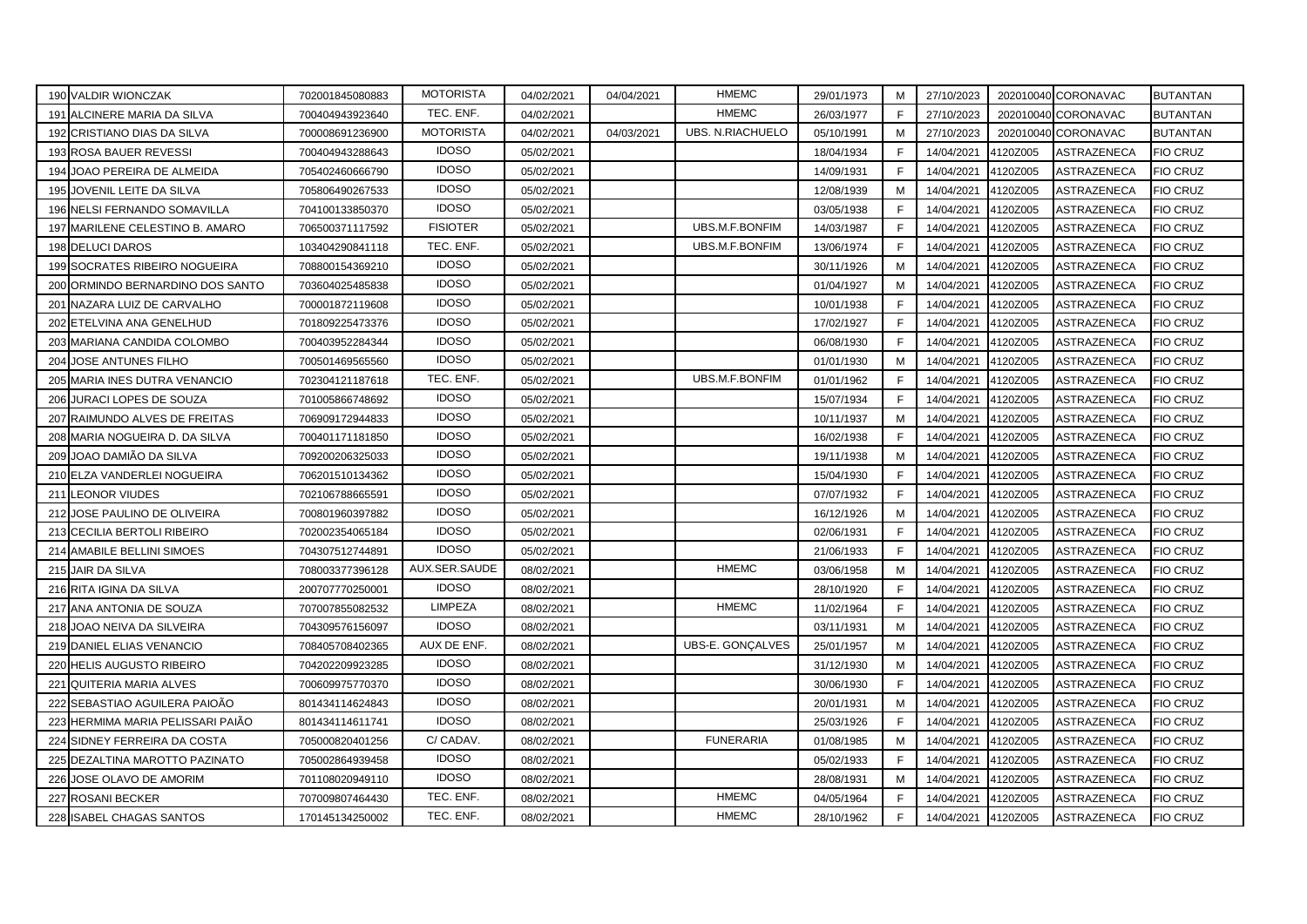| 229 DARCILENE KAWANGAWA SURUI SIL | 700200482297126 | LIMPEZA       | 08/02/2021 | <b>HMEMC</b>     | 18/11/1990 | E  | 14/04/2021 | 4120Z005 | ASTRAZENECA        | <b>FIO CRUZ</b> |
|-----------------------------------|-----------------|---------------|------------|------------------|------------|----|------------|----------|--------------------|-----------------|
| 230 OTACILIA AUTA DANTAS          | 203469871420009 | <b>IDOSO</b>  | 08/02/2021 |                  | 08/03/1936 | F. | 14/04/2021 | 4120Z005 | ASTRAZENECA        | <b>FIO CRUZ</b> |
| 231 GIL PEDRONI                   | 708603079322384 | <b>IDOSO</b>  | 08/02/2021 |                  | 16/07/1926 | M  | 14/04/2021 | 4120Z005 | ASTRAZENECA        | <b>FIO CRUZ</b> |
| 232 ALEX EDUARDO PEREIRA          | 700404906859640 | C/CADAV.      | 08/02/2021 | <b>FUNERARIA</b> | 04/01/1974 | м  | 14/04/2021 | 4120Z005 | ASTRAZENECA        | <b>FIO CRUZ</b> |
| 233 OLAVO VIEIRA                  | 700100932487320 | <b>IDOSO</b>  | 08/02/2021 |                  | 01/07/1929 | M  | 14/04/2021 | 4120Z005 | ASTRAZENECA        | <b>FIO CRUZ</b> |
| 234 INES CATARINA GUIMARAES       | 707404078918172 | <b>IDOSO</b>  | 08/02/2021 |                  | 16/01/1928 | F  | 14/04/2021 | 4120Z005 | ASTRAZENECA        | <b>FIO CRUZ</b> |
| 235 ADELZIRA AGUIAR DOS SANTOS    | 706404672282481 | <b>IDOSO</b>  | 08/02/2021 |                  | 19/07/1931 | F  | 14/04/2021 | 4120Z005 | ASTRAZENECA        | <b>FIO CRUZ</b> |
| 236 ACEMIRA LOPES DA SILVA        | 708409237361668 | <b>IDOSO</b>  | 08/02/2021 |                  | 03/06/1930 | E  | 14/04/2021 | 4120Z005 | ASTRAZENECA        | <b>FIO CRUZ</b> |
| 237 ESMERALDA TEIXEIRA DE SOUZA   | 708004355522822 | <b>IDOSO</b>  | 09/02/2021 |                  | 03/07/1940 | F  | 14/04/2021 | 4120Z005 | ASTRAZENECA        | <b>FIO CRUZ</b> |
| 238 APARECIDO FARIAS PEREIRA      | 702406562756526 | C/CADAV.      | 09/02/2021 | <b>FUNERARIA</b> | 24/12/1973 | M  | 14/04/2021 | 4120Z005 | ASTRAZENECA        | <b>FIO CRUZ</b> |
| 239 PEDRO JOSE DA SILVA           | 704107000920250 | <b>IDOSO</b>  | 09/02/2021 |                  | 29/04/1936 | M  | 14/04/2021 | 4120Z005 | ASTRAZENECA        | <b>FIO CRUZ</b> |
| 240 LUZIA PAULINO KRAUZE          | 898000465607006 | <b>IDOSO</b>  | 09/02/2021 |                  | 05/09/1925 | F  | 14/04/2021 | 4120Z005 | ASTRAZENECA        | <b>FIO CRUZ</b> |
| 241 SEBASTIANA SOUZA SILVA        | 706806211904327 | <b>IDOSO</b>  | 09/02/2021 |                  | 21/09/1932 | F  | 14/04/2021 | 4120Z005 | ASTRAZENECA        | <b>FIO CRUZ</b> |
| 242 CLEUSA FERREIRA DE LIMA       | 702004899033681 | <b>IDOSO</b>  | 09/02/2021 |                  | 10/05/1932 | F  | 14/04/2021 | 4120Z005 | ASTRAZENECA        | <b>FIO CRUZ</b> |
| 243 LARISSA DE SOUZA RAMALHO      | 701805226822877 | ENF.          | 09/02/2021 | <b>HMEMC</b>     | 05/01/1989 | F  | 14/04/2021 | 4120Z005 | ASTRAZENECA        | <b>FIO CRUZ</b> |
| 244 VALDEMAR FERNANDES CANGUSSU   | 706401670098389 | <b>IDOSO</b>  | 09/02/2021 |                  | 12/02/1937 | M  | 14/04/2021 | 4120Z005 | ASTRAZENECA        | <b>FIO CRUZ</b> |
| 245 JOSE RABELO                   | 706307750013572 | <b>IDOSO</b>  | 09/02/2021 |                  | 20/07/1938 | M  | 14/04/2021 | 4120Z005 | ASTRAZENECA        | <b>FIO CRUZ</b> |
| 246 MANOEL JOSE DE ALMEIDA        | 707805663324016 | <b>IDOSO</b>  | 09/02/2021 |                  | 15/02/1936 | M  | 14/04/2021 | 4120Z005 | ASTRAZENECA        | <b>FIO CRUZ</b> |
| 247 PEDRO CABREIRO MARQUES        | 704101184578571 | <b>IDOSO</b>  | 09/02/2021 |                  | 08/11/1937 | м  | 14/04/2021 | 4120Z005 | ASTRAZENECA        | <b>FIO CRUZ</b> |
| 248 EXPEDITO FELIX TEIXEIRA       | 708606504454889 | <b>IDOSO</b>  | 09/02/2021 |                  | 08/09/1934 | M  | 14/04/2021 | 4120Z005 | ASTRAZENECA        | <b>FIO CRUZ</b> |
| 249 ROGANTINO BERNARDES DA SILVA  | 70000559859702  | <b>IDOSO</b>  | 09/02/2021 |                  | 12/01/1937 | M  | 14/04/2021 | 4120Z005 | ASTRAZENECA        | <b>FIO CRUZ</b> |
| 250 JOSE SOARES DOS SANTOS        | 708001827480726 | <b>IDOSO</b>  | 09/02/2021 |                  | 17/08/1935 | M  | 14/04/2021 | 4120Z005 | ASTRAZENECA        | <b>FIO CRUZ</b> |
| 251 MARCOS DA SILVA BUENO         | 704707703192938 | C/CADAV.      | 09/02/2021 | <b>FUNERARIA</b> | 28/05/1969 | м  | 14/04/2021 | 4120Z005 | ASTRAZENECA        | <b>FIO CRUZ</b> |
| 252 JOAQUINA CARVALHO DO PRADO    | 708503363642275 | <b>IDOSO</b>  | 09/02/2021 |                  | 07/09/1939 | F. | 14/04/2021 | 4120Z005 | ASTRAZENECA        | <b>FIO CRUZ</b> |
| 253 FIRMINO DO PRADO PINTO        | 704702701016534 | <b>IDOSO</b>  | 09/02/2021 |                  | 25/09/1928 | M  | 14/04/2021 | 4120Z005 | ASTRAZENECA        | <b>FIO CRUZ</b> |
| 254 ANA HENRIQUE MACENA           | 203470022470003 | <b>IDOSO</b>  | 09/02/2021 |                  | 15/01/1939 | F. | 14/04/2021 | 4120Z005 | ASTRAZENECA        | <b>FIO CRUZ</b> |
| 255 MARIA DO CARMO FREITAS LEMES  | 706404156445089 | TEC. ENF.     | 09/02/2021 | <b>HMEMC</b>     | 14/03/1973 | F  | 14/04/2021 | 4120Z005 | ASTRAZENECA        | <b>FIO CRUZ</b> |
| 256 ALDEMIR ALVES DOS SANTOS      | 706804782758827 | <b>IDOSO</b>  | 09/02/2021 |                  | 08/02/1933 | M  | 14/04/2021 | 4120Z005 | ASTRAZENECA        | <b>FIO CRUZ</b> |
| 257 EXPEDITO MARIANO GAIA         | 704604138363825 | <b>IDOSO</b>  | 09/02/2021 |                  | 02/09/1931 | М  | 14/04/2021 | 4120Z005 | ASTRAZENECA        | <b>FIO CRUZ</b> |
| 258 ILDO COELHO DA SILVA          | 704207716707588 | <b>IDOSO</b>  | 09/02/2021 |                  | 30/05/1937 | M  | 14/04/2021 | 4120Z005 | ASTRAZENECA        | <b>FIO CRUZ</b> |
| 259 JOSE CARDOSO DE OLIVEIRA      | 708504308957570 | <b>IDOSO</b>  | 10/02/2021 |                  | 15/04/1934 | M  | 14/04/2021 | 4120Z005 | ASTRAZENECA        | <b>FIO CRUZ</b> |
| 260 GLEICIELLY FRANCO NUNES       | 705209478968770 | TEC. ENF.     | 10/02/2021 | <b>HMEMC</b>     | 12/09/1997 | F  | 14/04/2021 | 4120Z005 | <b>ASTRAZENECA</b> | <b>FIO CRUZ</b> |
| 261 AURORA MORALES FERN. DA SILVA | 700501598080059 | <b>IDOSO</b>  | 10/02/2021 |                  | 08/04/1939 | E  | 14/04/2021 | 4120Z005 | <b>ASTRAZENECA</b> | <b>FIO CRUZ</b> |
| 262 LUZIA LUCIA DE MORAES ALVES   | 704104880183950 | <b>IDOSO</b>  | 10/02/2021 |                  | 09/09/1939 | F  | 14/04/2021 | 4120Z005 | ASTRAZENECA        | <b>FIO CRUZ</b> |
| 263 VILMA DO AMARAL COIMBRA       | 700007273557808 | AUX.SER.SAUDE | 10/02/2021 | CAPS             | 19/09/1971 | F. | 14/04/2021 | 4120Z005 | ASTRAZENECA        | <b>FIO CRUZ</b> |
| 264 MARIA ANTONIA GUIMARAES SILVA | 700002649352803 | <b>IDOSO</b>  | 10/02/2021 |                  | 19/11/1937 | F. | 14/04/2021 | 4120Z005 | <b>ASTRAZENECA</b> | <b>FIO CRUZ</b> |
| 265 CARLITO ALVES DE SANTANA      | 703202683791299 | <b>IDOSO</b>  | 10/02/2021 |                  | 28/02/1939 | M  | 14/04/2021 | 4120Z005 | ASTRAZENECA        | <b>FIO CRUZ</b> |
| 266 GERALDO MARCELINO DA SILVA    | 209602437840002 | <b>IDOSO</b>  | 10/02/2021 |                  | 13/05/1931 | м  | 14/04/2021 | 4120Z005 | ASTRAZENECA        | <b>FIO CRUZ</b> |
| 267 OSMAR GOMES COELHO            | 708609579271988 | <b>IDOSO</b>  | 10/02/2021 |                  | 12/02/1938 | M  | 14/04/2021 | 4120Z005 | <b>ASTRAZENECA</b> | <b>FIO CRUZ</b> |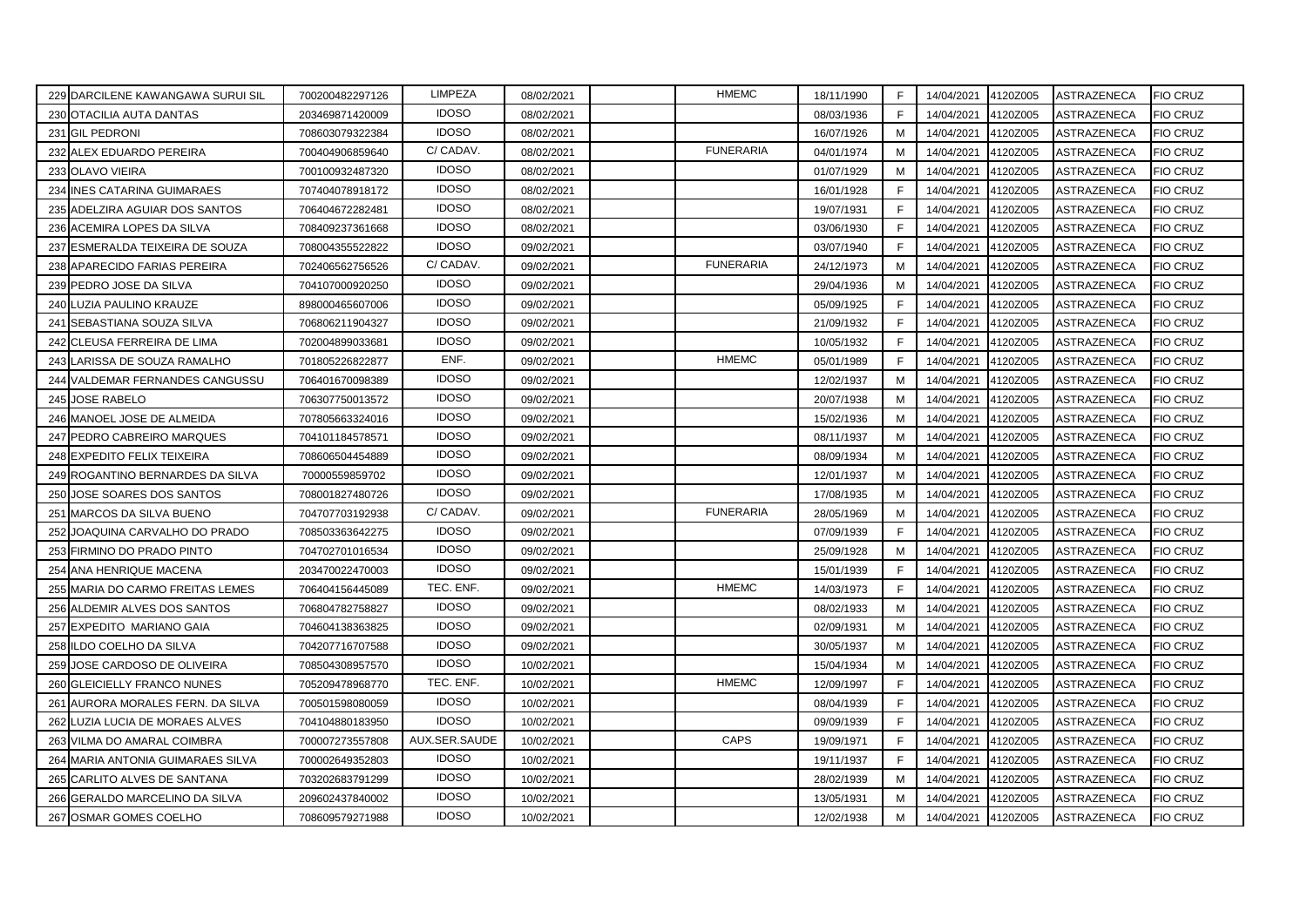|     | 268 JANDIRA DE LOURDES ZEGOBIA     | 700000880142108  | <b>IDOSO</b> | 10/02/2021 |                  | 18/05/1935 | F | 14/04/2021 | 4120Z005 | ASTRAZENECA        | <b>FIO CRUZ</b> |
|-----|------------------------------------|------------------|--------------|------------|------------------|------------|---|------------|----------|--------------------|-----------------|
|     | 269 JOSE FERREIRA DA SILVA         | 704604167301123  | <b>IDOSO</b> | 10/02/2021 |                  | 04/03/1938 | M | 14/04/2021 | 4120Z005 | ASTRAZENECA        | FIO CRUZ        |
|     | 270 JOSE COSMO DA SILVA            | 207172094440000  | <b>IDOSO</b> | 10/02/2021 |                  | 08/03/1940 | M | 14/04/2021 | 4120Z005 | ASTRAZENECA        | <b>FIO CRUZ</b> |
|     | 271 PEDRO CARRARA                  | 701202051438618  | <b>IDOSO</b> | 10/02/2021 |                  | 10/08/1930 | M | 14/04/2021 | 4120Z005 | ASTRAZENECA        | <b>FIO CRUZ</b> |
|     | 272 NAIR DE SOUZA RAMOS BARBOSA    | 700800916465087  | <b>IDOSO</b> | 10/02/2021 |                  | 21/04/1939 | E | 14/04/2021 | 4120Z005 | ASTRAZENECA        | <b>FIO CRUZ</b> |
|     | 273 DINORAH FAUSTINA LOPES LIMA    | 700804950985490  | <b>IDOSO</b> | 10/02/2021 |                  | 21/01/1934 | F | 14/04/2021 | 4120Z005 | ASTRAZENECA        | <b>FIO CRUZ</b> |
|     | 274 MARIA DAS DORES J. COELHO      | 708502318115775  | <b>IDOSO</b> | 10/02/2021 |                  | 16/01/1935 | F | 14/04/2021 | 4120Z005 | ASTRAZENECA        | <b>FIO CRUZ</b> |
|     | 275 PAULO SERAFIM                  | 706004324661441  | <b>IDOSO</b> | 10/02/2021 |                  | 27/03/1938 | M | 14/04/2021 | 4120Z005 | ASTRAZENECA        | FIO CRUZ        |
|     | 276 LUIZA GOMES TEIXEIRA           | 700604992240061  | <b>IDOSO</b> | 10/02/2021 |                  | 25/08/1939 | F | 14/04/2021 | 4120Z005 | ASTRAZENECA        | <b>FIO CRUZ</b> |
|     | 277 QUIRINA CURIEL MELLERO         | 708706139786391  | <b>IDOSO</b> | 10/02/2021 |                  | 04/06/1929 | F | 14/04/2021 | 4120Z005 | ASTRAZENECA        | <b>FIO CRUZ</b> |
|     | 278 KATIANE TAMARA ANDRADE BATISTA | 700009172938700  | ENF.         | 10/02/2021 | UBS E. GONÇALVES | 18/09/1991 | F | 14/04/2021 | 4120Z005 | ASTRAZENECA        | <b>FIO CRUZ</b> |
|     | 279 BISPO PEREIRA DO NASCIMENTO    | 705604482792579  | <b>IDOSO</b> | 10/02/2021 |                  | 27/01/1925 | M | 14/04/2021 | 4120Z005 | ASTRAZENECA        | <b>FIO CRUZ</b> |
|     | 280 JOSE ALVES DANTAS              | 700103921322018  | <b>IDOSO</b> | 11/02/2021 |                  | 11/02/1935 | M | 14/04/2021 | 4120Z005 | ASTRAZENECA        | <b>FIO CRUZ</b> |
|     | 281 VALDEODETE GUILHERMINO ROCHA   | 702802196850663  | <b>IDOSO</b> | 11/02/2021 |                  | 20/12/1927 | M | 14/04/2021 | 4120Z005 | ASTRAZENECA        | <b>FIO CRUZ</b> |
|     | 282 OTALINA AUTA DANTAS            | 703007810885676  | <b>IDOSO</b> | 11/02/2021 |                  | 08/04/1939 | F | 14/04/2021 | 4120Z005 | ASTRAZENECA        | <b>FIO CRUZ</b> |
|     | 283 ANTONIO RICARTE PRIMO          | 705003425979855  | <b>IDOSO</b> | 11/02/2021 |                  | 21/03/1932 | M | 14/04/2021 | 4120Z005 | ASTRAZENECA        | <b>FIO CRUZ</b> |
|     | 284 ARLINDO DA SILVA PEREIRA       | 706406651199382  | <b>IDOSO</b> | 11/02/2021 |                  | 24/09/1934 | M | 14/04/2021 | 4120Z005 | ASTRAZENECA        | <b>FIO CRUZ</b> |
|     | 285 LAURITA GONÇALVES RODRIGUES    | 701404613922134  | LIMPEZA      | 11/02/2021 | <b>HMEMC</b>     | 24/03/1965 | F | 14/04/2021 | 4120Z005 | ASTRAZENECA        | <b>FIO CRUZ</b> |
|     | 286 DIONISIA ANUNCIAÇÃO DOS SANTOS | 705603477417615  | <b>IDOSO</b> | 11/02/2021 |                  | 25/08/1940 | F | 14/04/2021 | 4120Z005 | ASTRAZENECA        | <b>FIO CRUZ</b> |
|     | 287 IDA SALTON                     | 701202099002518  | <b>IDOSO</b> | 11/02/2021 |                  | 26/11/1935 | F | 14/04/2021 | 4120Z005 | ASTRAZENECA        | <b>FIO CRUZ</b> |
|     | 288 GERALDO ALBINO DE ARAUJO       | 709805018674297  | <b>IDOSO</b> | 11/02/2021 |                  | 25/03/1930 | M | 14/04/2021 | 4120Z005 | ASTRAZENECA        | <b>FIO CRUZ</b> |
|     | 289 MANOEL RICARTE TEIXEIRA        | 708109537948535  | <b>IDOSO</b> | 11/02/2011 |                  | 31/01/1930 | M | 14/04/2021 | 4120Z005 | ASTRAZENECA        | <b>FIO CRUZ</b> |
|     | 290 JAIR BARBOSA DA SILVA          | 702009849325985  | <b>IDOSO</b> | 11/02/2021 |                  | 01/02/1939 | M | 14/04/2021 | 4120Z005 | ASTRAZENECA        | <b>FIO CRUZ</b> |
|     | 291 ERINEIA VERIBELE BASTOS        | 705006013317556  | <b>IDOSO</b> | 11/02/2021 |                  | 15/03/1938 | F | 14/04/2021 | 4120Z005 | <b>ASTRAZENECA</b> | <b>FIO CRUZ</b> |
|     | 292 BALBINA PEREIRA DA SILVA       | 707408003114770  | <b>IDOSO</b> | 11/02/2021 |                  | 24/12/1925 | F | 14/04/2021 | 4120Z005 | ASTRAZENECA        | <b>FIO CRUZ</b> |
|     | 293 JOÃO ANTONIO DA SILVA LEITE    | 705703429145030  | <b>IDOSO</b> | 11/02/2021 |                  | 23/10/1935 | M | 14/04/2021 | 4120Z005 | <b>ASTRAZENECA</b> | <b>FIO CRUZ</b> |
| 294 | LIOBINA PEREIRA DE SOUZA           | 701809228568337  | <b>IDOSO</b> | 11/02/2021 |                  | 06/02/1930 | F | 14/04/2021 | 4120Z005 | ASTRAZENECA        | <b>FIO CRUZ</b> |
|     | 295 JOSE MARCELINO DOS SANTOS      | 705009606038454  | <b>IDOSO</b> | 11/02/2021 |                  | 29/05/1929 | M | 14/04/2021 | 4120Z005 | ASTRAZENECA        | <b>FIO CRUZ</b> |
|     | 296 MARCELINA NOGUEIRA FERNANDES   | 708101595944132  | <b>IDOSO</b> | 11/02/2021 |                  | 26/08/1930 | F | 14/04/2021 | 4120Z005 | ASTRAZENECA        | <b>FIO CRUZ</b> |
|     | 297 JOSE FERREIRA DA CONCEIÇÃO     | 702603265742348  | <b>IDOSO</b> | 11/02/2021 |                  | 25/01/1930 | M | 14/04/2021 | 4120Z005 | ASTRAZENECA        | <b>FIO CRUZ</b> |
|     | 298 DAVINA ZATTA GULARTE           | 708502315206478  | <b>IDOSO</b> | 11/02/2021 |                  | 14/05/1932 | F | 14/04/2021 | 4120Z005 | ASTRAZENECA        | FIO CRUZ        |
|     | 299 FRANCISCA GOMES DE OLIVEIRA    | 700506311475456  | LIMPEZA      | 11/02/2021 | <b>HMEMC</b>     | 19/12/1968 | F | 14/04/2021 | 4120Z005 | ASTRAZENECA        | <b>FIO CRUZ</b> |
|     | 300 MARIA EULALIA RAMOS            | 8014404995690110 | <b>IDOSO</b> | 11/02/2021 |                  | 01/06/1933 | F | 14/04/2021 | 4120Z005 | ASTRAZENECA        | <b>FIO CRUZ</b> |
| 301 | <b>IOLANDA TEIXEIRA DE MOURA</b>   | 703007895519378  | <b>IDOSO</b> | 12/02/2021 |                  | 17/05/1938 | F | 10/11/2021 | 210012   | <b>CORONAVAC</b>   | <b>BUTANTAN</b> |
|     | 302 DIELE OLIVEIRA DOS SANTOS      | 700206460374522  | ENF.         | 12/02/2021 | <b>HMEMC</b>     | 19/04/1987 | F | 10/11/2021 | 210012   | CORONAVAC          | <b>BUTANTAN</b> |
|     | 303 MARCILINO VIEIRA DE MORAIS     | 708001828076325  | <b>IDOSO</b> | 12/02/2021 |                  | 26/09/1934 | M | 10/11/2021 | 210012   | CORONAVAC          | <b>BUTANTAN</b> |
|     | 304 NARCIZA PEREIRAVALLANT         | 706800273869422  | <b>IDOSO</b> | 12/02/2021 |                  | 25/01/1935 | E | 10/11/2021 | 210012   | <b>CORONAVAC</b>   | <b>BUTANTAN</b> |
|     | 305 OLIMPIO PEIXOTO                | 702605767974948  | <b>IDOSO</b> | 12/02/2021 |                  | 05/09/1927 | M | 10/11/2021 | 210012   | <b>CORONAVAC</b>   | <b>BUTANTAN</b> |
|     | 306 FRANCISCA A. DE JESUS PEIXOTO  | 700007991611900  | <b>IDOSO</b> | 12/02/2021 |                  | 15/21/1933 | F | 10/11/2021 | 210012   | <b>CORONAVAC</b>   | <b>BUTANTAN</b> |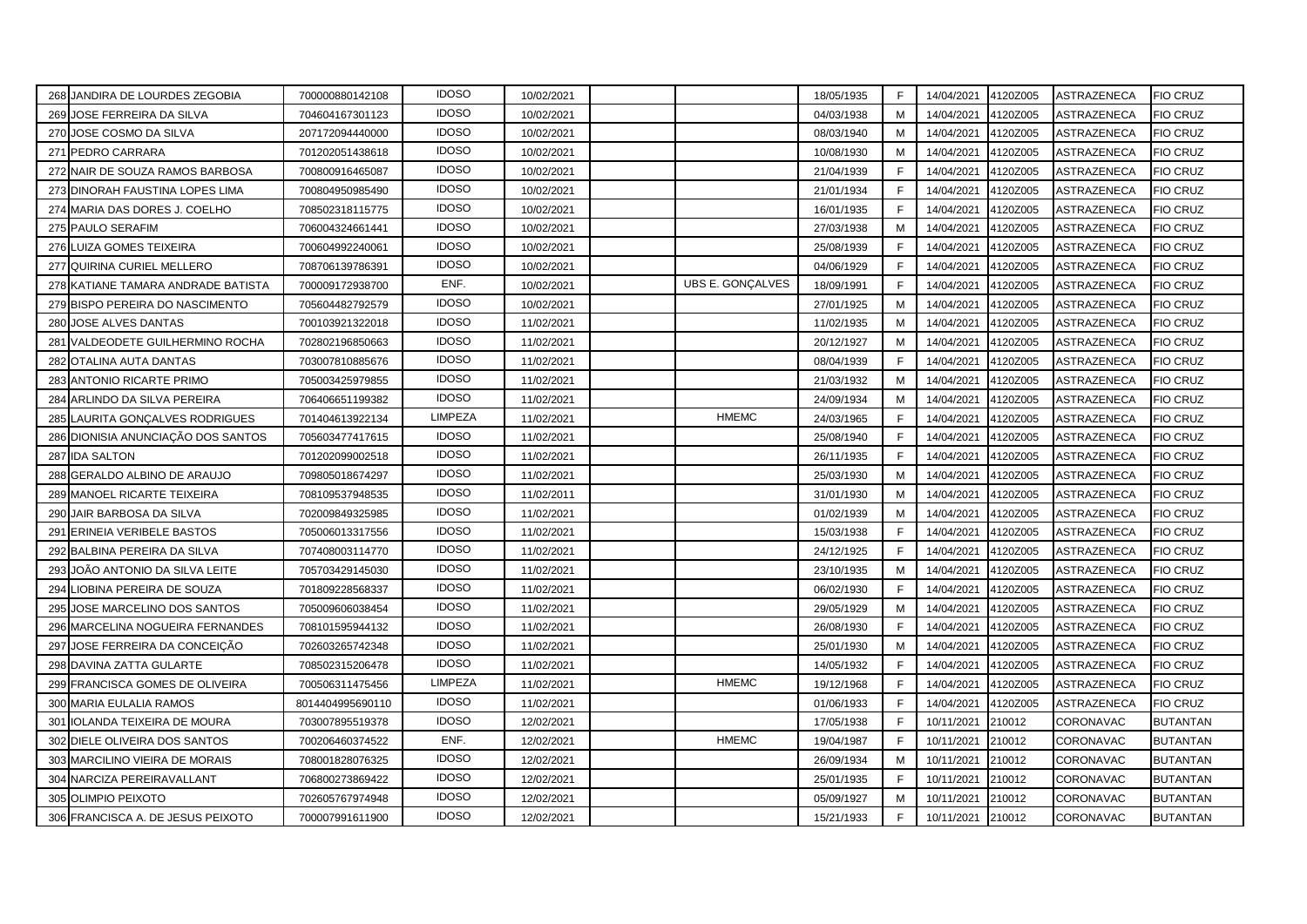|     | 307 DIONIZIA MAXIMIANA SANTANA     | 702603247134242 | <b>IDOSO</b>        | 12/02/2021 |                   | 20/07/1924 | F. | 10/11/2021 | 210012 | <b>CORONAVAC</b> | <b>BUTANTAN</b> |
|-----|------------------------------------|-----------------|---------------------|------------|-------------------|------------|----|------------|--------|------------------|-----------------|
|     | 308 GENI DO CARMO BRUNO            | 706003849427947 | <b>IDOSO</b>        | 12/02/2021 |                   | 20/05/1929 | F  | 10/11/2021 | 210012 | CORONAVAC        | BUTANTAN        |
|     | 309 RUTH DE MELLO OLIVEIRA         | 706306767834271 | <b>IDOSO</b>        | 12/02/2021 |                   | 12/12/1935 | F  | 10/11/2021 | 210012 | CORONAVAC        | BUTANTAN        |
|     | 310 ANTONIO SANTOS SILVA           | 704705709371638 | <b>IDOSO</b>        | 12/02/2021 |                   | 15/01/1930 | M  | 10/11/2021 | 210012 | CORONAVAC        | BUTANTAN        |
|     | 311 JOVELINA PEREIRA DOS S. SILVA  | 702405520704926 | <b>IDOSO</b>        | 12/02/2021 |                   | 28/06/1930 | F  | 10/11/2021 | 210012 | CORONAVAC        | BUTANTAN        |
|     | 312 NEUDA MARIA CAVALCANTE DE LIMA | 702001899293281 | ENF.                | 15/02/2021 | <b>UBS.ASSENT</b> | 15/10/1956 | E  | 10/11/2021 | 210012 | CORONAVAC        | <b>BUTANTAN</b> |
|     | 313 ALEXANDRE PEIXOTO DE ALENCAR   | 700803972572880 | <b>IDOSO</b>        | 15/02/2021 |                   | 08/09/1939 | M  | 10/11/2021 | 210012 | CORONAVAC        | <b>BUTANTAN</b> |
|     | 314 MARIA RICARTE TEIXEIRA         | 704202721662282 | <b>IDOSO</b>        | 15/02/2021 |                   | 15/06/1935 | M  | 10/11/2021 | 210012 | CORONAVAC        | <b>BUTANTAN</b> |
|     | 315 LOURDES MARIA DE MOURA         | 700502125994658 | <b>IDOSO</b>        | 15/02/2021 |                   | 26/02/1934 | F  | 10/11/2021 | 210012 | CORONAVAC        | <b>BUTANTAN</b> |
|     | 316 MINERVINADE LIMA CARDOSO       | 703001895878674 | <b>IDOSO</b>        | 15/02/2021 |                   | 01/09/1932 | F  | 10/11/2021 | 210012 | CORONAVAC        | <b>BUTANTAN</b> |
|     | 317 MOACIR BERNARDO NETO           | 700203954709123 | <b>IDOSO</b>        | 15/02/2021 |                   | 26/10/1932 | M  | 10/11/2021 | 210012 | CORONAVAC        | <b>BUTANTAN</b> |
|     | 318 JOAQUIM AFONSO GOMES           | 702909526464276 | <b>IDOSO</b>        | 15/02/2021 |                   | 06/10/1931 | м  | 10/11/2021 | 210012 | CORONAVAC        | <b>BUTANTAN</b> |
|     | 319 BENONY ANTONIO DA SILVA        | 702306142533819 | <b>IDOSO</b>        | 15/02/2021 |                   | 24/09/1938 | М  | 10/11/2021 | 210012 | CORONAVAC        | <b>BUTANTAN</b> |
|     | 320 SEBASTIÃO FAUSTINO NASCIMENTO  | 704706768330838 | <b>IDOSO</b>        | 15/12/2021 |                   | 04/05/1932 | M  | 10/11/2021 | 210012 | CORONAVAC        | BUTANTAN        |
|     | 321 DERLIY MARIA GOMES             | 700502302316659 | <b>IDOSO</b>        | 15/02/2021 |                   | 17/02/1936 | F  | 10/11/2021 | 210012 | CORONAVAC        | BUTANTAN        |
| 322 | JOSE MARTINS DO NASCIMENTO         | 704109807324250 | <b>IDOSO</b>        | 15/02/2021 |                   | 25/12/1932 | M  | 10/11/2021 | 210012 | CORONAVAC        | BUTANTAN        |
|     | 323 NILDA ALVES DE SOUZA           | 708901706531917 | <b>FISIO</b>        | 16/02/2021 | UBS. M.F.BONFIM   | 16/09/1962 | F  | 10/11/2021 | 210012 | CORONAVAC        | <b>BUTANTAN</b> |
|     | 324 GENI TAVARES                   | 700805958657086 | <b>LIMPEZA</b>      | 16/02/2021 | <b>HMEMC</b>      | 20/02/1947 | E  | 10/11/2021 | 210012 | CORONAVAC        | <b>BUTANTAN</b> |
|     | 325 ANDRELINO SENHOR DE SÁ         | 706304796878379 | <b>IDOSO</b>        | 16/02/2021 |                   | 09/01/1938 | M  | 10/11/2021 | 210012 | CORONAVAC        | BUTANTAN        |
| 326 | LINDINALVA CALADO VILELA           | 701009890900796 | <b>IDOSO</b>        | 16/02/2021 |                   | 12/10/1934 | F  | 10/11/2021 | 210012 | CORONAVAC        | <b>BUTANTAN</b> |
|     | 327 LUIZ LEAO                      | 704808567238943 | <b>IDOSO</b>        | 16/02/2021 |                   | 30/12/1939 | M  | 10/11/2021 | 210012 | CORONAVAC        | BUTANTAN        |
|     | 328 DARWIN FALCÃO BARROSO          | 703008869585572 | <b>ODONTO</b>       | 16/02/2021 | CNES9040366       | 28/10/1987 | M  | 10/11/2021 | 210012 | CORONAVAC        | <b>BUTANTAN</b> |
|     | 329 MERCIA REBECA FALCÃO MOURA     | 708009831617924 | <b>ODONTO</b>       | 16/02/2021 | CNES9040366       | 27/08/1997 | F  | 10/11/2021 | 210012 | CORONAVAC        | <b>BUTANTAN</b> |
|     | 330 CONCEIÇÃO TARGA PEREIRA        | 709003863720812 | <b>IDOSO</b>        | 16/02/2021 |                   | 28/09/1939 | E  | 10/11/2021 | 210012 | CORONAVAC        | BUTANTAN        |
|     | 331 VANUSA APARECIDA G. VILARINHO  | 704600648190821 | <b>ODONTO</b>       | 16/02/2021 | CNES9579923       | 15/10/1985 | F  | 10/11/2021 | 210012 | CORONAVAC        | BUTANTAN        |
|     | 332 ALEXANDRE MENDES FERNANDES     | 705405484353892 | <b>ODONTO</b>       | 16/02/2021 | C.IMPLANTODONTIA  | 09/07/1967 | M  | 10/11/2021 | 210012 | CORONAVAC        | BUTANTAN        |
|     | 333 LETICIA SOARES CUNHA           | 707605279389990 | <b>FARMACEUTICA</b> | 16/02/2021 | <b>HMEMC</b>      | 10/06/1988 | F  | 10/11/2021 | 210012 | CORONAVAC        | BUTANTAN        |
|     | 334 NEUSA CABRAL                   | 700001975256503 | <b>IDOSO</b>        | 16/02/2021 |                   | 30/09/1936 | F  | 10/11/2021 | 210012 | CORONAVAC        | BUTANTAN        |
|     | 335 AMANDA STEFHANY BRAZ SANTOS    | 700507341534753 | <b>ODONTO</b>       | 16/02/2021 | CNES7922272       | 15/05/1995 | F  | 10/11/2021 | 210012 | CORONAVAC        | <b>BUTANTAN</b> |
|     | 336 DANILO CHAVES TIAGO            | 706304741769470 | <b>ODONTO</b>       | 16/02/2021 | <b>PARTICULAR</b> | 05/03/1975 | M  | 10/11/2021 | 210012 | CORONAVAC        | <b>BUTANTAN</b> |
|     | 337 JOZIEL MARTINS DA CRUZ         | 706806711584623 | <b>ODONTO</b>       | 16/02/2021 | <b>PARTICULAR</b> | 17/11/1989 | М  | 10/11/2021 | 210012 | CORONAVAC        | <b>BUTANTAN</b> |
|     | 338 ALEX MONTAGNINI PEDROSO        | 705002066297459 | <b>ODONTO</b>       | 16/02/2021 | CNES9040366       | 30/06/1994 | M  | 10/11/2021 | 210012 | CORONAVAC        | <b>BUTANTAN</b> |
|     | 339 MARIA GOMES DE SOUZA           | 704802576667147 | <b>IDOSO</b>        | 16/02/2021 |                   | 15/09/1939 | E  | 10/11/2021 | 210012 | CORONAVAC        | <b>BUTANTAN</b> |
|     | 340 SARA STEFANY V. DO NASCIMENTO  | 705406444165093 | <b>ODONTO</b>       | 16/02/2021 | CNES9978747       | 20/05/1994 | F  | 10/11/2021 | 210012 | CORONAVAC        | <b>BUTANTAN</b> |
|     | 341 ANDRE VIEIRA CALLEGARI         | 706801113670130 | <b>ODONTO</b>       | 16/02/2021 | CNES9978747       | 09/08/1983 | M  | 10/11/2021 | 210012 | CORONAVAC        | <b>BUTANTAN</b> |
|     | 342 MARCOS RIBEIRO SOUZA LEAL      | 704604195897825 | <b>ODONTO</b>       | 16/02/2021 | CNES0060690       | 16/09/1984 | м  | 10/11/2021 | 210012 | CORONAVAC        | BUTANTAN        |
|     | 343 THALITA HANNAH F. BEOCHIOR     | 700005130372209 | <b>ODONTO</b>       | 16/02/2021 | CNES6260403       | 27/05/1998 | F  | 10/11/2021 | 210012 | CORONAVAC        | BUTANTAN        |
|     | 344 TEREZINHA TOMIM                | 706703502435313 | <b>IDOSO</b>        | 16/02/2021 |                   | 30/11/1934 | F  | 10/11/2021 |        | 210012 CORONAVAC | <b>BUTANTAN</b> |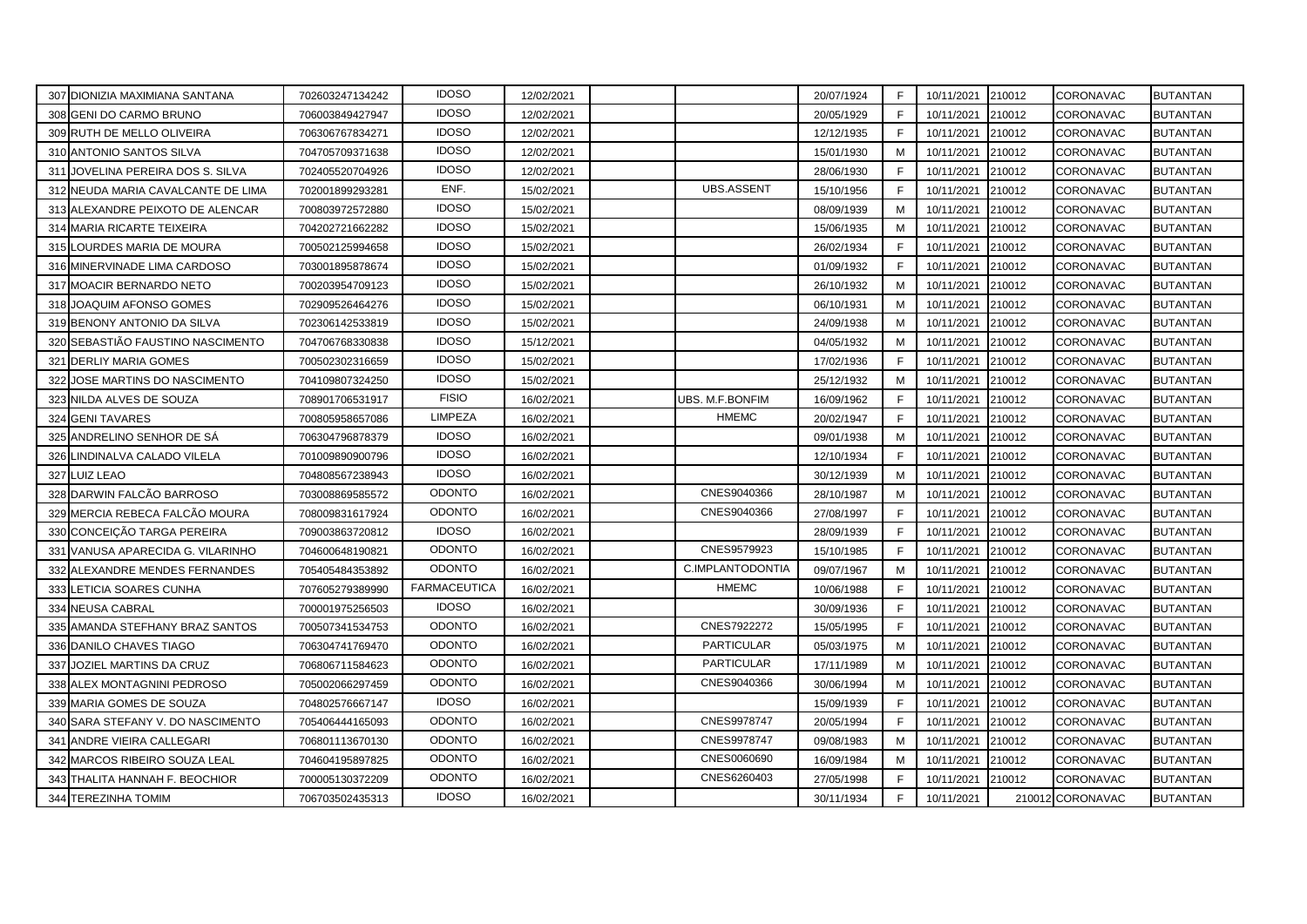|                                    |                 |                  |            | <b>UBS-V. CAMARGO-</b><br><b>CNES 2497530</b> |            |    |            |                     |                 |
|------------------------------------|-----------------|------------------|------------|-----------------------------------------------|------------|----|------------|---------------------|-----------------|
| 345 AURORA BORGES FAZIO            | 201325346510018 | <b>IDOSO</b>     | 16/02/2021 | V.CAMARGO                                     | 15/11/1935 | F  | 10/11/2021 | 210012 CORONAVAC    | <b>BUTANTAN</b> |
| 346 FERNANDO NONATO DE SOUZA       | 700900955800494 | <b>IDOSO</b>     | 16/02/2021 | V.CAMARGO                                     | 26/06/2029 | м  | 10/11/2021 | 210012 CORONAVAC    | <b>BUTANTAN</b> |
| 347 MARIA FRANCISCA DA SILVA       | 704003314809767 | <b>IDOSO</b>     | 16/02/2021 | V.CAMARGO                                     | 05/12/1923 | F. | 10/11/2021 | 210012 CORONAVAC    | <b>BUTANTAN</b> |
| 348 VALDO GOMES DA SILVA           | 707604253402298 | <b>IDOSO</b>     | 16/02/2021 | V.CAMARGO                                     | 18/06/1930 | M  | 10/11/2021 | 210012 CORONAVAC    | <b>BUTANTAN</b> |
| 349 MARIA ISABEL DE SOUZA          | 707806668379618 | <b>IDOSO</b>     | 16/02/2021 | V.CAMARGO                                     | 05/01/1931 | F. | 10/11/2021 | 210012 CORONAVAC    | <b>BUTANTAN</b> |
| 350 NAIR GOMES DOS SANTOS          | 708002865401626 | <b>IDOSO</b>     | 16/02/2021 | V.CAMARGO                                     | 04/04/1932 | F. | 10/11/2021 | 210012 CORONAVAC    | <b>BUTANTAN</b> |
| 351 ELVIRA LAURENÇO DA SILVA       | 708202178308447 | <b>IDOSO</b>     | 16/02/2021 | V.CAMARGO                                     | 18/04/1932 | F  | 10/11/2021 | 210012 CORONAVAC    | <b>BUTANTAN</b> |
| 352 ORIDES GOMES COELHO            | 898000744278491 | <b>IDOSO</b>     | 16/02/2021 | V.CAMARGO                                     | 08/05/1932 | M  | 10/11/2021 | 210012 CORONAVAC    | <b>BUTANTAN</b> |
| 353 MANOEL MORAIS DA SILVA         | 702106714550995 | <b>IDOSO</b>     | 16/02/2021 | V.CAMARGO                                     | 19/02/1934 | M  | 10/11/2021 | 210012 CORONAVAC    | <b>BUTANTAN</b> |
| 354 EUNICE TENÓRIO CAVALCANTE      | 700402437001345 | <b>IDOSO</b>     | 16/02/2021 | V.CAMARGO                                     | 04/10/1934 | F. | 10/11/2021 | 210012 CORONAVAC    | <b>BUTANTAN</b> |
| 355 GERALDO FERREIRA DOS SANTOS    | 704209756008089 | <b>IDOSO</b>     | 16/02/2021 | V.CAMARGO                                     | 11/09/1934 | M  | 10/11/2021 | 210012 CORONAVAC    | <b>BUTANTAN</b> |
| 356 JOÃO BATISTA MACHADO           | 700602472158768 | <b>IDOSO</b>     | 1702/2021  |                                               | 01/03/1939 | M  | 10/11/2021 | 210012 CORONAVAC    | <b>BUTANTAN</b> |
| 357 NOEMIA OLIVEIRA PAIVA BATAIOLI | 708403796295769 | <b>IDOSO</b>     | 17/02/2021 |                                               | 19/05/1937 | F. | 10/11/2021 | 210012 CORONAVAC    | <b>BUTANTAN</b> |
| 358 LUZIA CANDIDA DE OLIVEIRA      | 707002864410631 | <b>IDOSO</b>     | 17/02/2021 |                                               | 15/04/1937 | F. | 10/11/2021 | 210012 CORONAVAC    | <b>BUTANTAN</b> |
| 359 MIGUEL ANTUNES DIAS            | 701809287604679 | <b>IDOSO</b>     | 17/02/2021 |                                               | 29/09/1934 | M  | 10/11/2021 | 210012 CORONAVAC    | <b>BUTANTAN</b> |
| 360 EMILIA PINTO DE SOUZA          | 702601258005447 | <b>IDOSO</b>     | 17/02/2021 |                                               | 24/06/1933 | F. | 10/11/2021 | 210012 CORONAVAC    | <b>BUTANTAN</b> |
| 361 JULIANA DIEGUES E SILVA        | 704701768250430 | <b>ODONTO</b>    | 17/02/2021 | CNES6260403                                   | 31/01/1981 | F. | 10/11/2021 | 210012 CORONAVAC    | <b>BUTANTAN</b> |
| 362 ROBSON BEZERRA DA SILVA        | 708503304777879 | <b>MOTORISTA</b> | 17/02/2021 | <b>ENDEMIAS</b>                               | 20/01/1967 | M  | 10/11/2021 | 210012 CORONAVAC    | <b>BUTANTAN</b> |
| 363 JUDITT MARCIA DE DANTAS        | 705606485677615 | <b>IDOSO</b>     | 17/02/2021 |                                               | 16/02/1940 | F  | 10/11/2021 | 210012 CORONAVAC    | <b>BUTANTAN</b> |
| 364 MARIA CECILIA SIMOES SILVA     | 706800736296928 | <b>ODONTO</b>    | 17/02/2021 | <b>UBS</b>                                    | 22/04/1993 | F. | 16/10/2023 | 202010028 CORONAVAC | <b>BUTANTAN</b> |
| 365 DEISIRRE PEREIRA DE SOUZA      | 701009864811099 | <b>ODONTO</b>    | 17/02/2021 | <b>PARTICULAR</b>                             | 18/11/1989 | F. | 10/11/2021 | 210012 CORONAVAC    | <b>BUTANTAN</b> |
| 366 MARIA DA PENHA LEAL ALVES      | 703502075505130 | <b>IDOSO</b>     | 17/02/2021 |                                               | 07/10/1933 | F. | 10/11/2021 | 210012 CORONAVAC    | <b>BUTANTAN</b> |
|                                    |                 |                  |            |                                               |            |    |            |                     |                 |
| 367 VIVIANE DA SILVA CHIAMULERA    | 706804270355723 | <b>PSICOLOGA</b> | 17/02/2021 | UBS.E. GONÇALVES                              | 19/02/1976 | F. | 10/11/2021 | 210012 CORONAVAC    | <b>BUTANTAN</b> |
| 368 LUCINEIDE SOUZA GAIA           | 704608170507229 | ACS              | 17/02/2021 | UBS-BNH                                       | 04/01/1965 | F. | 10/11/2021 | 210012 CORONAVAC    | <b>BUTANTAN</b> |
| 369 DOMINGAS PEREIRA DOS SANTOS    | 700003183294502 | <b>ACS</b>       | 17/02/2021 | UBS-BNH                                       | 27/05/1979 | F  | 10/11/2021 | 210012 CORONAVAC    | <b>BUTANTAN</b> |
| 370 VANUZA SOUZA RAMOS             | 701305669102630 | ACS              | 17/02/2021 | UBS-BNH                                       | 09/01/1980 | F. | 10/11/2021 | 210012 CORONAVAC    | <b>BUTANTAN</b> |
| 371 ROZELENE DE MELO REZENDE FARIA | 700009416801709 | <b>ACS</b>       | 17/02/2021 | UBS-BNH                                       | 21/10/1975 | F. | 10/11/2021 | 210012 CORONAVAC    | <b>BUTANTAN</b> |
| 372 ROSANIAAPARECIDA MEIRA         | 709005851720210 | <b>ACS</b>       | 17/02/2021 | <b>UBS-BNH</b>                                | 31/08/1969 | F. | 10/11/2021 | 210012 CORONAVAC    | <b>BUTANTAN</b> |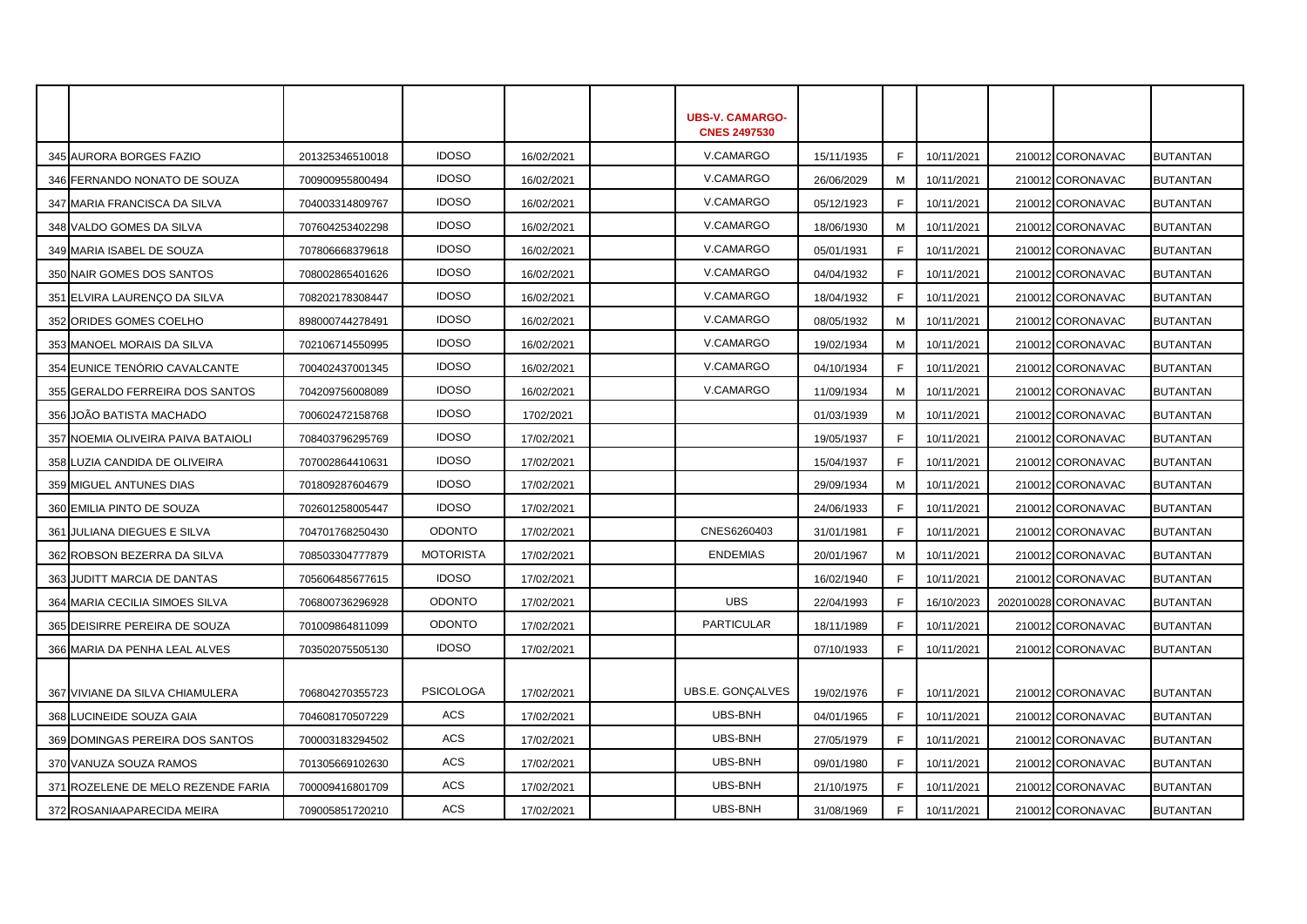| 373 VAUSINTON VITORINO DE SOUZA  | 706901176542139 | <b>ACS</b>       | 17/02/2021 | UBS-BNH                                      | 01/11/1965 | M | 10/11/2021 | 210012 CORONAVAC | <b>BUTANTAN</b> |
|----------------------------------|-----------------|------------------|------------|----------------------------------------------|------------|---|------------|------------------|-----------------|
| 374 ANGELA BRASIL DOS SANTOS     | 700105935633810 | <b>ACS</b>       | 17/02/2021 | UBS. E.GON                                   | 01/02/1982 | F | 10/11/2021 | 210012 CORONAVAC | <b>BUTANTAN</b> |
| 375 ANITA PEREIRA DOS SANTOS     | 708108597634536 | <b>ACS</b>       | 17/02/2021 | UBS.E.GON                                    | 10/10/1969 | F | 10/11/2021 | 210012 CORONAVAC | <b>BUTANTAN</b> |
| 376 MARIA LUIZA GONÇALVES        | 704103716213260 | <b>IDOSO</b>     | 17/02/2021 |                                              | 02/11/1936 | F | 10/11/2021 | 210012 CORONAVAC | <b>BUTANTAN</b> |
| 377 JOAQUIM JOSE DE SOUZA        | 700002390048603 | <b>IDOSO</b>     | 17/02/2021 |                                              | 08/10/1937 | м | 10/11/2021 | 210012 CORONAVAC | BUTANTAN        |
| 378 TEREZINHA MARIA DE SANTANA   | 705002658927954 | <b>IDOSO</b>     | 17/02/2021 |                                              | 12/11/1936 | F | 10/11/2021 | 210012 CORONAVAC | <b>BUTANTAN</b> |
| 379 ROSITA JOAQUINA FREITAS      | 706900100118831 | <b>IDOSO</b>     | 17/02/2021 |                                              | 10/06/1931 | F | 10/11/2021 | 210012 CORONAVAC | <b>BUTANTAN</b> |
| 380 MARIA TIMOTIO MENDES         | 700502332931554 | <b>IDOSO</b>     | 17/02/2021 |                                              | 1703/1929  | E | 10/11/2021 | 210012 CORONAVAC | <b>BUTANTAN</b> |
| 381 DARCY ZULIAN MACHADO         | 705404419495091 | <b>IDOSO</b>     | 17/02/2021 |                                              | 12/10/1939 | M | 10/11/2021 | 210012 CORONAVAC | <b>BUTANTAN</b> |
| 382 TEREZA FAZIO LEOPOLDINO      | 700003201512006 | <b>IDOSO</b>     | 17/02/2021 |                                              | 12/03/1939 | E | 10/11/2021 | 210012 CORONAVAC | <b>BUTANTAN</b> |
| 383 JOSE MENDES LEOPOLDINO       | 704107275848380 | <b>IDOSO</b>     | 17/02/2021 |                                              | 11/08/1937 | M | 10/11/2021 | 210012 CORONAVAC | <b>BUTANTAN</b> |
| 384 MARCIA MOURA COSTA           | 700707978337578 | ACS              | 17/02/2021 | UBS. E.GON                                   | 03/02/1974 | F | 10/11/2021 | 210012 CORONAVAC | <b>BUTANTAN</b> |
| 385 ROSENY SILVA DE ALMEIDA      | 700501962356957 | <b>ACS</b>       | 17/02/2021 | UBS. E.GON                                   | 16/08/1983 | F | 10/11/2021 | 210012 CORONAVAC | <b>BUTANTAN</b> |
| 386 FRANCISCO RODRIGUES DE PAIVA | 702409021537823 | <b>IDOSO</b>     | 17/02/2021 |                                              | 24/11/1938 | М | 10/11/2021 | 210012 CORONAVAC | <b>BUTANTAN</b> |
| 387 RODRIGO SILVEIRA COSTA       |                 | <b>PSICOLOGO</b> | 18/02/2021 | Cent.de Diag.Medico<br><b>CNES 6321941</b>   | 05/05/1988 | м | 10/11/2021 | 210012 CORONAVAC | <b>BUTANTAN</b> |
| 388 MARIA G. FERREIRA            | 701803288934677 | <b>IDOSO</b>     | 18/02/2021 |                                              | 14/05/1940 | E | 10/11/2021 | 210012 CORONAVAC | <b>BUTANTAN</b> |
| 389 ERMINDO LOURENÇO RODRIGUES   | 700004324334603 | <b>IDOSO</b>     | 18/02/2021 |                                              | 08/06/1934 | м | 10/11/2021 | 210012 CORONAVAC | <b>BUTANTAN</b> |
| 390 SATURNINO RODRIGUES CHAVES   | 705605407540916 | <b>IDOSO</b>     | 18/02/2021 |                                              | 15/12/1933 | м | 10/11/2021 | 210012 CORONAVAC | <b>BUTANTAN</b> |
| 391 MARIA GENEROSA DA CONCEIÇÃO  | 700200414103222 | <b>IDOSO</b>     | 18/02/2021 |                                              | 08/04/1935 | F | 10/11/2021 | 210012 CORONAVAC | <b>BUTANTAN</b> |
| 392 ITAMAR MACHADO DE LIMA       | 700003554854403 | <b>IDOSO</b>     | 18/02/2021 |                                              | 11/08/1940 | M | 10/11/2021 | 210012 CORONAVAC | <b>BUTANTAN</b> |
| 393 JOAO BATISTA MEDEIROS        | 701208088077118 | <b>IDOSO</b>     | 18/02/2021 |                                              | 24/06/1936 | M | 10/11/2021 | 210012 CORONAVAC | <b>BUTANTAN</b> |
| 394 LUIZ FLORENCIO DA SILVA      | 705007667993357 | <b>IDOSO</b>     | 18/01/2021 |                                              | 19/01/1934 | M | 10/11/2021 | 210012 CORONAVAC | <b>BUTANTAN</b> |
| 395 ROSALINO EVANGELISTA DIAS    | 706409624788987 | <b>IDOSO</b>     | 18/02/2021 |                                              | 17/01/1932 | M | 10/11/2021 | 210012 CORONAVAC | <b>BUTANTAN</b> |
| 396 MANOEL SOUZA PINHEIRO        | 898001128989931 | <b>IDOSO</b>     | 18/02/2021 |                                              | 23/03/1935 | M | 10/11/2021 | 210012 CORONAVAC | <b>BUTANTAN</b> |
| 397 VANILDA JORGE DE ALEXANDRE   | 898000124457020 | <b>IDOSO</b>     | 18/02/2021 |                                              | 10/04/1935 | F | 10/11/2021 | 210012 CORONAVAC | <b>BUTANTAN</b> |
| 398 JOSEFA FERREIRA DOS SANTOS   | 702204195932210 | <b>IDOSO</b>     | 18/02/2021 |                                              | 25/08/1936 | E | 10/11/2021 | 210012 CORONAVAC | BUTANTAN        |
| 399 MARIA JORGINA VICENTE        | 204261128860000 | <b>IDOSO</b>     | 18/02/2021 |                                              | 15/07/1937 | F | 10/11/2021 | 210012 CORONAVAC | <b>BUTANTAN</b> |
|                                  |                 |                  |            | <b>UBS- C. MENDES</b><br><b>CNES-7132123</b> |            |   |            |                  |                 |
| 400 LIDIO JAIME DOS ANJOS        | 704005885642661 | <b>IDOSO</b>     | 18/02/2021 | UBS-C.MENDES                                 | 03/08/1937 | M | 10/11/2021 | 210012 CORONAVAC | <b>BUTANTAN</b> |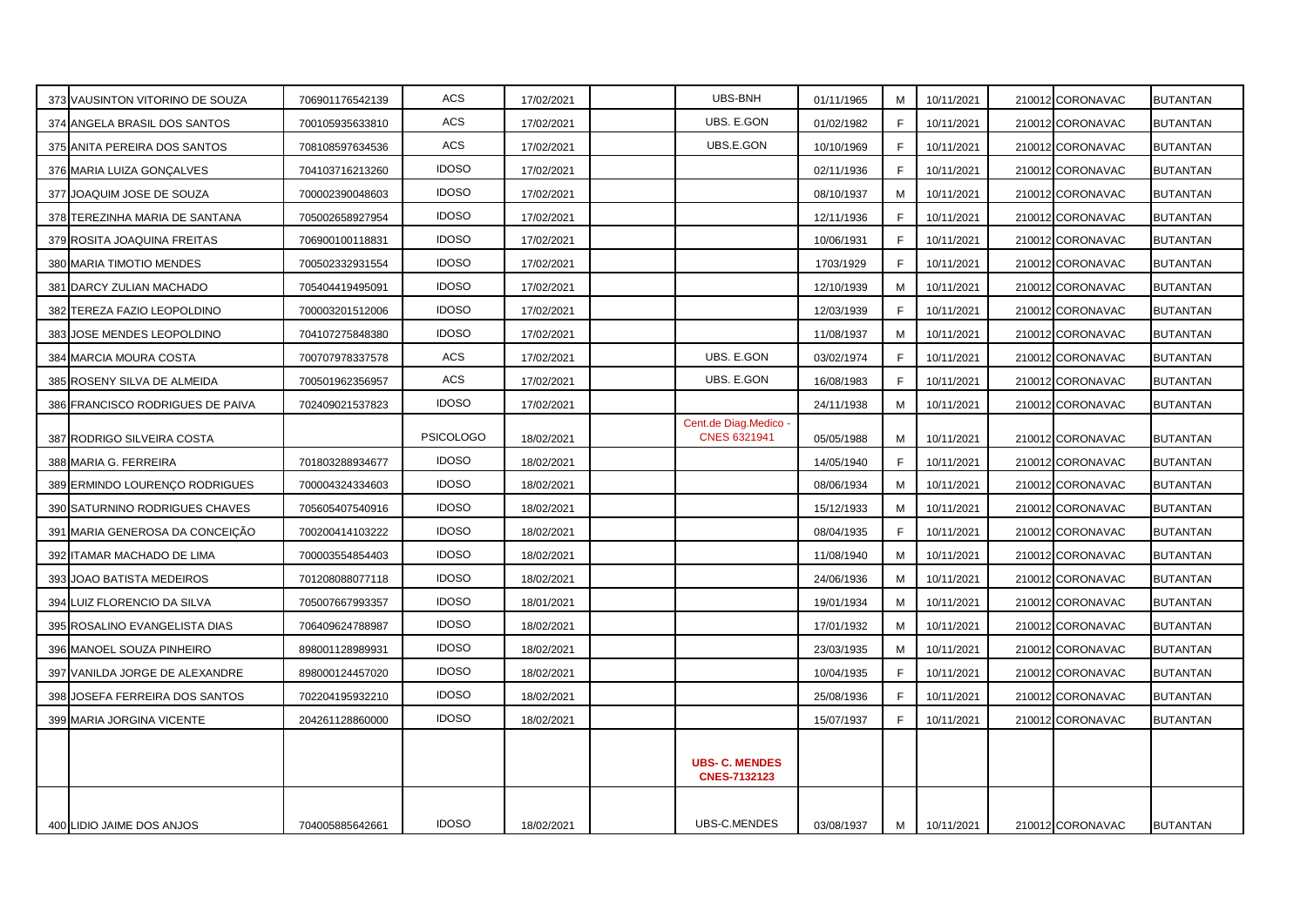| 401 ANTONIA REIS DA SILVA          | 704800562743340 | <b>IDOSO</b> | 18/02/2021 | UBS-C.MENDES                 | 13/06/1933 | F  | 10/11/2021 | 210012 CORONAVAC | BUTANTAN        |
|------------------------------------|-----------------|--------------|------------|------------------------------|------------|----|------------|------------------|-----------------|
| 402 JOAO ALVES CORREA              | 706006882254242 | <b>IDOSO</b> | 18/02/2021 | UBS-C.MENDES                 | 14/07/1934 | M  | 10/11/2021 | 210012 CORONAVAC | <b>BUTANTAN</b> |
| 403 TEREZINHA RODRIGUES CORREIA    | 708206660556948 | <b>IDOSO</b> | 18/02/2021 | UBS-C.MENDES                 | 30/09/1935 | F. | 10/11/2021 | 210012 CORONAVAC | BUTANTAN        |
| 404 IDINALVA AMANCIO DA SILVA      | 708202618374744 | <b>IDOSO</b> | 18/02/2021 | UBS-C.MENDES                 | 31/05/1937 | F  | 10/11/2021 | 210012 CORONAVAC | <b>BUTANTAN</b> |
| 405 LAUZI BILA DA SILVA            | 708207699168745 | <b>IDOSO</b> | 18/02/2021 | UBS-C.MENDES                 | 18/08/1935 | м  | 10/11/2021 | 210012 CORONAVAC | BUTANTAN        |
| 406 ABELAR DA SILVA TAVARES        | 702408074546923 | <b>IDOSO</b> | 18/02/2021 | UBS-C.MENDES                 | 07/12/1934 | M  | 10/11/2021 | 210012 CORONAVAC | <b>BUTANTAN</b> |
| 407 ROSARIA FRANCISCADE RAMOS      | 705009419088052 | <b>IDOSO</b> | 18/02/2021 | UBS-C.MENDES                 | 02/04/1940 | F  | 10/11/2021 | 210012 CORONAVAC | <b>BUTANTAN</b> |
| 408 ELZA VENANCIO DA SILVA         | 704207717258485 | <b>IDOSO</b> | 18/02/2021 | UBS-C.MENDES                 | 20/11/1940 | F  | 10/11/2021 | 210012 CORONAVAC | BUTANTAN        |
| 409 MANOEL BARBOSA DE ALMEIDA      | 708206602103340 | <b>IDOSO</b> | 18/02/2021 | UBS-C.MENDES                 | 06/06/1935 | F  | 10/11/2021 | 210012 CORONAVAC | BUTANTAN        |
| 410 JOSE VICENTE DA SILVA          | 703407226180915 | <b>IDOSO</b> | 18/02/2021 | UBS-C.MENDES                 | 18/07/1936 | м  | 10/11/2021 | 210012 CORONAVAC | BUTANTAN        |
| 411 VALTER GONÇALVES DE OLIVEIRA   | 708208613594148 | <b>IDOSO</b> | 18/02/2021 | UBS-C.MENDES                 | 02/12/1932 | м  | 10/11/2021 | 210012 CORONAVAC | <b>BUTANTAN</b> |
| 412 JESUS MOREIRA DE LELIS         | 705009010931957 | <b>IDOSO</b> | 18/02/2021 | UBS-C.MENDES                 | 11/12/1939 | F  | 10/11/2021 | 210012 CORONAVAC | BUTANTAN        |
| 413 BENJAMIM FERNANDES DE OLIVIERA | 704700765464137 | <b>IDOSO</b> | 18/02/2021 | UBS-C.MENDES                 | 04/02/1936 | M  | 10/11/2021 | 210012 CORONAVAC | BUTANTAN        |
| 414 MARIA DAS DORES DE OLIVEIRA    | 705009649364450 | <b>IDOSO</b> | 18/02/2021 | UBS-C.MENDES                 | 05/05/1940 | E  | 10/11/2021 | 210012 CORONAVAC | <b>BUTANTAN</b> |
| 415 JACINTO SIMIONATO              | 700006458231800 | <b>IDOSO</b> | 18/02/2021 | UBS-C.MENDES                 | 18/11/1931 | м  | 10/11/2021 | 210012 CORONAVAC | <b>BUTANTAN</b> |
| 416 GERALDA PENA DE OLIVEIRA       | 209602415600009 | <b>IDOSO</b> | 18/02/2021 | UBS-C.MENDES                 | 15/08/1936 | F  | 10/11/2021 | 210012 CORONAVAC | BUTANTAN        |
| 417 ANA MARIA STOFEL               | 704201231406882 | <b>IDOSO</b> | 18/02/2021 | UBS-C.MENDES                 | 06/02/1932 | F. | 10/11/2021 | 210012 CORONAVAC | <b>BUTANTAN</b> |
| 418 SEBASTIAO RODRIGUES DA SILVA   | 700900988400592 | <b>IDOSO</b> | 18/02/2021 | UBS-C.MENDES                 | 10/05/1937 | м  | 10/11/2021 | 210012 CORONAVAC | BUTANTAN        |
| 419 FLORISBELA PASCHOAL PEREIRA    | 706409331825390 | <b>IDOSO</b> | 18/02/2021 | UBS-C.MENDES                 | 21/01/1939 | F  | 10/11/2021 | 210012 CORONAVAC | <b>BUTANTAN</b> |
| 420 CONCEIÇÃO PINTO DE ARAIJO      | 705003072369955 | <b>IDOSO</b> | 18/02/2021 | UBS-C.MENDES                 | 02/11/1936 | F  | 10/11/2021 | 210012 CORONAVAC | BUTANTAN        |
| 421 SEBASTIÃO CUSTODIO             | 704508312853416 | <b>IDOSO</b> | 18/02/2021 | UBS-C.MENDES                 | 17/02/1931 | М  | 10/11/2021 | 210012 CORONAVAC | <b>BUTANTAN</b> |
|                                    |                 |              |            | UBS-E.DE RO CNES-<br>2497514 |            |    |            |                  |                 |
| 422 ELIAS JOSE DE ALMEIDA          | 704103133230278 | <b>IDOSO</b> | 19/02/2021 | E. RONDO                     | 25/08/1931 | м  | 10/11/2021 | 210012 CORONAVAC | BUTANTAN        |
| 423 MAGNOLIA CORREIA DE OLIVEIRA   | 706207580152063 | <b>IDOSO</b> | 19/02/2021 | E. RONDO                     | 28/07/1930 | F  | 10/11/2021 | 210012 CORONAVAC | <b>BUTANTAN</b> |
| 424 EFIGENIA ALVES DE OLIVEIRA     | 705001475725057 | <b>IDOSO</b> | 19/02/2021 | E. RONDO                     | 24/11/1931 | F. | 10/11/2021 | 210012 CORONAVAC | BUTANTAN        |
| 425 ANTONIO RIBEIRO DOS SANTOS     | 703405204696518 | <b>IDOSO</b> | 19/02/2021 | E. RONDO                     | 05/09/1932 | м  | 10/11/2021 | 210012 CORONAVAC | BUTANTAN        |
| 426 MARIO SANTANA DE ALMEIDA       | 702902584395870 | <b>IDOSO</b> | 19/02/2021 | E. RONDO                     | 30/10/1933 | м  | 10/11/2021 | 210012 CORONAVAC | <b>BUTANTAN</b> |
| 427 LOIDES DORVINO TRISTÃO         | 706402649544686 | <b>IDOSO</b> | 19/02/2021 | E. RONDO                     | 23/08/1937 | F. | 10/11/2021 | 210012 CORONAVAC | <b>BUTANTAN</b> |
| 428 ALFREDO SOARES TRISTÃO         | 700402412982741 | <b>IDOSO</b> | 19/02/2021 | E. RONDO                     | 29/04/1935 | м  | 10/11/2021 | 210012 CORONAVAC | BUTANTAN        |
| 429 ANTONIO TEIXEIRA DE SOUZA      | 706201094626661 | <b>IDOSO</b> | 19/02/2021 | E. RONDO                     | 07/05/1929 | м  | 10/11/2021 | 210012 CORONAVAC | <b>BUTANTAN</b> |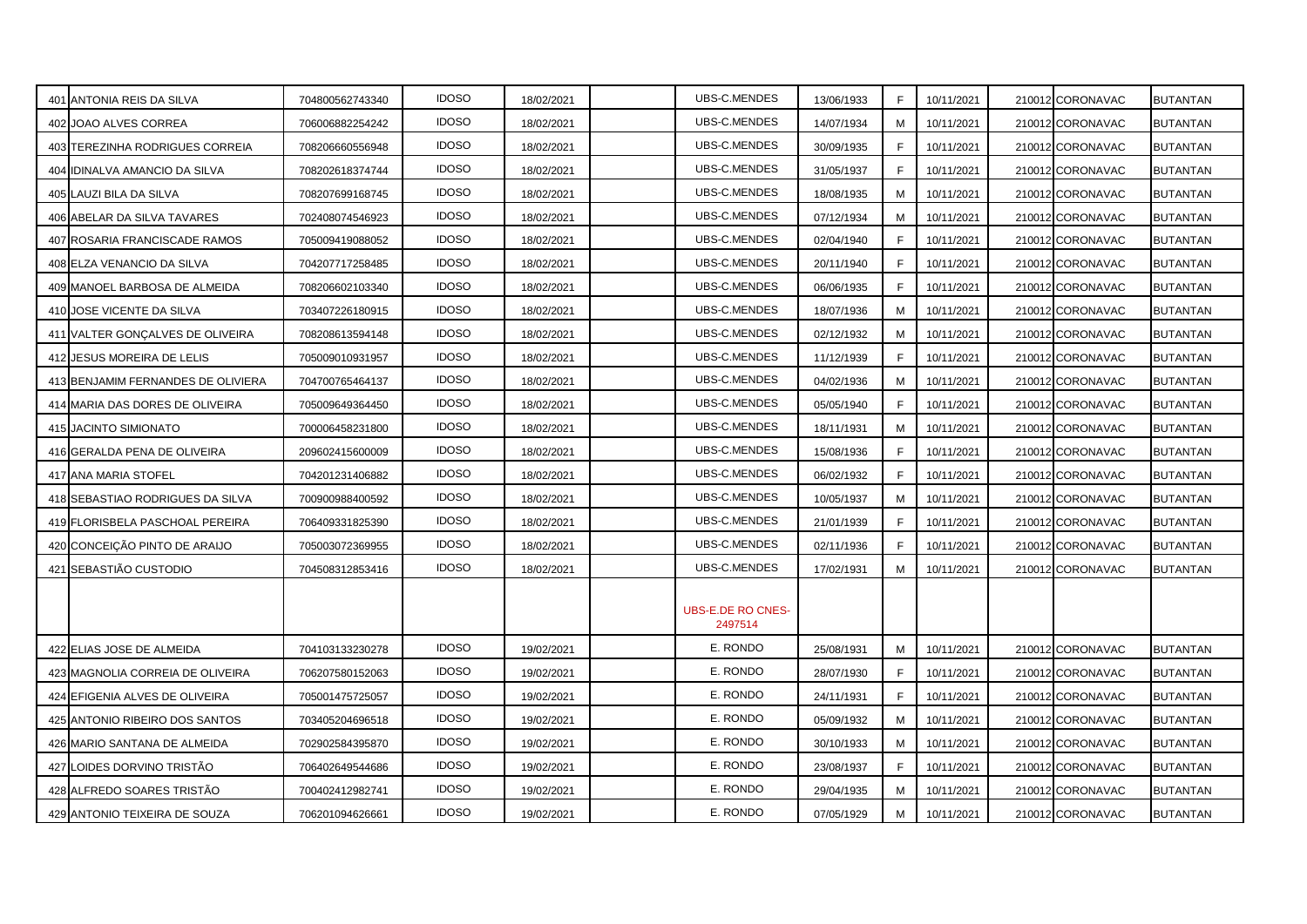| 430 MARIA OLINDA PAULO               | 709807074682595  | <b>IDOSO</b> | 19/02/2021 | E. RONDO                             | 02/05/1932 | F  | 10/11/2021 | 210012 CORONAVAC    | BUTANTAN        |
|--------------------------------------|------------------|--------------|------------|--------------------------------------|------------|----|------------|---------------------|-----------------|
| 431 JOSE PAULO                       | 702407055580924  | <b>IDOSO</b> | 19/02/2021 | E. RONDO                             | 17/11/1927 | М  | 10/11/2021 | 210012 CORONAVAC    | BUTANTAN        |
|                                      |                  |              |            | <b>UBS-B. BRANCA CNES</b><br>2496801 |            |    |            |                     |                 |
| 432 ALZIRA PEREIRA GARCIA            | 706405199036785  | <b>IDOSO</b> | 19/02/2021 | <b>B. BRANCA</b>                     | 22/01/1930 | F  | 10/11/2021 | 210012 CORONAVAC    | BUTANTAN        |
| 433 SEBASTIAO ALVES DOS SANTOS       | 704502394258015  | <b>IDOSO</b> | 19/02/2021 | <b>B. BRANCA</b>                     | 22/12/1931 | М  | 10/11/2021 | 210012 CORONAVAC    | BUTANTAN        |
| 434 GENEROSO LOPES DA SILVA          | 206897512000000  | <b>IDOSO</b> | 19/02/2021 | <b>B. BRANCA</b>                     | 06/10/1927 | М  | 10/11/2021 | 210012 CORONAVAC    | <b>BUTANTAN</b> |
| 435 DORVALINA TEIXEIRA               | 708302241032560  | <b>IDOSO</b> | 19/02/2021 | <b>B. BRANCA</b>                     | 24/10/1928 | F  | 10/11/2021 | 210012 CORONAVAC    | BUTANTAN        |
| 436 PHILOMENA MARTINS DE OLIVEIRA    | 707409032326072  | <b>IDOSO</b> | 19/02/2021 | <b>B. BRANCA</b>                     | 29/05/1928 | F  | 10/11/2021 | 210012 CORONAVAC    | <b>BUTANTAN</b> |
| 437 CICERA ALVES DA SILVA            | 708604562269981  | <b>IDOSO</b> | 19/02/2021 | <b>B. BRANCA</b>                     | 27/04/1932 | F. | 10/11/2021 | 210012 CORONAVAC    | BUTANTAN        |
| 438 ROSA COELHO DA ROCHA             | 708002834327629  | <b>IDOSO</b> | 19/02/2021 | <b>B. BRANCA</b>                     | 08/03/1931 | F. | 10/11/2021 | 210012 CORONAVAC    | BUTANTAN        |
| 439 MARIA JANUARIA DE PAULA          | 702307133113412  | <b>IDOSO</b> | 19/02/2021 | <b>B. BRANCA</b>                     | 18/09/1936 | F  | 10/11/2021 | 210012 CORONAVAC    | <b>BUTANTAN</b> |
| 440 JOSE ALVES DE OLIVEIRA           | 700900969726496  | <b>IDOSO</b> | 19/02/2021 | <b>B. BRANCA</b>                     | 05/09/1936 | M  | 10/11/2021 | 210012 CORONAVAC    | BUTANTAN        |
| 441 ARCELINO GARCIA                  | 700801495847087  | <b>IDOSO</b> | 19/02/2021 | <b>B. BRANCA</b>                     | 07/08/1937 | M  | 10/11/2021 | 210012 CORONAVAC    | <b>BUTANTAN</b> |
| 442 EDI CARRAFA ANGELICO             | 706009866419146  | <b>IDOSO</b> | 19/02/2021 | <b>B. BRANCA</b>                     | 17/10/1935 | F. | 10/11/2021 | 210012 CORONAVAC    | <b>BUTANTAN</b> |
| 443 VANIA TEIXEIRA DA SILVA          | 702902516115779  | ACS          | 22/02/2021 | <b>RIACHUELO</b>                     | 04/05/1981 | F  | 10/11/2021 | 210012 CORONAVAC    | <b>BUTANTAN</b> |
| 444 MARIA DA PENHA PEREIRA KRAUZE    | 702609233800046  | ASS. SOCIAL  | 22/02/2021 | <b>SEMUSA</b>                        | 24/06/1977 | F  | 10/11/2021 | 210012 CORONAVAC    | <b>BUTANTAN</b> |
| 445 MOACIR ALVES DE FREITAS          |                  | <b>IDOSO</b> | 22/02/2021 |                                      | 08/01/1935 | м  | 10/11/2021 | 210012 CORONAVAC    | <b>BUTANTAN</b> |
| 446 ARMENTINA NUNES DE FREITAS       | 706906189966239  | <b>IDOSO</b> | 22/02/2021 |                                      | 06/11/1939 | F  | 10/11/2021 | 210012 CORONAVAC    | <b>BUTANTAN</b> |
| 447 HILDA GONÇALVES DE SOUZA         | 898001042500925  | <b>IDOSO</b> | 22/02/2021 |                                      | 00/01/1900 | F  | 10/11/2021 | 210012 CORONAVAC    | BUTANTAN        |
| 448 ALMERINDO RODRIGUES LIMA         | 700008497675209  | <b>IDOSO</b> | 22/02/2021 |                                      | 11/09/1938 | м  | 10/11/2021 | 210012 CORONAVAC    | BUTANTAN        |
| 449 MARIA ARAUJO DA SILVA            | 708704148457492  | <b>IDOSO</b> | 22/02/2021 |                                      | 16/09/1936 | F  | 10/11/2021 | 210012 CORONAVAC    | <b>BUTANTAN</b> |
| 450 MARIA F. HERMANN                 | 706505375849894  | <b>IDOSO</b> | 22/02/2021 |                                      | 12/02/1933 | F. | 10/11/2021 | 210012 CORONAVAC    | <b>BUTANTAN</b> |
| 451 ANA PAULA GARCIA DA SILVA        | 701405676919239  | TEC ENF      | 22/02/2021 | <b>HMEMC</b>                         | 26/01/1984 | F  | 27/10/2023 | 202010040 CORONAVAC | <b>BUTANTAN</b> |
| 452 JOSE PEDRONI DE SOUZA            | 707403065004877  | <b>ACS</b>   | 22/02/2021 | <b>RIACHUELO</b>                     | 01/03/1960 | M  | 10/11/2021 | 210012 CORONAVAC    | BUTANTAN        |
| 453 GILSON DA SILVA                  | 702802644877362  | <b>ACS</b>   | 22/02/2021 | <b>B. BRANCA</b>                     | 12/09/1973 | м  | 10/11/2021 | 210012 CORONAVAC    | BUTANTAN        |
| 454 LUCIENE PEREIRA DOS SANTOS SILVA | 705600412776111  | ACS          | 22/02/2021 | <b>B. BRANCA</b>                     | 05/09/1978 | F  | 10/11/2021 | 210012 CORONAVAC    | BUTANTAN        |
| 455 IZAIAS FELIPE SIQUEIRA           | 703401446264500  | ACS          | 22/02/2021 | <b>RIACHUELO</b>                     | 19/04/1962 | м  | 10/11/2021 | 210012 CORONAVAC    | <b>BUTANTAN</b> |
| 456 JUAREZ FRANCISCO DE LIMA         | 7028051500775960 | <b>ACS</b>   | 22/02/2021 | <b>B. BRANCA</b>                     | 05/11/1980 | M  | 10/11/2021 | 210012 CORONAVAC    | <b>BUTANTAN</b> |
| 457 ALICE TEIXEIRA FAUSTINO          | 704202718112781  | <b>IDOSO</b> | 22/02/2021 |                                      | 07/09/1934 | F  | 10/11/2021 | 210012 CORONAVAC    | BUTANTAN        |
| 458 CEZIRA REVERSI ZANGALLI          | 704802001736142  | <b>IDOSO</b> | 22/02/2021 |                                      | 30/01/1936 | F. | 10/11/2021 | 210012 CORONAVAC    | <b>BUTANTAN</b> |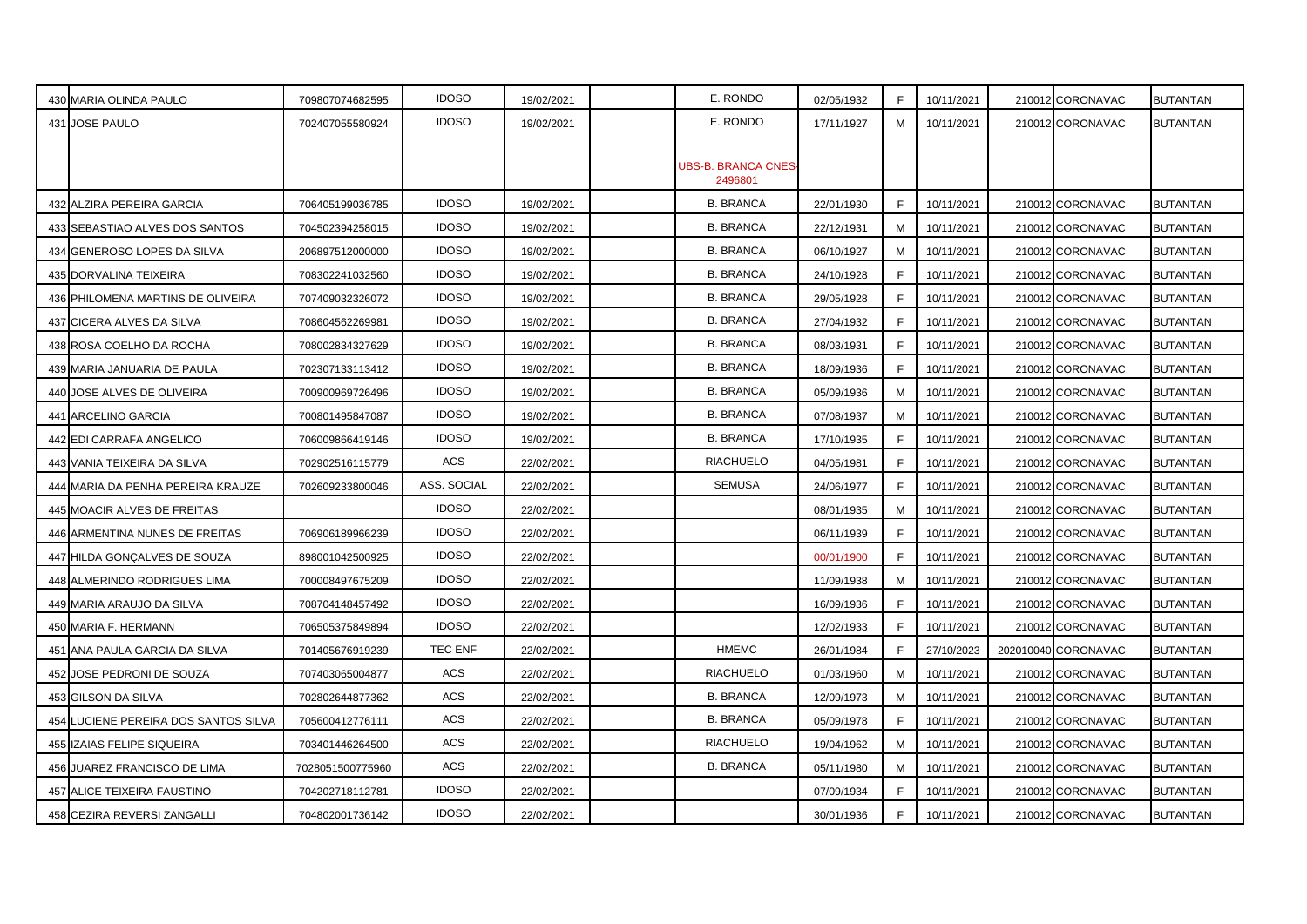| 459 SENADIR PAULINO DA SILVA        | 708405755154267 | <b>IDOSO</b> | 22/02/2021 |                                             | 22/06/1937 | м  | 10/11/2021 | 210012 CORONAVAC | <b>BUTANTAN</b> |
|-------------------------------------|-----------------|--------------|------------|---------------------------------------------|------------|----|------------|------------------|-----------------|
| 460 ERCILIA DE CASTRO ROSA          | 700508915698355 | <b>IDOSO</b> | 22/02/2021 |                                             | 28/01/1934 | F. | 10/11/2021 | 210012 CORONAVAC | BUTANTAN        |
|                                     |                 |              |            | <b>UBS-RIACHUELO</b><br><b>CNES-2497522</b> |            |    |            |                  |                 |
| 461 GERALDO ANTONIO FERNANDES       | 702002388098883 | <b>IDOSO</b> | 23/02/2021 | <b>RIACHUELO</b>                            | 15/06/1934 | м  | 10/11/2021 | 210012 CORONAVAC | <b>BUTANTAN</b> |
| 462 ERNANDES VICENTE DA SILVA       | 704206251254381 | <b>IDOSO</b> | 23/02/2021 | <b>RIACHUELO</b>                            | 12/11/1940 | M  | 10/11/2021 | 210012 CORONAVAC | BUTANTAN        |
| <b>463 DEVINA POTULSKI</b>          | 708505385032277 | <b>IDOSO</b> | 23/02/2021 | <b>RIACHUELO</b>                            | 01/06/1940 | F. | 10/11/2021 | 210012 CORONAVAC | BUTANTAN        |
| 464 MARIA GARONCI DA ROCHA          | 207207178460006 | <b>IDOSO</b> | 23/02/2021 | <b>RIACHUELO</b>                            | 26/05/1939 | F  | 10/11/2021 | 210012 CORONAVAC | BUTANTAN        |
| 465 SEBASTIÃO DOS SANTOS CALDAS     | 709008852568717 | <b>IDOSO</b> | 23/02/2021 | <b>RIACHUELO</b>                            | 12/01/1940 | м  | 10/11/2021 | 210012 CORONAVAC | <b>BUTANTAN</b> |
| 466 VIRGINIA IGINA DA SILVA         | 203708558700002 | <b>IDOSO</b> | 23/02/2021 | <b>RIACHUELO</b>                            | 28/02/1937 | F  | 10/11/2021 | 210012 CORONAVAC | BUTANTAN        |
| 467 IRENE COSTA DA SILVA            | 700003772633603 | <b>IDOSO</b> | 23/02/2021 | <b>RIACHUELO</b>                            | 18/01/1939 | F. | 10/11/2021 | 210012 CORONAVAC | <b>BUTANTAN</b> |
| 468 ALCEDINO FERREIRA ABREU         | 702102743905697 | <b>IDOSO</b> | 23/02/2021 | <b>RIACHUELO</b>                            | 27/10/1931 | м  | 10/11/2021 | 210012 CORONAVAC | BUTANTAN        |
| 469 HERCILIO FRANCISCO DE SOUZA     | 702803131814660 | <b>IDOSO</b> | 23/02/2021 | <b>RIACHUELO</b>                            | 19/02/1935 | м  | 10/11/2021 | 210012 CORONAVAC | BUTANTAN        |
| 470 SEBASTIÃO ESTEVAN DA SILVA      | 700807408198382 | <b>IDOSO</b> | 23/02/2021 | <b>RIACHUELO</b>                            | 12/04/1936 | м  | 10/11/2021 | 210012 CORONAVAC | BUTANTAN        |
| 471 AILTON DA SILVA                 | 702408596564621 | <b>IDOSO</b> | 23/02/2021 | <b>RIACHUELO</b>                            | 19/07/1939 | M  | 10/11/2021 | 210012 CORONAVAC | BUTANTAN        |
| 472 ARMINO WALSON KAISER            | 704004835767761 | <b>IDOSO</b> | 23/02/2021 | <b>RIACHUELO</b>                            | 07/09/1939 | M  | 10/11/2021 | 210012 CORONAVAC | <b>BUTANTAN</b> |
| 473 HIDELGART SOAR KAISER           | 708906729700817 | <b>IDOSO</b> | 23/02/2021 | <b>RIACHUELO</b>                            | 16/09/1940 | M  | 10/11/2021 | 210012 CORONAVAC | <b>BUTANTAN</b> |
| 474 SILIRO MOREIRA DA SILVA         | 709005826904214 | <b>IDOSO</b> | 23/02/2021 | <b>RIACHUELO</b>                            | 19/03/1940 | м  | 10/11/2021 | 210012 CORONAVAC | <b>BUTANTAN</b> |
| 475 MARIA RODRIGUES GALVÃO          | 701807283902673 | <b>IDOSO</b> | 23/02/2021 | <b>RIACHUELO</b>                            | 16/09/1936 | F. | 10/11/2021 | 210012 CORONAVAC | BUTANTAN        |
| 476 CASTHORINO GALVÃO               | 702402023419228 | <b>IDOSO</b> | 23/02/2021 | <b>RIACHUELO</b>                            | 11/12/1930 | м  | 10/11/2021 | 210012 CORONAVAC | BUTANTAN        |
| 477 AURELIO ZANDONADI               | 704602601665221 | <b>IDOSO</b> | 23/02/2021 | <b>RIACHUELO</b>                            | 29/03/1940 | м  | 10/11/2021 | 210012 CORONAVAC | <b>BUTANTAN</b> |
| 478 FRANCISCO MARQUES DOS SANTOS    | 704009854924766 | <b>IDOSO</b> | 23/02/2021 | <b>RIACHUELO</b>                            | 28/05/1939 | M  | 10/11/2021 | 210012 CORONAVAC | BUTANTAN        |
| 479 VITORINO PAGANINI               | 700506947668751 | <b>IDOSO</b> | 23/02/2021 |                                             | 05/02/1938 | M  | 10/11/2021 | 210012 CORONAVAC | BUTANTAN        |
| 480 JULIA BORGES DE SANTANA         | 706702598198414 | <b>IDOSO</b> | 23/02/2021 |                                             | 23/06/1922 | F  | 10/11/2021 | 210012 CORONAVAC | <b>BUTANTAN</b> |
| 481 MARIA DE LURDES AGUIAR DA SILVA | 706108038223260 | <b>IDOSO</b> | 23/02/2021 |                                             | 12/04/1938 | F  | 10/11/2021 | 210012 CORONAVAC | BUTANTAN        |
|                                     |                 |              |            | <b>UBS-B. BRANCA CNES-</b><br>2496801       |            |    |            |                  |                 |
| 482 CLEMENTE JOSE DE OLIVEIRA       | 709606699320575 | <b>IDOSO</b> | 24/02/2021 | <b>B. BRANCA</b>                            | 13/02/1938 | M  | 10/11/2021 | 210012 CORONAVAC | <b>BUTANTAN</b> |
| 483 MARIA JESUS DOS SANTOS          | 700507595291658 | <b>IDOSO</b> | 24/02/2021 | <b>B. BRANCA</b>                            | 28/10/1940 | F  | 10/11/2021 | 210012 CORONAVAC | BUTANTAN        |
| 484 CLEMENTE PEREIRA DOS SANTOS     | 702403536304629 | <b>IDOSO</b> | 24/02/2021 | <b>B. BRANCA</b>                            | 03/06/1937 | м  | 10/11/2021 | 210012 CORONAVAC | BUTANTAN        |
| 485 BENICIO MARQUES FERREIRA SILVA  | 706403329320990 | <b>IDOSO</b> | 24/02/2021 | <b>B. BRANCA</b>                            | 19/06/1937 | M  | 10/11/2021 | 210012 CORONAVAC | <b>BUTANTAN</b> |
| 486 EURICO CARDOSO                  | 708201192085041 | <b>IDOSO</b> | 24/02/2021 | <b>B. BRANCA</b>                            | 05/05/1937 | M  | 10/11/2021 | 210012 CORONAVAC | <b>BUTANTAN</b> |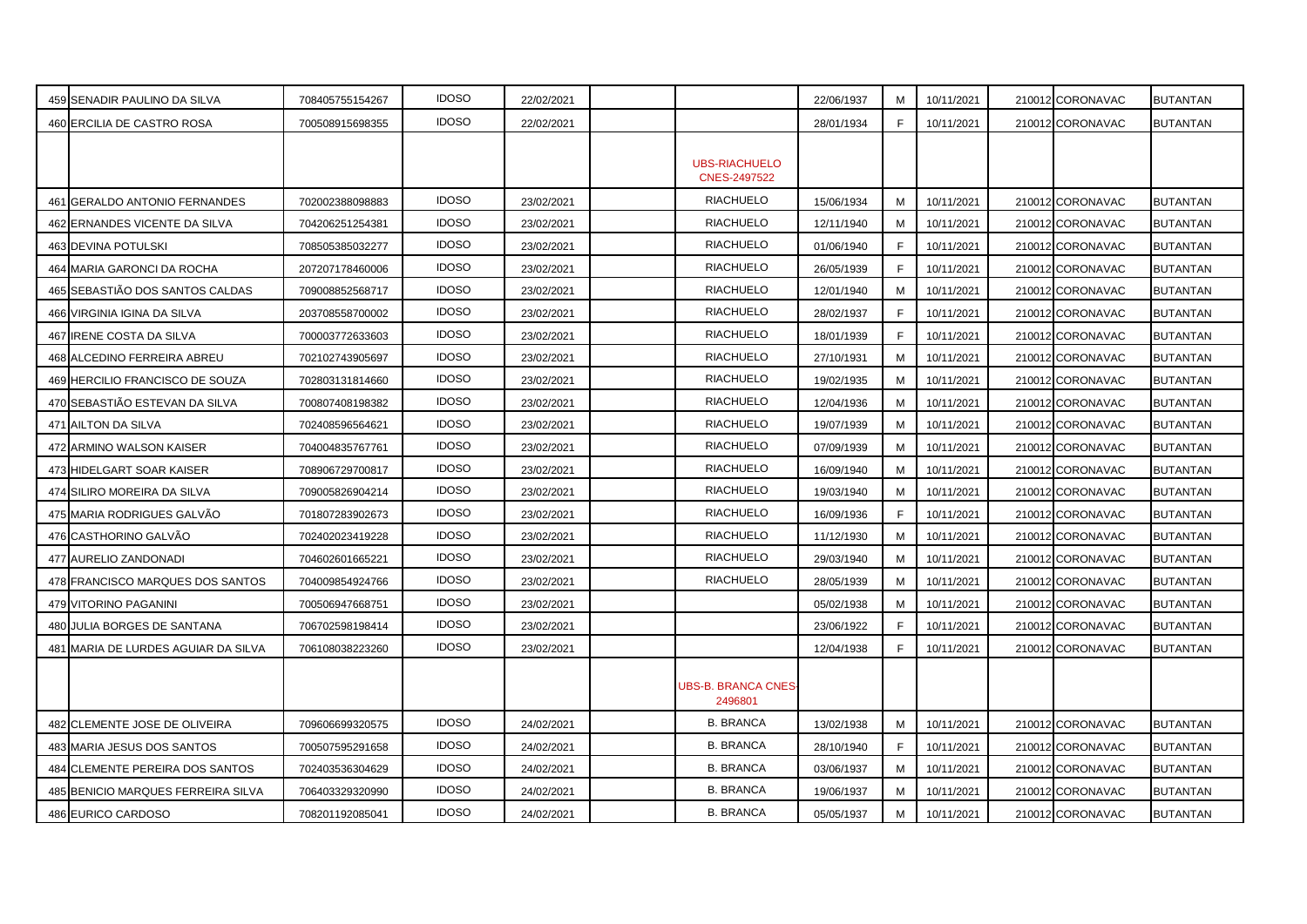| 487 VALDELICIO MENDES DA SILVA    | 706305165584780 | <b>IDOSO</b> | 24/02/2021 | <b>B. BRANCA</b> | 04/08/1935 | M  | 10/11/2021 | 210012 CORONAVAC | BUTANTAN        |
|-----------------------------------|-----------------|--------------|------------|------------------|------------|----|------------|------------------|-----------------|
| 488 IRACEMA MAIA DOS SANTOS       | 701202012589619 | <b>IDOSO</b> | 24/02/2021 | <b>B. BRANCA</b> | 04/08/1935 | F  | 10/11/2021 | 210012 CORONAVAC | <b>BUTANTAN</b> |
| 489 JOANA CARDOSO DE SOUZA        | 707003876601136 | <b>IDOSO</b> | 24/02/2021 | <b>B. BRANCA</b> | 10/10/1938 | E  | 10/11/2021 | 210012 CORONAVAC | <b>BUTANTAN</b> |
| 490 OTONIEL MAXIMO DOS SANTOS     | 702602239911544 | <b>IDOSO</b> | 24/02/2021 | <b>B. BRANCA</b> | 04/01/1933 | м  | 10/11/2021 | 210012 CORONAVAC | <b>BUTANTAN</b> |
| 491 RITA SILVEIRA ARAGON          | 709207290133931 | <b>IDOSO</b> | 24/02/2021 | <b>B. BRANCA</b> | 25/01/1937 | F  | 10/11/2021 | 210012 CORONAVAC | BUTANTAN        |
| 492 MARIA LUCIA FISCHER SILVA     | 706004857988740 | ACS          | 24/02/2021 | V.CAMARGO        | 03/04/1962 | F. | 10/11/2021 | 210012 CORONAVAC | <b>BUTANTAN</b> |
| 493 CARMELIA MARIA DOS SANTOS     | 700001106308500 | ACS          | 24/02/2021 | V.CAMARGO        | 19/05/1982 | F  | 10/11/2021 | 210012 CORONAVAC | BUTANTAN        |
| 494 JOSE FRANCISCO DA SILVA       | 705005821834851 | <b>IDOSO</b> | 24/02/2021 |                  | 08/04/1940 | м  | 10/11/2021 | 210012 CORONAVAC | BUTANTAN        |
| 495 MARIA AUREA CORREA DA SILVA   | 702608206995043 | <b>IDOSO</b> | 24/02/2021 |                  | 17/06/1940 | F. | 10/11/2021 | 210012 CORONAVAC | <b>BUTANTAN</b> |
| 496 MARIA ALVES ZEFERINO          | 702001358678287 | <b>IDOSO</b> | 24/02/2021 |                  | 19/04/1939 | F  | 10/11/2021 | 210012 CORONAVAC | <b>BUTANTAN</b> |
| 497 MARIA AUREA M DE AMORIM GOMES | 700607965949066 | <b>ACS</b>   | 24/02/2021 | E. RONDO         | 24/08/1970 | F  | 10/11/2021 | 210012 CORONAVAC | <b>BUTANTAN</b> |
| 498 MARIA PUREZA SOUZA            | 700601479049068 | <b>IDOSO</b> | 24/02/2021 |                  | 17/08/1924 | F  | 10/11/2021 | 210012 CORONAVAC | BUTANTAN        |
| 499 JOAO BATISTA TEIXEIRA         | 701800217609576 | ACS          | 24/02/2021 | V.CAMARGO        | 07/02/1969 | M  | 10/11/2021 | 210012 CORONAVAC | <b>BUTANTAN</b> |
| 500 CLAUCIA GOMES MATINS          | 702502354982034 | TEC.ENF      | 24/02/2021 | E.GONÇAL         | 10/02/1958 | F. | 10/11/2021 | 210012 CORONAVAC | <b>BUTANTAN</b> |
| 501 MARIA HIPOLITO DA SILVA       | 708202116992044 | <b>ACS</b>   | 24/02/2021 | ASS. C.MEN       | 24/12/1974 | F  | 10/11/2021 | 210012 CORONAVAC | BUTANTAN        |
| 502 ADRIANA SIQUEIRA DE MEDEIRO   | 703605075891032 | TEC.ENF      | 24/02/2021 | ASS. C.MEN       | 16/07/1980 | E  | 10/11/2021 | 210012 CORONAVAC | BUTANTAN        |
| 503 LUZIA IUNKES DE OLIVEIRA      | 700003978363806 | ACS          | 24/02/2021 | V.CAMARGO        | 11/07/1963 | F  | 10/11/2021 | 210012 CORONAVAC | <b>BUTANTAN</b> |
| 504 ALTAMIRA HERTEL RIBEIRO       | 702802691968069 | <b>IDOSO</b> | 24/02/2021 |                  | 28/05/1937 | F. | 10/11/2021 | 210012 CORONAVAC | <b>BUTANTAN</b> |
| 505 ANTONIO CLEMENTINO GRANJEIRO  | 702103703132191 | <b>IDOSO</b> | 24/02/2021 |                  | 13/12/1939 | M  | 10/11/2021 | 210012 CORONAVAC | BUTANTAN        |
| 506 ESPERANÇA ALCANTARA DA GLORIA | 703401907128900 | <b>IDOSO</b> | 24/02/2021 |                  | 31/08/1940 | F  | 10/11/2021 | 210012 CORONAVAC | BUTANTAN        |
| 507 MARIA DA CONSOLAÇÃO P PINTO   | 700807928864581 | ACS          | 24/02/2021 | ASS. C.MEN       | 22/06/1963 | F. | 10/11/2021 | 210012 CORONAVAC | BUTANTAN        |
| 508 JOSE VIEIRA DE SOUZA          | 708508345448874 | <b>IDOSO</b> | 24/02/2021 |                  | 05/05/1940 | M  | 10/11/2021 | 210012 CORONAVAC | <b>BUTANTAN</b> |
| 509 AUGUSTO SOMENZARI             | 703002844752070 | TEC.ENF      | 24/02/2021 | UBS M. F. BONFIM | 27/08/1954 | M  | 10/11/2021 | 210012 CORONAVAC | BUTANTAN        |
| 510 CICERO CAETANO SILVA          | 700008150184303 | ACS          | 24/02/2021 | E.RONDON         | 20/06/1969 | M  | 10/11/2021 | 210012 CORONAVAC | BUTANTAN        |
| 511 VONILTON RESENDE RIOS         | 709802010746997 | ACS          | 24/02/2021 | E.RONDON         | 01/11/1982 | м  | 10/11/2021 | 210012 CORONAVAC | <b>BUTANTAN</b> |
| 512 LUIZ CARLOS SANTOS DAVID      | 701800273758174 | <b>ACS</b>   | 24/02/2021 | E.RONDON         | 19/08/1974 | M  | 10/11/2021 | 210012 CORONAVAC | <b>BUTANTAN</b> |
| 513 LUZIA DA ROCHA XISTO ANCHIETA | 700202927169422 | <b>ACS</b>   | 24/02/2021 | V.CAMARGO        | 30/06/1973 | E  | 10/11/2021 | 210012 CORONAVAC | <b>BUTANTAN</b> |
| 514 ANTONIO GASPAR                | 700009869360208 | <b>IDOSO</b> | 24/02/2021 |                  | 10/06/1939 | M  | 10/11/2021 | 210012 CORONAVAC | BUTANTAN        |
| 515 DULCINO NUNES DE OLIVEIRA     | 703407826422200 | <b>IDOSO</b> | 24/02/2021 |                  | 01/12/1925 | M  | 10/11/2021 | 210012 CORONAVAC | <b>BUTANTAN</b> |
| 516 LEONILDA APARECIDA POLETINI   | 700602425307868 | <b>IDOSO</b> | 24/02/2021 |                  | 15/02/1937 | E  | 10/11/2021 | 210012 CORONAVAC | BUTANTAN        |
| 517 ANDREIA CHAGAS DA SILVA       | 705007491188759 | TEC.ENF      | 24/02/2021 | <b>HMEMC</b>     | 10/11/1985 | E  | 10/11/2021 | 210012 CORONAVAC | BUTANTAN        |
| 518 VALDO ANTONIO VILA NOVA       | 708209110044041 | <b>IDOSO</b> | 24/02/2021 |                  | 09/09/1940 | M  | 10/11/2021 | 210012 CORONAVAC | <b>BUTANTAN</b> |
| 519 DALVA MARIA DA SILVA          | 708209145023644 | <b>IDOSO</b> | 24/02/2021 |                  | 29/09/1938 | F. | 10/11/2021 | 210012 CORONAVAC | <b>BUTANTAN</b> |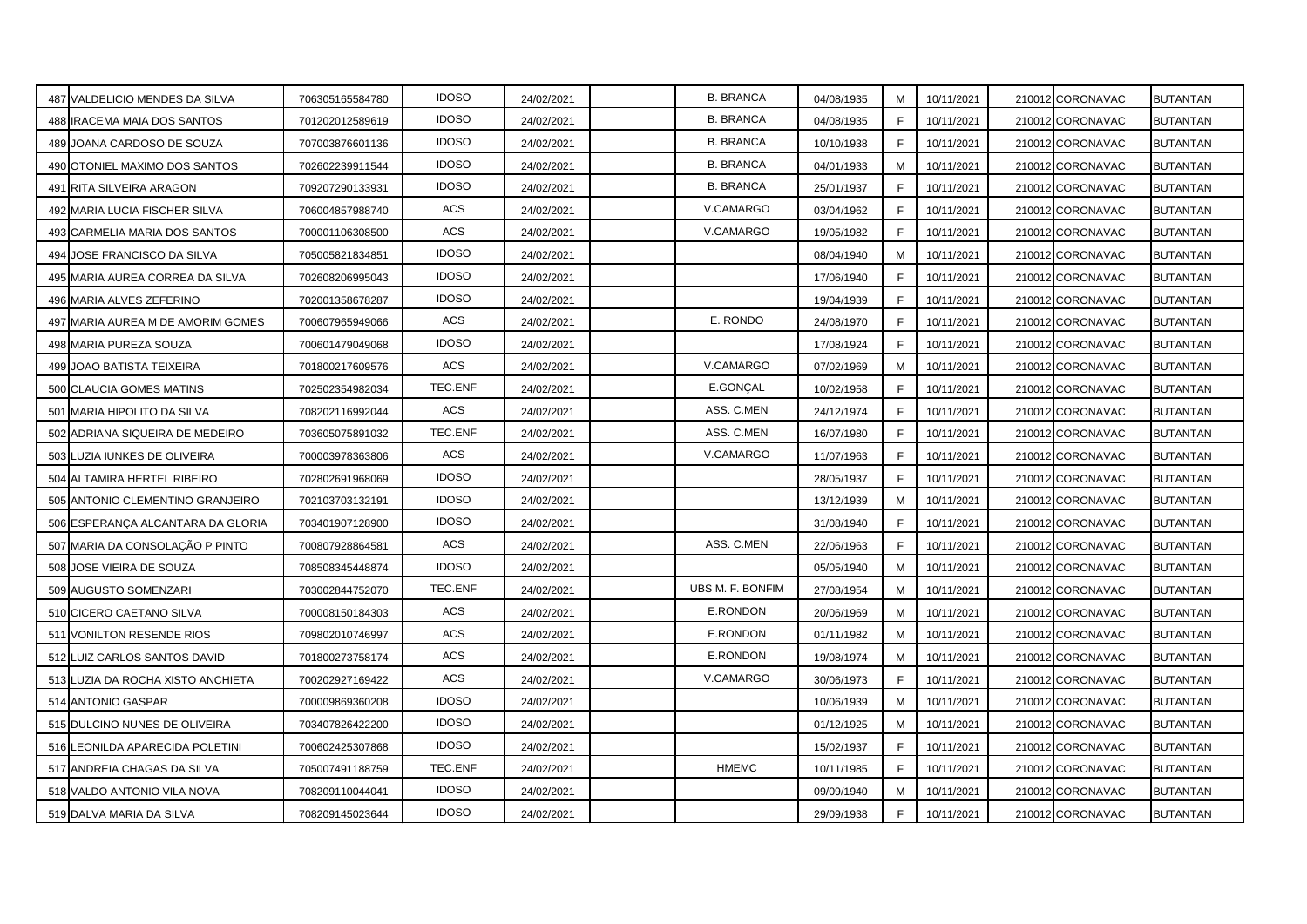| 520 LAURA KEOPP HERZOG              | 704601675896129 | <b>IDOSO</b>        | 24/02/2021 |                      | 14/11/1940 | F           | 10/11/2021 | 210012 CORONAVAC | BUTANTAN        |
|-------------------------------------|-----------------|---------------------|------------|----------------------|------------|-------------|------------|------------------|-----------------|
| 521 ANTONIA EULINA DE OLINDA        | 708509302883375 | <b>IDOSO</b>        | 24/02/2021 |                      | 12/02/1940 | E           | 10/11/2021 | 210012 CORONAVAC | BUTANTAN        |
| 522 JUDITE MARIA DA SILVA           | 706406105966881 | <b>IDOSO</b>        | 24/02/2021 |                      | 01/07/1938 | F           | 10/11/2021 | 210012 CORONAVAC | BUTANTAN        |
| 523 ORLANDA APARECIDA RODRIGUES     | 704204741908483 | <b>IDOSO</b>        | 24/02/2021 |                      | 28/09/1938 | F           | 10/11/2021 | 210012 CORONAVAC | BUTANTAN        |
| 524 ALMERINDO SOUZA                 | 700209938755820 | <b>IDOSO</b>        | 24/02/2021 |                      | 15/06/1928 | м           | 10/11/2021 | 210012 CORONAVAC | <b>BUTANTAN</b> |
| 525 MARIA LEANDRA DE SOUZA          | 705006299871259 | <b>IDOSO</b>        | 24/02/2021 |                      | 15/04/1938 | F.          | 10/11/2021 | 210012 CORONAVAC | <b>BUTANTAN</b> |
| 526 SEBASTIAO PEREIRA DA SILVA      | 702008776284590 | <b>IDOSO</b>        | 24/02/2021 |                      | 08/07/1938 | м           | 10/11/2021 | 210012 CORONAVAC | BUTANTAN        |
| 527 JOSE FRANCISCO ALVES            | 700003674209505 | <b>IDOSO</b>        | 24/02/2021 |                      | 15/01/1936 | м           | 10/11/2021 | 210012 CORONAVAC | BUTANTAN        |
| 528 ISMERINDA SOARES CANDIDA        | 706901105357037 | <b>IDOSO</b>        | 24/02/2021 |                      | 19/07/1934 | F           | 10/11/2021 | 210012 CORONAVAC | BUTANTAN        |
| 529 JOAQUIM FORTUNATO BENTO         | 704508314053611 | <b>IDOSO</b>        | 24/02/2021 |                      | 02/02/1941 | M           | 10/11/2021 | 210012 CORONAVAC | BUTANTAN        |
| 530 FRANCISCO ALVES BARBOSA         | 704608127946828 | <b>IDOSO</b>        | 24/02/2021 |                      | 24/02/1921 | М           | 10/11/2021 | 210012 CORONAVAC | <b>BUTANTAN</b> |
| 531 VITALINA GOMES DA SILVA         | 702302023444320 | <b>IDOSO</b>        | 24/02/2021 |                      | 20/04/1940 | F           | 10/11/2021 | 210012 CORONAVAC | BUTANTAN        |
| 532 GERALDA DIAS DA COSTA           | 707609252071993 | <b>IDOSO</b>        | 24/02/2021 |                      | 08/08/1939 | E           | 10/11/2021 | 210012 CORONAVAC | <b>BUTANTAN</b> |
| 533 JONIAS ALVES DOS SANTOS         | 704000819427168 | <b>IDOSO</b>        | 25/02/2021 |                      | 28/10/1938 | F           | 10/11/2021 | 210012 CORONAVAC | <b>BUTANTAN</b> |
| 534 LEIDIVANIA DE SOUZA RODRIGUES S | 705602434616712 | <b>RECEP</b>        | 25/02/2021 | LAB.S.PAULO          | 04/05/1989 | E           | 10/11/2021 | 210012 CORONAVAC | BUTANTAN        |
| 535 MARIA MARCELINA TEIXEIRA        | 702009898287986 | <b>IDOSO</b>        | 25/02/2021 |                      | 26/12/1940 | F.          | 10/11/2021 | 210012 CORONAVAC | <b>BUTANTAN</b> |
| 536 POLIANA LOPES FERNANDES         | 700508783663355 | <b>RECEP</b>        | 25/02/2021 | LAB.S.PAULO          | 01/03/1995 | F           | 10/11/2021 | 210012 CORONAVAC | <b>BUTANTAN</b> |
| 537 LEVINO BERNARDINO DA SILVA      | 705408476007193 | <b>IDOSO</b>        | 25/02/2021 |                      | 19/11/1930 | M           | 10/11/2021 | 210012 CORONAVAC | BUTANTAN        |
| 538 JOSE PAULINO DO CARMO           | 706207522641766 | <b>IDOSO</b>        | 25/02/2021 |                      | 11/09/1937 | м           | 10/11/2021 | 210012 CORONAVAC | BUTANTAN        |
| 539 MARIA PEREIRA BARROS SILVA      | 705800418158035 | <b>IDOSO</b>        | 25/02/2021 |                      | 02/07/1939 | E           | 10/11/2021 | 210012 CORONAVAC | BUTANTAN        |
| 540 MARIA TEREZA DA SILVA           | 703608072776731 | <b>IDOSO</b>        | 25/02/2021 |                      | 15/09/1921 | F.          | 10/11/2021 | 210012 CORONAVAC | BUTANTAN        |
| 541 LETICIA MAYUMI RODRIGUES MODRO  | 898004208689783 | <b>RECEP</b>        | 25/02/2021 | LAB.MODRO            | 11/03/1997 | F           | 10/11/2021 | 210012 CORONAVAC | BUTANTAN        |
| 542 LIDINEZ ZAMAI DA SILVA          | 702805143393667 | <b>FARMACEUTICA</b> | 25/02/2021 | <b>FAR.MUNICIPAL</b> | 12/08/1994 | F           | 10/11/2021 | 210012 CORONAVAC | <b>BUTANTAN</b> |
| 543 LUSIA ROSA RUAS                 | 702904567951975 | <b>IDOSO</b>        | 25/02/2021 |                      | 10/03/1993 | F           | 10/11/2021 | 210012 CORONAVAC | <b>BUTANTAN</b> |
| 544 REGINA SOARES VICENTE           | 203856628360008 | <b>IDOSO</b>        | 25/02/2021 |                      | 19/06/1934 | F           | 10/11/2021 | 210012 CORONAVAC | BUTANTAN        |
| 545 EMILY BRUNA CASTRO GENELHUD     | 705504428966610 | <b>RECEP</b>        | 25/02/2021 | LAB.S.PAULO          | 05/04/1997 | F           | 10/11/2021 | 210012 CORONAVAC | BUTANTAN        |
| 546 MARIA EDUARDA GOMES DE SOUZA    | 705006056893451 | <b>RECEP</b>        | 25/02/2021 | LAB.S.PAULO          | 28/07/2000 | F           | 10/11/2021 | 210012 CORONAVAC | BUTANTAN        |
| 547 CINTHIA KAROLINE DRUN MUNIZ     | 704105191649873 | <b>BIOMEDICA</b>    | 25/02/2021 | LAB.BIOMEDICI        | 08/06/1997 | F           | 10/11/2021 | 210012 CORONAVAC | BUTANTAN        |
| 548 MIRIAM JOVELINA DA SILVA        | 704203797522385 | TEC.ENF             | 25/02/2021 | LAB.BIOMEDICI        | 07/09/1976 | F           | 10/11/2021 | 210012 CORONAVAC | BUTANTAN        |
| 549 SUZANA ROUXINOL REZENDE         | 700802469340583 | AUX.LABOR           | 25/02/2021 | LAB.BIOMEDICI        | 01/08/1984 | F           | 10/11/2021 | 210012 CORONAVAC | BUTANTAN        |
| 550 ODALIA CHAGAS DE OLIVEIRA       | 706303751734172 | TEC.ENF             | 25/02/2021 | LAB.MODRO            | 27/06/1982 | $\mathsf F$ | 10/11/2021 | 210012 CORONAVAC | BUTANTAN        |
| 551 SOLANGE DA CRUZ CLIPPE DE SOUZA | 898002784337547 | <b>RECEP</b>        | 25/02/2021 | LAB.MODRO            | 11/09/1976 | F           | 10/11/2021 | 210012 CORONAVAC | BUTANTAN        |
| 552 MARCIA NAZARE RODRIGUES MODRO   | 898000437603301 | <b>FARMACEUTICA</b> | 25/02/2021 | LAB.MODRO            | 31/08/1973 | $\mathsf F$ | 10/11/2021 | 210012 CORONAVAC | <b>BUTANTAN</b> |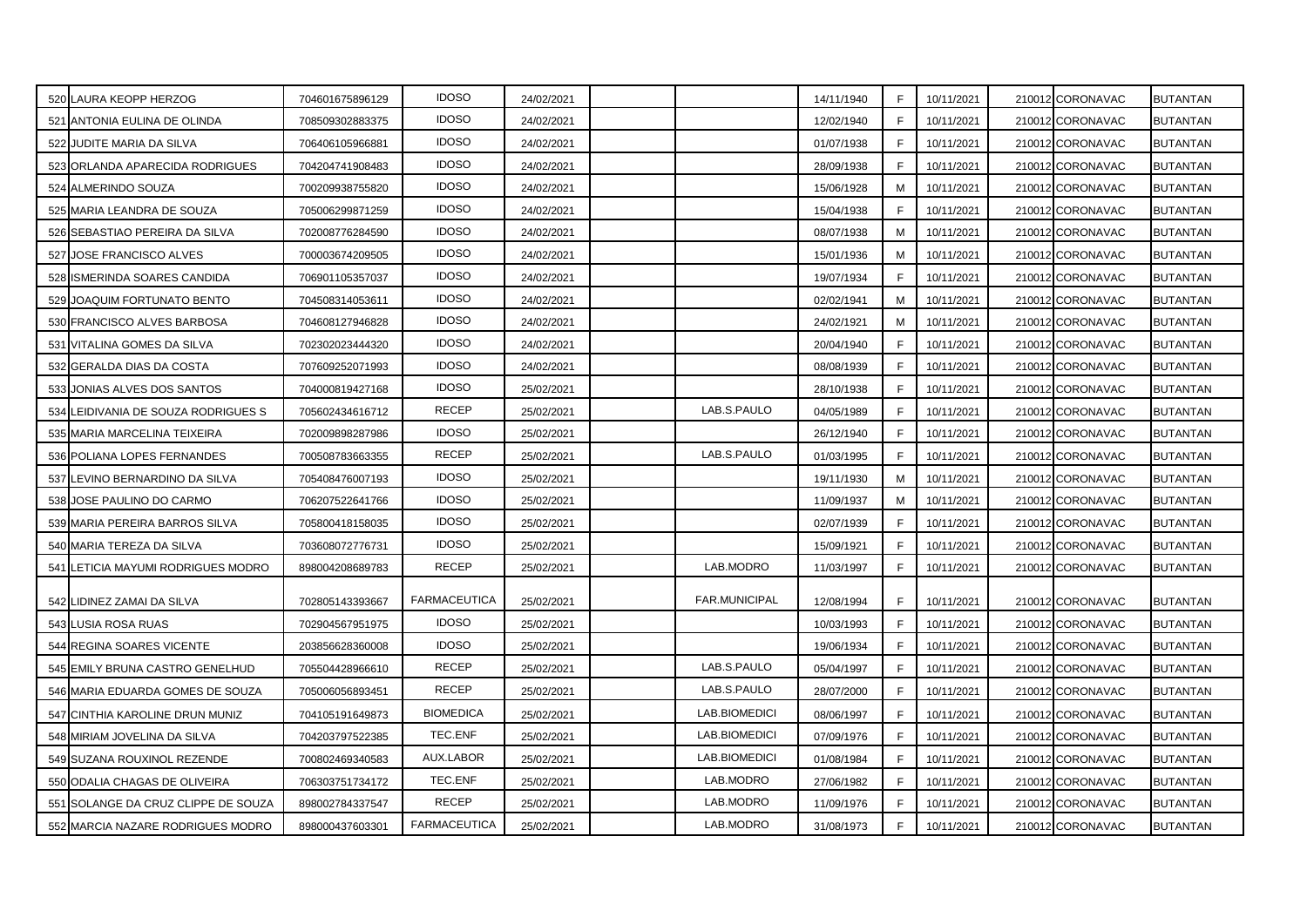|     |                                     |                 |                  |            | <b>UBS-V. CAMARGO-</b><br><b>CNES 2497530</b> |            |    |            |                     |                 |
|-----|-------------------------------------|-----------------|------------------|------------|-----------------------------------------------|------------|----|------------|---------------------|-----------------|
| 553 | <b>JORGE DAMAS</b>                  | 898001123005240 | <b>IDOSO</b>     | 25/02/2021 | V.CAMARGO                                     | 14/03/1939 | м  | 10/11/2021 | 210012 CORONAVAC    | <b>BUTANTAN</b> |
|     | 554 GUMERCINO MARIA PEREIRA         | 700402950359745 | <b>IDOSO</b>     | 25/02/2021 | V.CAMARGO                                     | 15/09/1939 | м  | 10/11/2021 | 210012 CORONAVAC    | <b>BUTANTAN</b> |
|     | 555 GARCINO MIGUEL DA SILVA         | 704004334315965 | <b>IDOSO</b>     | 25/02/2021 | V.CAMARGO                                     | 25/03/1938 | м  | 10/01/2021 | 210012 CORONAVAC    | <b>BUTANTAN</b> |
|     | 556 AMIZIO GOMES DA SILVA           | 707601217640092 | <b>IDOSO</b>     | 25/02/2021 | V.CAMARGO                                     | 26/12/1939 | м  | 10/11/2021 | 210012 CORONAVAC    | <b>BUTANTAN</b> |
|     | 557 OSCAR JOSE DE SOUZA             | 708200155483747 | <b>IDOSO</b>     | 25/02/2021 | V.CAMARGO                                     | 08/09/1935 | м  | 10/11/2021 | 210012 CORONAVAC    | <b>BUTANTAN</b> |
|     | 558 JOAO TEIXEIRA ALVES             | 700506546412551 | <b>IDOSO</b>     | 25/02/2021 | V.CAMARGO                                     | 27/11/1940 | м  | 10/11/2021 | 210012 CORONAVAC    | <b>BUTANTAN</b> |
|     | 559 JOSE DE OLIVEIRA CRISTIANO      | 704502189305120 | <b>IDOSO</b>     | 25/02/2021 | V.CAMARGO                                     | 20/09/1940 | м  | 10/11/2021 | 210012 CORONAVAC    | <b>BUTANTAN</b> |
|     | 560 LINA ALVES ANASTACIO            | 700006513121404 | <b>IDOSO</b>     | 25/02/2021 | V.CAMARGO                                     | 23/09/1939 | F  | 10/11/2021 | 210012 CORONAVAC    | <b>BUTANTAN</b> |
|     | 561 JOSE SIMÃO                      | 700707922870971 | <b>IDOSO</b>     | 25/02/2021 | V.CAMARGO                                     | 15/09/1939 | м  | 10/11/2021 | 210012 CORONAVAC    | <b>BUTANTAN</b> |
|     | 562 DOMINGAS MARINA DOS SANTOS      | 700801905882081 | <b>IDOSO</b>     | 26/02/2021 |                                               | 01/11/1939 | F. | 10/11/2021 | 210012 CORONAVAC    | <b>BUTANTAN</b> |
|     | 563 IZOLITO APARECIDO GONÇALVES     | 703404041527800 | <b>IDOSO</b>     | 26/02/2021 |                                               | 02/12/1940 | м  | 10/11/2021 | 210012 CORONAVAC    | <b>BUTANTAN</b> |
|     | 564 JANETE GUIMARAES                | 706706551742618 | TEC.ENF.         | 26/02/2021 | <b>HMEMC</b>                                  | 21/06/1979 | F. | 10/11/2021 | 210012 CORONAVAC    | <b>BUTANTAN</b> |
|     | 565 GENY QUINTINA DE SOUZA          | 700007528298101 | <b>IDOSO</b>     | 26/02/2021 |                                               | 20/06/1937 | F  | 10/11/2021 | 210012 CORONAVAC    | <b>BUTANTAN</b> |
|     | 566 IDEMAR RIBEIRO ALVES            | 708509300521573 | ACE              | 26/02/2021 | <b>ENDEMIAS</b>                               | 17/02/1952 | м  | 10/11/2021 | 210012 CORONAVAC    | <b>BUTANTAN</b> |
|     | 567 JOSE IRAMI CARLOS DE LIMA       | 708904721748215 | ACE              | 26/02/2021 | <b>ENDEMIAS</b>                               | 03/07/1963 | м  | 10/11/2021 | 210012 CORONAVAC    | <b>BUTANTAN</b> |
|     | 568 LENI MARIA VENANCIO DA SILVA    | 709207245364733 | ACS              | 26/02/2021 | ASS. C.MEN                                    | 12/04/1969 | F  | 10/11/2021 | 210012 CORONAVAC    | <b>BUTANTAN</b> |
|     | 569 ETERSON KAISER                  | 708609054475883 | <b>MOTORISTA</b> | 26/02/2021 | <b>RIACHUELO</b>                              | 01/11/1971 | м  | 10/11/2021 | 210012 CORONAVAC    | <b>BUTANTAN</b> |
|     | 570 MARIA GONCALVES DA SILVA        | 705009226729854 | <b>IDOSO</b>     | 26/02/2021 |                                               | 15/04/1936 | F  | 16/10/1923 | 202010028 CORONAVAC | <b>BUTANTAN</b> |
|     | 571 MOACIR SILVA                    | 706901167851132 | <b>IDOSO</b>     | 26/02/2021 |                                               | 29/12/1939 | м  | 10/11/2021 | 210012 CORONAVAC    | <b>BUTANTAN</b> |
|     |                                     |                 |                  |            |                                               |            |    |            |                     |                 |
|     |                                     |                 |                  |            | <b>UBS-E.DE RO CNES-</b><br>2497514           |            |    |            |                     |                 |
|     | 572 JOSEJA DO ESPIRITO SANTOS       | 700601447127969 | <b>IDOSO</b>     | 26/02/2021 | E. RONDO                                      | 20/01/1932 | F  | 10/11/2021 | 210012 CORONAVAC    | <b>BUTANTAN</b> |
|     | 573 JOSE L. DA SILVA                | 700500356876357 | <b>IDOSO</b>     | 26/02/2021 | E. RONDO                                      | 30/10/1935 | м  | 10/11/2021 | 210012 CORONAVAC    | <b>BUTANTAN</b> |
|     | 574 SILVINA ROSA ANDRADE            | 203469988450005 | <b>IDOSO</b>     | 26/02/2021 | E. RONDO                                      | 29/03/1937 | E  | 10/11/2021 | 210012 CORONAVAC    | <b>BUTANTAN</b> |
|     | 575 ANA APARECIDA PEROLA GASOLA     | 709207259062130 | <b>IDOSO</b>     | 26/02/2021 | E. RONDO                                      | 04/10/1937 | F. | 10/11/2021 | 210012 CORONAVAC    | <b>BUTANTAN</b> |
|     | 576 MANOEL SANTOS DE JESUS          | 898002716224325 | <b>IDOSO</b>     | 26/02/2021 | E. RONDO                                      | 05/09/1937 | M  | 10/11/2021 | 210012 CORONAVAC    | <b>BUTANTAN</b> |
|     | 577 ENEDITO JOSE DA CONCEIÇÃO       | 898000744922269 | <b>IDOSO</b>     | 26/02/2021 | E. RONDO                                      | 13/07/1936 | М  | 10/11/2021 | 210012 CORONAVAC    | <b>BUTANTAN</b> |
|     | 578 JANDIRA LEAL DOS SANTOS         | 707800635576214 | <b>IDOSO</b>     | 26/02/2021 | E. RONDO                                      | 20/01/1939 | E  | 10/11/2021 | 210012 CORONAVAC    | <b>BUTANTAN</b> |
|     | 579 ALEXANDRINA PEREIRA DE OLIVEIRA | 89800451907535  | <b>IDOSO</b>     | 26/02/2021 | E. RONDO                                      | 30/04/1937 | E  | 10/11/2021 | 210012 CORONAVAC    | <b>BUTANTAN</b> |
|     | 580 ESTACILIA SOUZA DE JESUS        | 700503347337751 | <b>IDOSO</b>     | 26/02/2021 | E. RONDO                                      | 15/06/1939 | F. | 10/11/2021 | 210012 CORONAVAC    | <b>BUTANTAN</b> |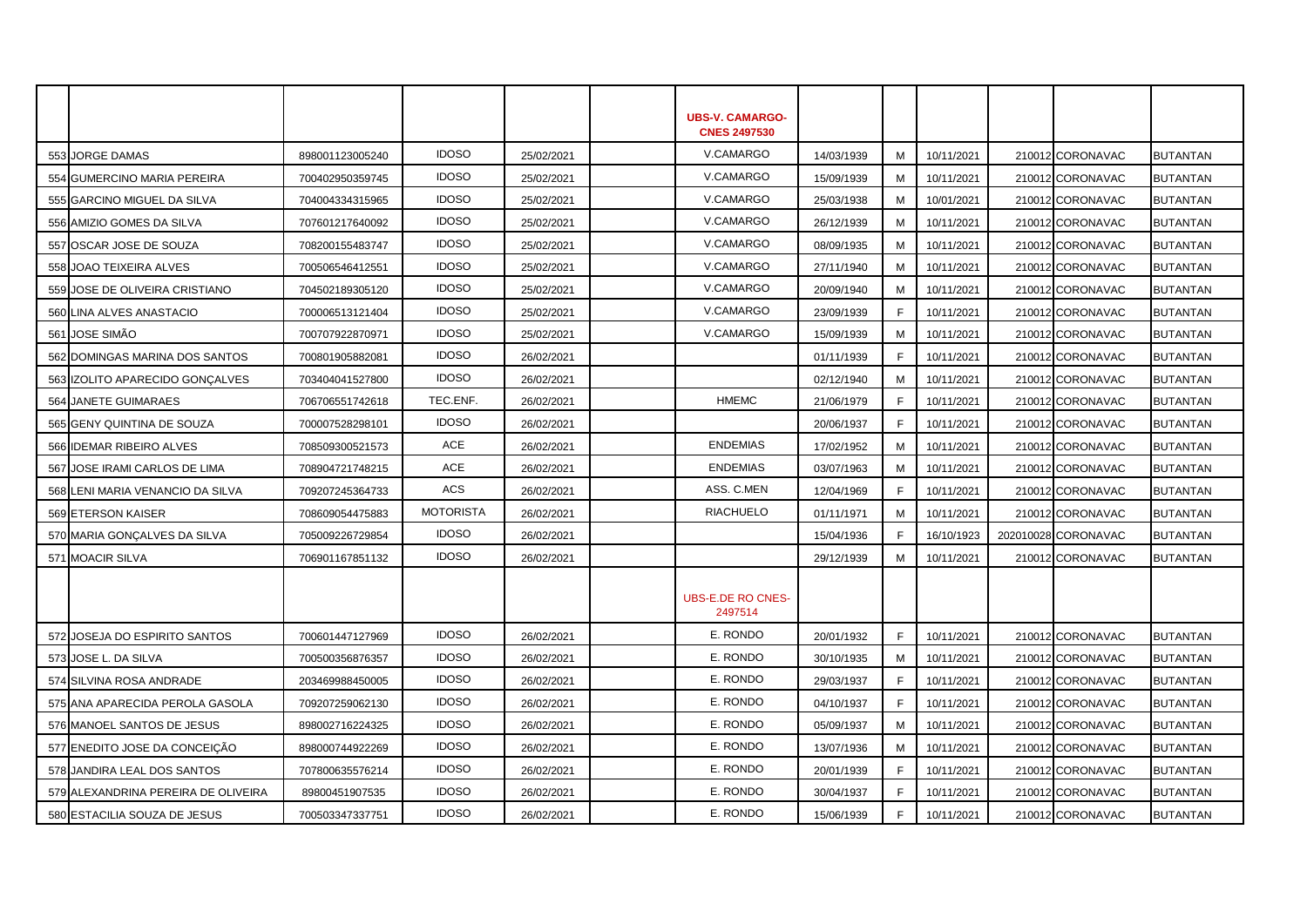| 581 SENY ANACLETA GOMES              | 706700518426111 | <b>IDOSO</b>      | 26/02/2021 | E. RONDO            | 04/04/1938 | F  | 10/11/2021 | 210012 CORONAVAC | <b>BUTANTAN</b> |
|--------------------------------------|-----------------|-------------------|------------|---------------------|------------|----|------------|------------------|-----------------|
| 582 ANA RITA FERNANDES               | 704101181226976 | <b>IDOSO</b>      | 01/03/2021 |                     | 26/02/1941 | F  | 10/11/2021 | 210012 CORONAVAC | <b>BUTANTAN</b> |
| 583 MARIA JOSINA VENTURA             | 703207675655793 | <b>IDOSO</b>      | 01/03/2021 |                     | 20/07/1938 | F  | 10/11/2021 | 210012 CORONAVAC | <b>BUTANTAN</b> |
| 584 MARIA DE LURDES DOS SANTOS       | 700201460458225 | <b>IDOSO</b>      | 01/03/2021 |                     | 01/10/1938 | F  | 10/11/2021 | 210012 CORONAVAC | <b>BUTANTAN</b> |
| 585 BENEDITA GONÇALVES DOS SANTOS    | 704607607652029 | <b>IDOSO</b>      | 01/03/2021 |                     | 09/07/1935 | F  | 10/11/2021 | 210012 CORONAVAC | <b>BUTANTAN</b> |
| 586 JOAO VIRGILIO NETO               | 708008304994925 | <b>IDOSO</b>      | 01/03/2021 |                     | 08/07/1938 | M  | 10/11/2021 | 210012 CORONAVAC | <b>BUTANTAN</b> |
| 587 GERTRUDES FERREIRA DE FARIAS     | 702307141826511 | <b>IDOSO</b>      | 01/03/2021 |                     | 28/01/1941 | F  | 10/11/2021 | 210012 CORONAVAC | <b>BUTANTAN</b> |
| 588 ODESIA DOURADO GOMES             | 706004316410745 | <b>IDOSO</b>      | 01/03/2021 |                     | 18/09/1936 | F  | 10/11/2021 | 210012 CORONAVAC | <b>BUTANTAN</b> |
| 589 MATILDE RIBEIRO PINTO SILVA      | 706005320417040 | ACS               | 01/03/2021 | <b>UBS ASSENT</b>   | 29/11/1982 | F  | 10/11/2021 | 210012 CORONAVAC | <b>BUTANTAN</b> |
| 590 JOSE RODRIGUES DE LIMA           | 703202630901693 | <b>IDOSO</b>      | 01/03/2021 |                     | 06/04/1938 | M  | 10/11/2021 | 210012 CORONAVAC | <b>BUTANTAN</b> |
| 591 CARMELIA MARIA DE LIMA           | 700601980731070 | <b>IDOSO</b>      | 01/03/2021 |                     | 13/03/1940 | F. | 10/11/2021 | 210012 CORONAVAC | <b>BUTANTAN</b> |
| 592 CARMELITA BARBALHO DA SILVA      | 703606036240337 | <b>IDOSO</b>      | 01/03/2021 |                     | 12/02/1939 | F  | 10/11/2021 | 210012 CORONAVAC | <b>BUTANTAN</b> |
| 593 MARIANA CAETANO CAPUCHO SOUZA    | 704607687129123 | <b>FISIOTERAP</b> | 01/03/2021 | <b>HMEMC</b>        | 29/01/1979 | F. | 10/11/2021 | 210012 CORONAVAC | <b>BUTANTAN</b> |
| 594 JANDIRA VIEIRA DE SOUZA          | 708602558662885 | <b>IDOSO</b>      | 01/03/2021 |                     | 30/07/1939 | F  | 10/11/2021 | 210012 CORONAVAC | <b>BUTANTAN</b> |
| 595 NAIR DA SILVA RODRIGUES          | 704606684767829 | <b>ACS</b>        | 01/03/2021 | V.CAMARGO           | 23/10/1967 | F  | 10/11/2021 | 210012 CORONAVAC | <b>BUTANTAN</b> |
| 596 HELEN GEANE MARQUES DINIZ        | 704108128261572 | <b>ENFERMEIRA</b> | 01/03/2021 | <b>UBS.F.BONFIM</b> | 17/07/1989 | F  | 10/11/2021 | 210012 CORONAVAC | <b>BUTANTAN</b> |
| 597 MARIA FERREIRA DE OLIVEIRA SILVA | 700608439443160 | <b>IDOSO</b>      | 01/03/2021 |                     | 31/12/1939 | F  | 10/11/2021 | 210012 CORONAVAC | <b>BUTANTAN</b> |
| 598 WILSON AMADO DE SOUZA            | 700004654206102 | <b>IDOSO</b>      | 01/03/2021 |                     | 10/10/1932 | M  | 10/11/2021 | 210012 CORONAVAC | <b>BUTANTAN</b> |
| 599 ADEMILSON NASCIMENTO FERREIRA    | 700408926615341 | LIMPEZA           | 01/03/2021 | <b>HMEMC</b>        | 20/10/1997 | M  | 10/11/2021 | 210012 CORONAVAC | <b>BUTANTAN</b> |
| 600 MARIA HELENA DE OLIVEIRA         | 708600017167781 | RECEPÇÃO          | 02/03/2021 | <b>HMEMC</b>        | 14/10/1984 | F  | 10/11/2021 | 210012 CORONAVAC | <b>BUTANTAN</b> |
| 601 ABELINO DOS SANTOS AMARAL        | 709507606247270 | <b>IDOSO</b>      | 02/03/2021 |                     | 04/02/1941 | M  | 10/11/2021 | 210012 CORONAVAC | <b>BUTANTAN</b> |
| 602 LARISSA SOUZA COSTA              | 700008925254004 | <b>FARMACIA</b>   | 02/03/2021 | FAR.MUNICIPAL       | 13/08/1997 | F  | 10/11/2021 | 210012 CORONAVAC | <b>BUTANTAN</b> |
| 603 JOSEFA MARIA DOS SANTOS          | 706003344636549 | <b>IDOSO</b>      | 02/03/2021 |                     | 21/04/1939 | F  | 10/11/2021 | 210012 CORONAVAC | <b>BUTANTAN</b> |
| 604 GEORGE SULLIVAN M. P. DE SOUZA   | 707405021293077 | <b>MEDICO</b>     | 02/03/2021 | <b>ESTAGIÁRIO</b>   | 29/04/1989 | M  | 10/11/2021 | 210012 CORONAVAC | <b>BUTANTAN</b> |
| 605 LOURIVAL ALVES SANTANA           | 708600540183282 | <b>IDOSO</b>      | 02/03/2021 |                     | 22/07/1939 | м  | 10/11/2021 | 210012 CORONAVAC | <b>BUTANTAN</b> |
| 606 ODINETE SANTOS                   | 708508316672974 | <b>IDOSO</b>      | 02/03/2021 |                     | 16/08/1940 | F. | 10/11/2021 | 210012 CORONAVAC | <b>BUTANTAN</b> |
| 607 DELINA MARIA DA CONCEICAO        | 703404930066200 | <b>IDOSO</b>      | 02/03/2021 |                     | 06/04/1915 | F  | 10/11/2021 | 210012 CORONAVAC | <b>BUTANTAN</b> |
| 608 PRIMO SOMENZARI                  | 898004834915257 | <b>IDOSO</b>      | 02/03/2021 |                     | 15/01/1941 | M  | 10/11/2021 | 210012 CORONAVAC | <b>BUTANTAN</b> |
| 609 EDUARDO DA SILVA CHAGAS          | 702400500955422 | SERV.GER.         | 03/03/2021 | <b>SEMUSA</b>       | 19/07/1982 | M  | 10/11/2021 | 210012 CORONAVAC | <b>BUTANTAN</b> |
| 610 GERALDO JOSE DA SILVA            | 700405717558350 | <b>IDOSO</b>      | 03/03/2021 |                     | 12/05/1931 | M  | 10/11/2021 | 210012 CORONAVAC | <b>BUTANTAN</b> |
| 611 DOLORES ROSA CONCEICAO           | 706800244895925 | <b>IDOSO</b>      | 03/02/2021 |                     | 06/01/1938 | F  | 10/11/2021 | 210012 CORONAVAC | <b>BUTANTAN</b> |
| 612 MEIREVONE LOVO                   | 705843424310431 | RECEPÇÃO          | 03/02/2021 | <b>B. BRANCA</b>    | 19/01/1981 | F  | 10/11/2021 | 210012 CORONAVAC | <b>BUTANTAN</b> |
| 613 AUGUSTO FERNANDES DE OLIVIERA    | 700800417650288 | <b>IDOSO</b>      | 03/02/2021 |                     | 14/09/1937 | M  | 10/11/2021 | 210012 CORONAVAC | <b>BUTANTAN</b> |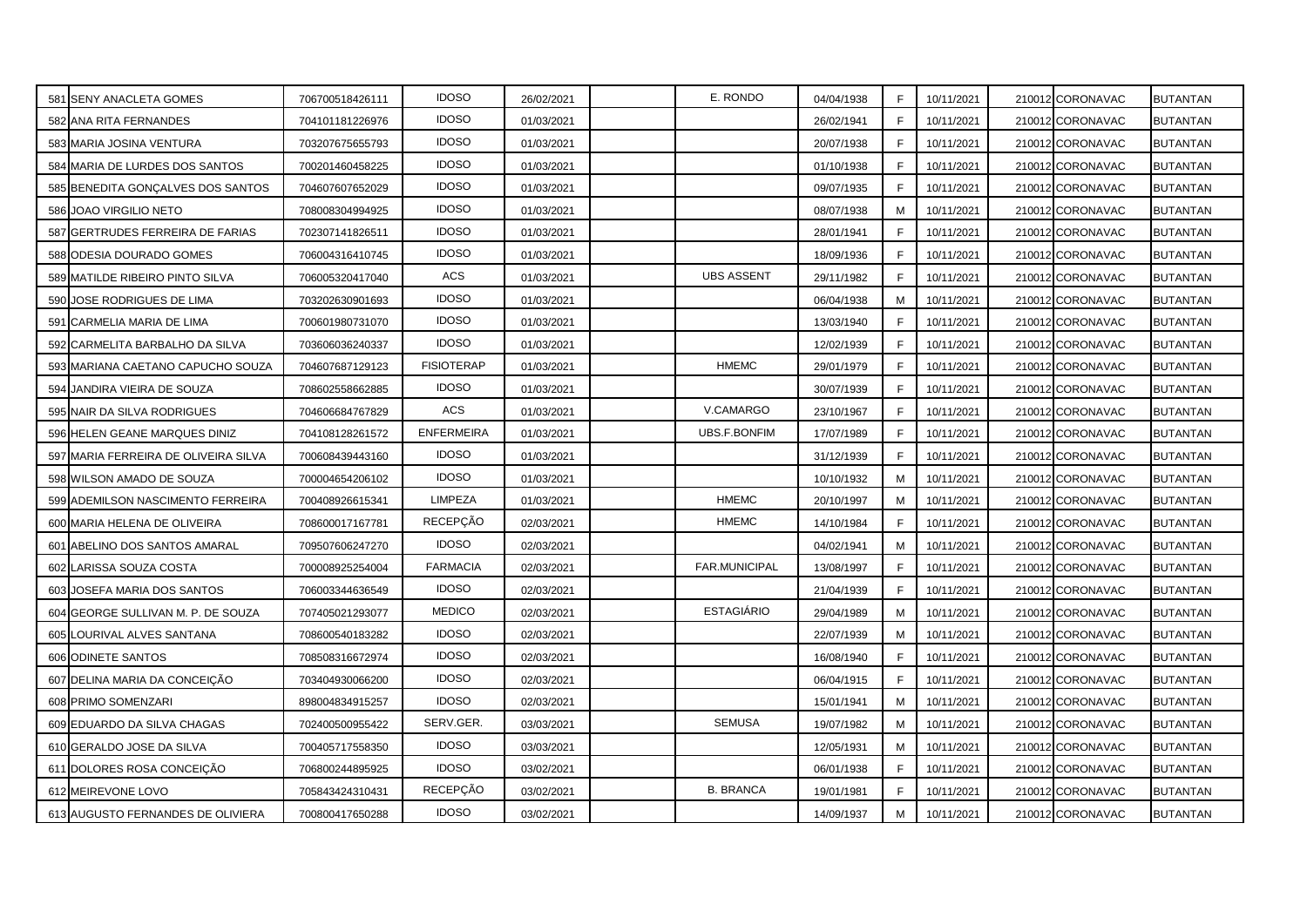| 614 ELAINE RAMOS DA ROCHA REIS       | 700501333143052 | TEC.SAUDE B       | 03/02/2021 | CEO                | 13/09/1981 | F. | 10/11/2021 |          | 210012 CORONAVAC | <b>BUTANTAN</b> |
|--------------------------------------|-----------------|-------------------|------------|--------------------|------------|----|------------|----------|------------------|-----------------|
| 615 ROSALINA PASINATO GONCALVES      | 700405490962144 | <b>LIMPEZA</b>    | 03/02/2021 | CEO                | 15/03/1956 | E  | 10/11/2021 |          | 210012 CORONAVAC | <b>BUTANTAN</b> |
| 616 MARIA LOPES MARTINS              | 707607277892190 | <b>IDOSO</b>      | 03/02/2021 |                    | 15/06/1940 | E  | 10/11/2021 |          | 210012 CORONAVAC | <b>BUTANTAN</b> |
| 617 NILZA DE SOUZA RODRIGUES SILVA   | 704505675194420 | <b>RECEPÇÃO</b>   | 03/02/2021 | UBS.M.F.BONFIM     | 12/02/1987 | F  | 10/11/2021 |          | 210012 CORONAVAC | <b>BUTANTAN</b> |
| 618 MARIA HELENA GENELHUD            | 708004884614224 | <b>LIMPEZA</b>    | 03/02/2021 | <b>SEMUSA</b>      | 21/08/1972 | F. | 10/11/2021 |          | 210012 CORONAVAC | <b>BUTANTAN</b> |
| 619 ALCIDINO LACERDA BRITO           | 700102907010917 | ACE               | 04/02/2021 | <b>ENDEMIAS</b>    | 02/11/1967 | м  | 28/02/2022 |          | 210038 CORONAVAC | <b>BUTANTAN</b> |
| 620 MARCO ANTONIO BERTÃO             | 700205916793130 | ACE               | 04/02/2021 | <b>ENDEMIAS</b>    | 14/06/1967 | M  | 28/02/2022 |          | 210038 CORONAVAC | <b>BUTANTAN</b> |
| 621 LUIZ CARLOS DOS SANTOS           | 704104136083370 | ACE               | 04/02/2021 | <b>ENDEMIAS</b>    | 15/10/1967 | M  | 28/02/2022 |          | 210038 CORONAVAC | <b>BUTANTAN</b> |
| 622 DIONIZIO VIEIRA DOS ANJOS        | 707003855608239 | <b>IDOSO</b>      | 04/02/2021 |                    | 04/09/1940 | М  | 28/02/2022 |          | 210038 CORONAVAC | <b>BUTANTAN</b> |
| 623 CLEONICE DE OLIVEIRA DOS SANTOS  | 706404663773184 | NUTRICIONISTA     | 04/02/2021 | <b>VISA</b>        | 22/06/1980 | F  | 28/02/2022 |          | 210038 CORONAVAC | <b>BUTANTAN</b> |
| 624 CAMILA LUANA CASTRO L. FERREIRA  | 70031972285337  | RECEPÇÃO          | 04/02/2021 | CAPS               | 29/07/1984 | F  | 28/02/2022 |          | 210038 CORONAVAC | <b>BUTANTAN</b> |
| 625 CRISTIANE FERREIRA SILVEIRA      | 700700969339370 | <b>ENFERMEIRA</b> | 04/02/2021 | CAPS               | 12/06/1989 | F  | 28/02/2022 |          | 210038 CORONAVAC | <b>BUTANTAN</b> |
| 626 EDILAINE VALERIO                 | 898000124410237 | TEC.LABORT        | 04/02/2021 | <b>HMEMC</b>       | 25/02/1978 | F  | 28/02/2022 |          | 210038 CORONAVAC | <b>BUTANTAN</b> |
| 627 WANTUIL CAETANO                  | 708602585332785 | <b>IDOSO</b>      | 04/02/2021 |                    | 24/08/1931 | M  | 28/02/2022 |          | 210038 CORONAVAC | <b>BUTANTAN</b> |
| 628 MANOEL MARIANO CARLOS            | 700604460763566 | <b>IDOSO</b>      | 04/02/2021 |                    | 16/06/1940 | M  | 28/02/2022 |          | 210038 CORONAVAC | <b>BUTANTAN</b> |
| 629 MARIA DE JESUS LEÃO DE SOUZA     | 701409665652434 | <b>RECEPÇÃO</b>   | 04/02/2021 | UBS E. GONÇALVES   | 22/04/1963 | F  | 28/02/2022 |          | 210038 CORONAVAC | <b>BUTANTAN</b> |
| 630 MARIA VIEIRA                     | 702904533245377 | <b>IDOSO</b>      | 04/02/2021 |                    | 20/08/1937 | E  | 28/02/2022 |          | 210038 CORONAVAC | <b>BUTANTAN</b> |
| 631 JOAQUINA ALVES DA SILVA          | 703002807246876 | <b>IDOSO</b>      | 05/02/2021 |                    | 25/021940  | E  | 04/06/2021 | 4120Z025 | ASTRAZENECA      | <b>FIO CRUZ</b> |
| 632 JAIR CUSTÓDIO                    | 700205963612228 | ACE               | 05/02/2021 | <b>ENDEMIAS</b>    | 25/11/1963 | M  | 16/10/2023 | 20201002 | CORONAVAC        | <b>BUTANTAN</b> |
| 633 FABIANA CARDOSO GOMES            | 708206691029540 | <b>LIMPEZA</b>    | 05/02/2021 | <b>UBS. E.ROND</b> | 30/07/1994 |    | 04/06/2021 | 4120Z025 | ASTRAZENECA      | <b>FIO CRUZ</b> |
| 634 NATALIA RODRIGUES DE SOUZA       | 700508192303659 | <b>COZINHA</b>    | 05/02/2021 | UBS. E.ROND        | 18/06/1958 | F  | 04/06/2021 | 4120Z025 | ASTRAZENECA      | <b>FIO CRUZ</b> |
| 635 LEIDE DAIANA SANTOS ANDRADE      | 700506164838657 | LIMPEZA           | 05/02/2021 | UBS. E.ROND        | 28/07/1986 | F  | 04/06/2021 | 4120Z025 | ASTRAZENECA      | <b>FIO CRUZ</b> |
| 636 ROSA MARIA DE OLIVEIRA           | 702803678278667 | RECEPÇÃO          | 05/02/2021 | UBS. E.ROND        | 22/08/1976 | F  | 04/06/2021 | 4120Z025 | ASTRAZENECA      | <b>FIO CRUZ</b> |
| 637 JOAO TYMINIAK NETTO              | 706401177711680 | TEC.ENFER         | 05/02/2021 | UBS. E.ROND        | 18/06/1962 | M  | 04/06/2021 | 4120Z025 | ASTRAZENECA      | <b>FIO CRUZ</b> |
| 638 HINARA KARINE SANTOS DE S. CINTA | 708001886518726 | <b>INDIGENA</b>   | 05/02/2021 |                    | 13/05/2001 | F  | 04/06/2021 | 4120Z025 | ASTRAZENECA      | <b>FIO CRUZ</b> |
| 639 WASHINGTON CINTA LARGA           | 707806687137616 | <b>INDIGENA</b>   | 05/02/2021 |                    | 17/12/1999 | М  | 04/06/2021 | 4120Z025 | ASTRAZENECA      | <b>FIO CRUZ</b> |
| 640 FRANCISCO PEDRO DA SILVA         | 705806492495533 | <b>IDOSO</b>      | 05/02/2021 |                    | 04/06/1939 | M  | 04/06/2021 | 4120Z025 | ASTRAZENECA      | <b>FIO CRUZ</b> |
| 641 WANDER CECILIO DA SILVA          | 708904746804712 | <b>IDOSO</b>      | 05/02/2021 |                    | 24/05/1938 | M  | 04/06/2021 | 4120Z025 | ASTRAZENECA      | <b>FIO CRUZ</b> |
| 642 JOSE MARQUES DA SILVA            | 708609048016880 | <b>IDOSO</b>      | 05/02/2021 |                    | 16/11/1941 | M  | 04/06/2021 | 4120Z025 | ASTRAZENECA      | <b>FIO CRUZ</b> |
| 643 JACIRA VERONICA                  | 700000901171101 | <b>IDOSO</b>      | 05/02/2021 |                    | 20/08/1934 | F  | 04/06/2021 | 4120Z025 | ASTRAZENECA      | <b>FIO CRUZ</b> |
| 644 MARIA RAIMUNDA DO A. COIMBRA     | 702503724271340 | <b>LIMPEZA</b>    | 05/02/2021 | FAR.MUNICIPAL      | 28/03/1963 | F  | 04/06/2021 | 4120Z025 | ASTRAZENECA      | <b>FIO CRUZ</b> |
|                                      |                 |                   |            |                    |            |    |            |          |                  |                 |
|                                      |                 |                   |            |                    |            |    |            |          |                  |                 |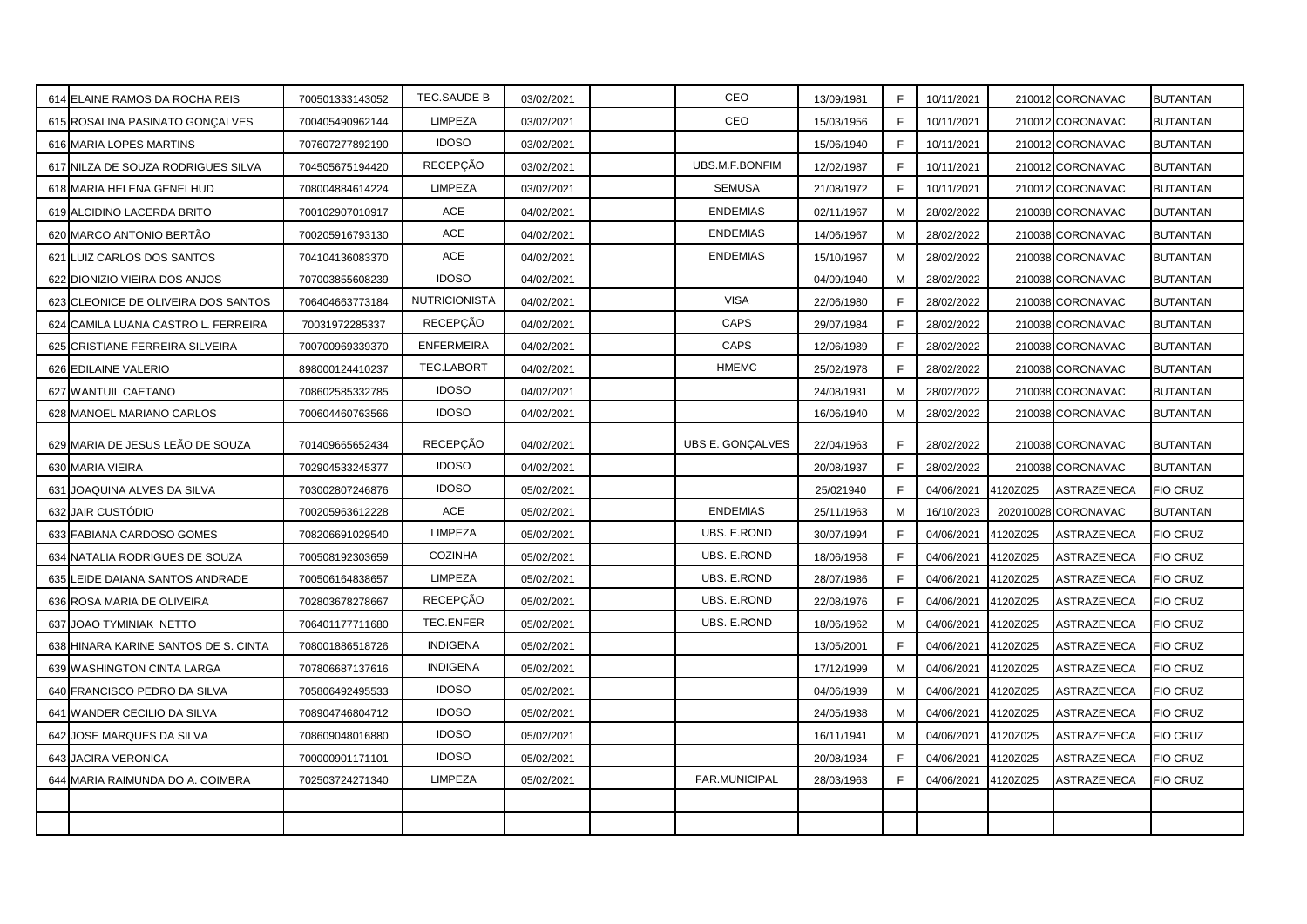## **\*IDOSOS 80 + \*TRABALHADORES DA SAÚDE**

UBS- CHICO MENDES I, II, III CNES 7132123 UBS - VILA CAMARGO CNES 2497530 UBS - ESTRELA DE RONDONIA CNES 2497514 UBS - BANDEIRA BRANCA CNES 2496801 UBS- RIACHUELO CNES 2497522

LABORATORIO MODRO CNES 6321941 LABORATORIO SÃO PAULO CNES 2515911 LABORATORIO BIOMEDICI CNES 6725635